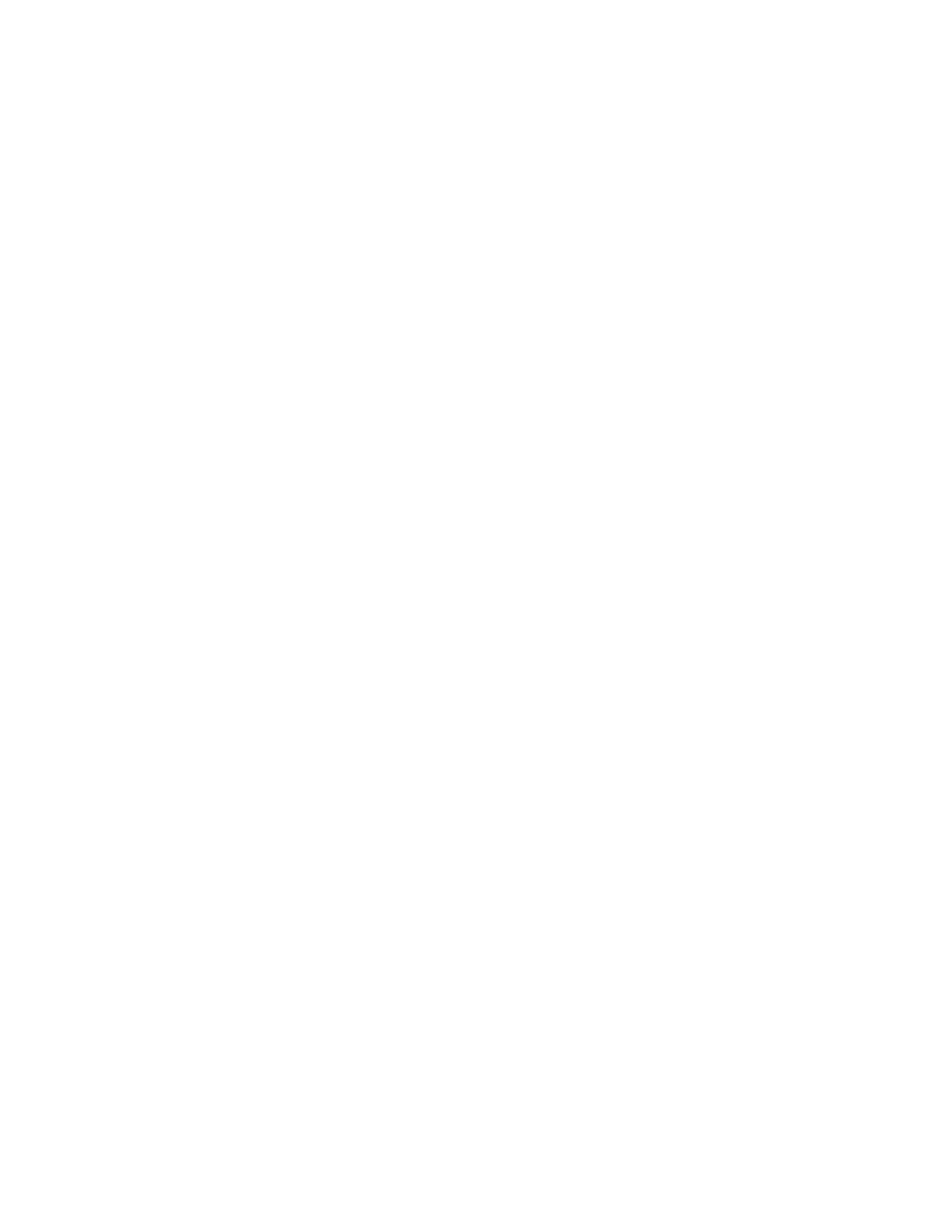# **Feasibility Study for the Diversion of Airport Operations**

## **at East Hampton Airport**

HMMH Report No. 312040.001 September 6, 2021

Prepared for:

**Cooley LLP** 1144  $15<sup>th</sup>$  Street Suite 2300 Denver, CO 80202-2686

Prepared by:

Sarah C. Yenson, Senior Consultant

Kurt M. Hellauer, Supervisory Airspace Consultant



**HMMH** 700 District Avenue, Suite 800 Burlington, MA 01803 T 781.229.0707 F 781.229.7939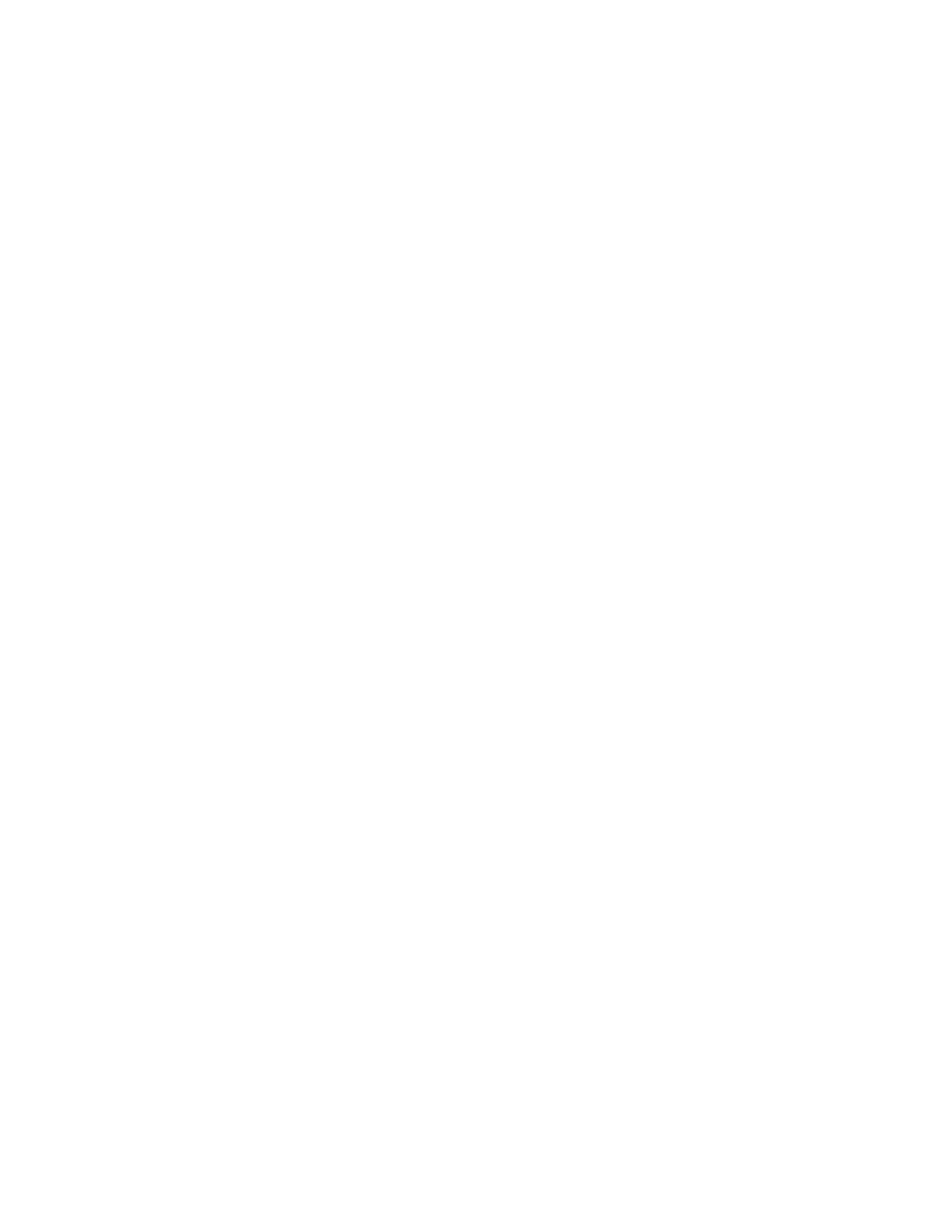# **Contents**

| 1             |    |
|---------------|----|
| $\mathbf{2}$  |    |
| 2.1           |    |
| 2.2           |    |
| 2.3           |    |
| 2.4           |    |
| 2.5           |    |
| 3             |    |
| 3.1           |    |
| 3.1.1         |    |
| 3.1.2         |    |
| 3.1.3         |    |
| 3.1.4         |    |
| $3.2^{\circ}$ |    |
| 3.2.1         |    |
| 3.2.2         |    |
| 3.3           |    |
| 4             |    |
| 4.1           |    |
| 4.2           |    |
| 4.3           |    |
| 4.4           |    |
| 4.5           |    |
| 4.6           |    |
| 5             | 32 |
| 6             | 35 |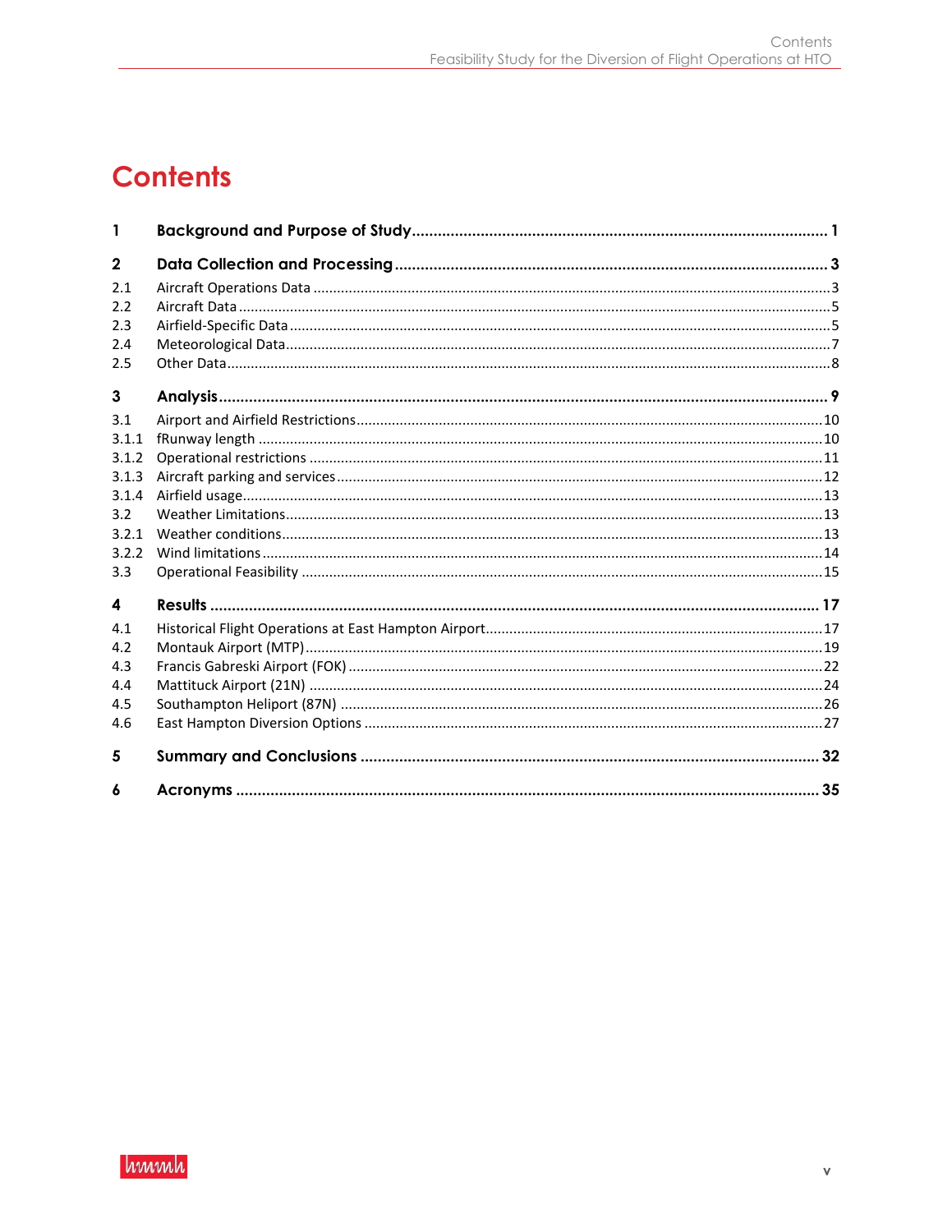# **Figures**

## **Tables**

| Table 15: Operational Counts for Feasible East Hampton Operations at Montauk Airport20                             |  |
|--------------------------------------------------------------------------------------------------------------------|--|
|                                                                                                                    |  |
| Table 17: Instrument Approach Procedure Ceiling and Visibility Minima at Gabreski Airport 22                       |  |
| Table 18: Operational Counts for Feasible East Hampton Operations at Gabreski Airport 23                           |  |
| Table 19: Operational Counts for Feasible East Hampton Operations at Mattituck Airport25                           |  |
| Table 20: Operational Counts for Parking Restrictions for Feasible East Hampton Operations at Mattituck Airport 25 |  |
|                                                                                                                    |  |
|                                                                                                                    |  |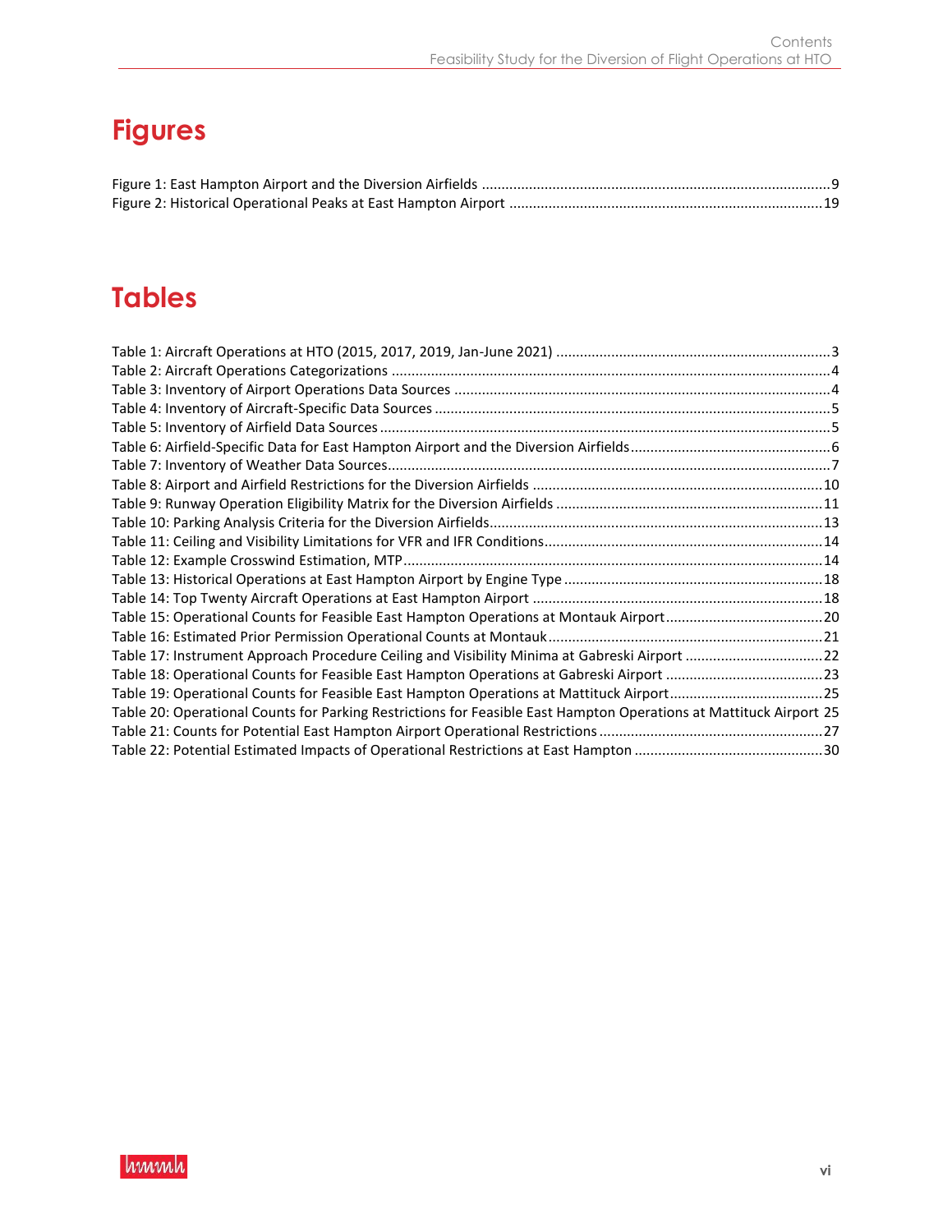## <span id="page-6-0"></span>**1 Background and Purpose of Study**

Public use airports receiving Federal funding for the purpose of airport development and improvement are obligated to comply with Federal grant assurances and other laws for several years after receiving these funds. The East Hampton Airport's (HTO) obligations to comply with these grant assurances and other such laws expire in September 2021. With the expiration of these grant assurances, the Town of East Hampton is considering closing or otherwise modifying airport use by certain categories and classes of aircraft. Closure or other modifications of the availability of the airport would foreseeably result in redistribution of some fraction of aircraft operations that would have otherwise occurred at East Hampton to other airports and landing areas in the region.

This study identifies the number and types of aircraft that could be expected to divert to one of four airfields in proximity to East Hampton so that the Town of East Hampton can understand the potential impact on aircraft operations at these diversion airfields, and to provide information for why these aircraft may choose to divert to these airfields. This assessment is based on the characteristics and capabilities of existing and historical air traffic at East Hampton Airport, the characteristics and capabilities of the potential diversion airfields, and general assessments of operator and/or user decision-making. These airfields—Francis S. Gabreski Airport (FOK), Montauk Airport (MTP), Mattituck Airport (21N), and Southampton Heliport (87N) – were selected because they are the four closest airports to East Hampton and presumably the most likely airports to be used if East Hampton were not an option.

The analysis for this study primarily focused on whether each flight operation could feasibly operate at any of the four diversion airfields. This feasibility assessment included a review of airport restrictions, facilities, and characteristics, aircraft performance characteristics, and weather data. The result of that assessment provided a total number of East Hampton operations that could operate at each airfield. Following that, we estimated the number of additional operations on a monthly, daily, and hourly basis that would be needed to support this number of operations, then discussed specific factors that could motivate passenger or pilot choice for choosing or not choosing to utilize that airfield.

In the remainder of this document, Sectio[n 2](#page-8-0) identifies the data sources and the purpose for which they are used. Section [3](#page-14-0) describes the analytical process used for this analysis, including the methods used to identify operations and categorize and filter the data. Sectio[n 4](#page-22-0) provides a summary of the historical operations at East Hampton Airport and the results of the feasibility of diverting operations for each of the airfields. Lastly, Section [5](#page-37-0) summarizes the overall effort.

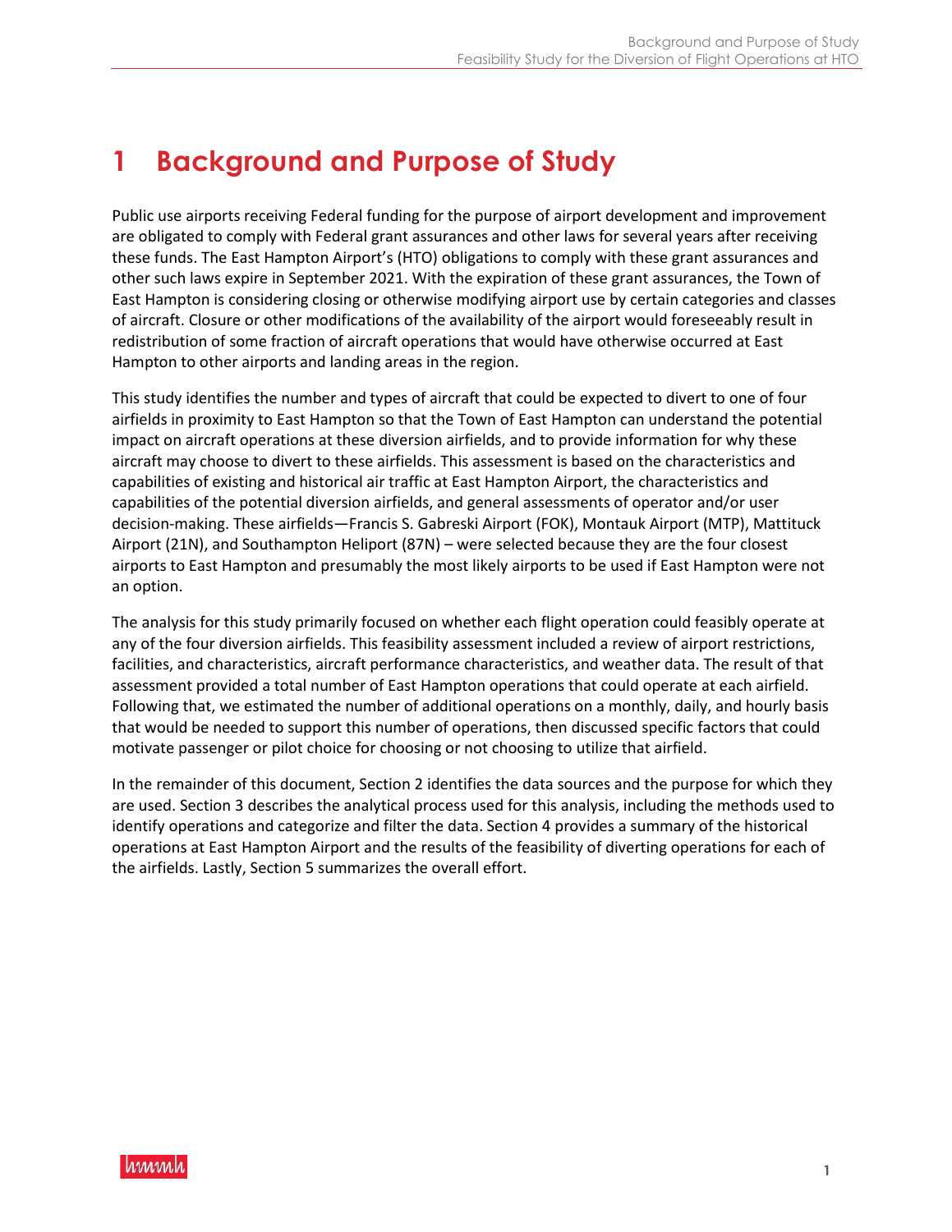*This page intentionally left blank*

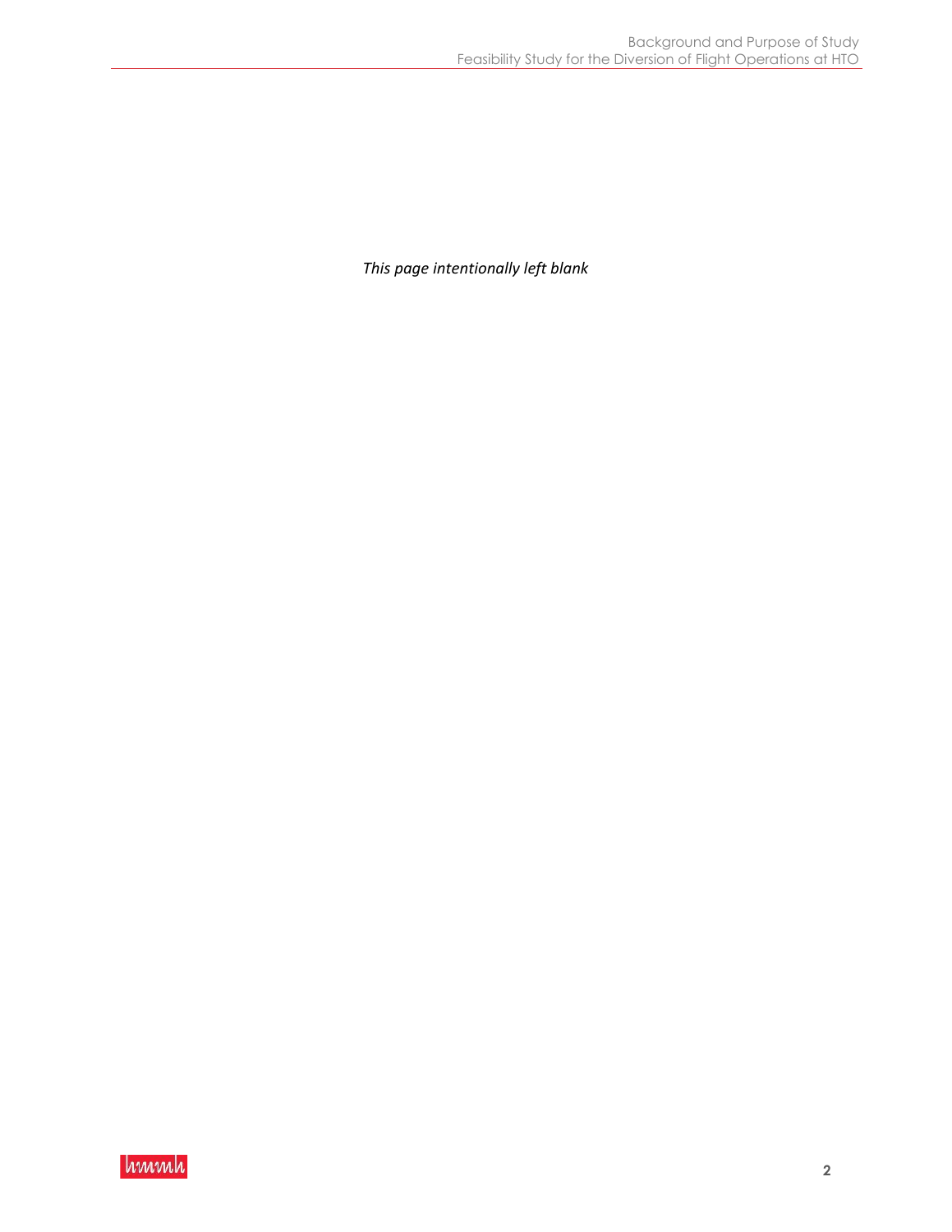## <span id="page-8-0"></span>**2 Data Collection and Processing**

To fully determine which aircraft operations could reasonably move to one or more of the proposed diversion airfields, HMMH has obtained several types of data. These data include East Hampton's flight operations data, Federal Aviation Administration (FAA) aeronautical data for diversion airfield characteristics and facilities, National Oceanic and Atmospheric Association (NOAA) meteorological data, and other supplemental data, including aerial imagery and airport information.

### <span id="page-8-1"></span>**2.1 Aircraft Operations Data**

<span id="page-8-2"></span>HMMH used airport operations data from the Vector Noise and Operations Management System (VNOMS) to identify the types and number of operations at East Hampton Airport. Data were obtained for the full calendar years of 2015, 2017, and 2019, as well as for January through June of 2021, totaling 98,373 aircraft operations at HTO. [Table 1](#page-8-2) summarizes the number of operations during the specified periods.

| Year           | <b>Operations Count</b> |
|----------------|-------------------------|
| 2015           | 26,010                  |
| 2017           | 28,310                  |
| 2019           | 31,464                  |
| 2021 (Partial) | 12,589                  |
| Total          | 98,373                  |

#### **Table 1: Aircraft Operations at HTO (2015, 2017, 2019, Jan-June 2021)**

*Source: VNOMS, <sup>1</sup> HTO*

These years were selected to compare current operations to historical operations. In 2015, East Hampton implemented several restrictions and curfews that limited operations at the airport. These restrictions were subsequently removed in November 2016. Thus, calendar year 2015 represents operations under such restrictions. Calendar year 2017 and 2019 represent historical operations prior to the COVID-19 pandemic; 2019 in particular was selected to avoid the presumed anomalous traffic levels of 2020. Lastly, the first half of 2021 is included to capture air traffic operations in the latter stages of the pandemic as air traffic presumably returns to more expected levels.

These aircraft operations data are classified by aircraft category, class, and engine type, with the subcategories for each shown i[n Table](#page-9-0) 2. Classifying the aircraft operations by these categories provides a general proxy for the number of operations that could be diverted to one of the diversion airfields, as this grouping generally corresponds to airfield requirements such runway length, airport services (e.g., instrument approaches, fuel services, etc.), and other relevant airport characteristics.

<sup>1</sup> [https://airport.vector-us.com/Reports/AngularReports/index.aspx#!/activityReport.](https://airport.vector-us.com/Reports/AngularReports/index.aspx#!/activityReport) Accessed July 2021.

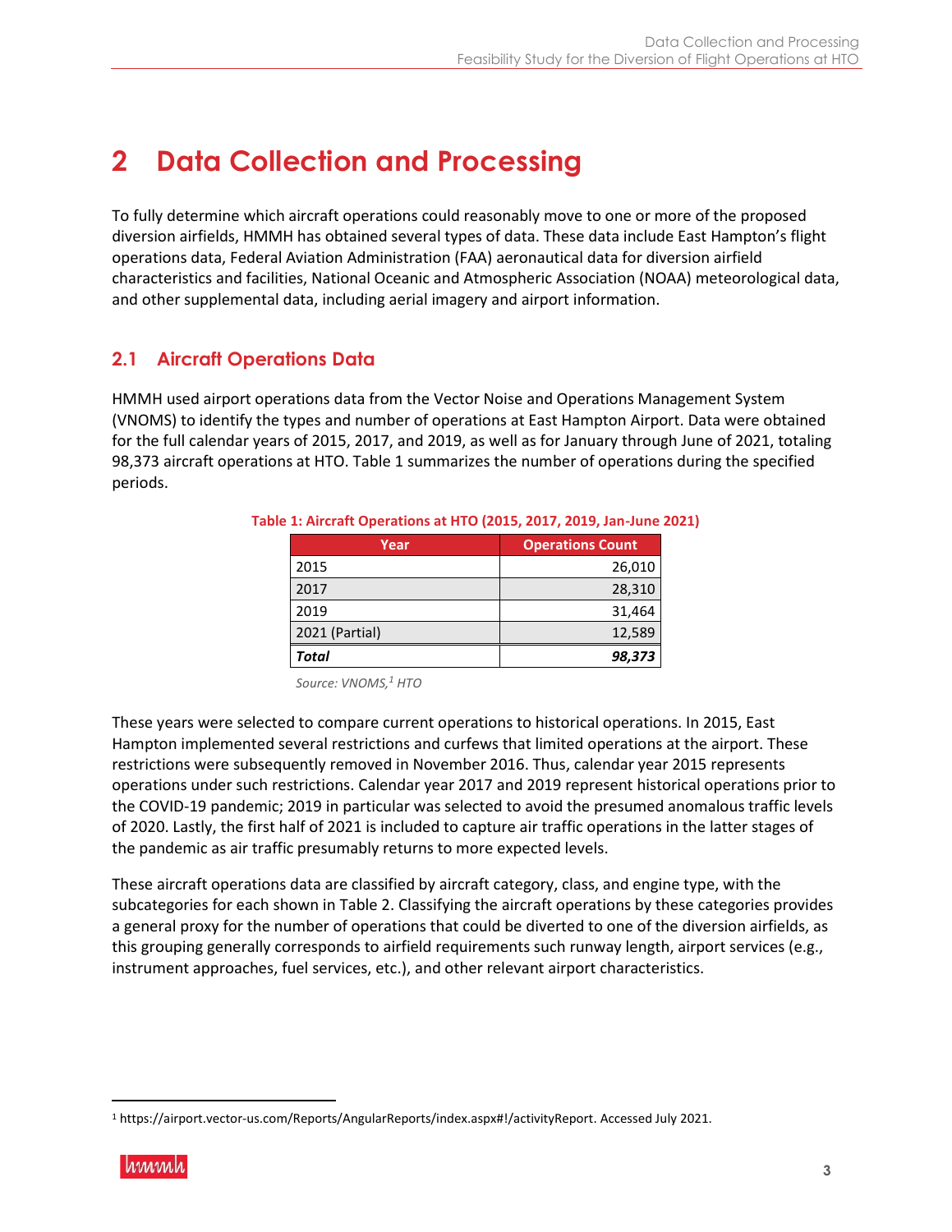<span id="page-9-0"></span>

| <b>Aircraft Categorization</b> | <b>Subcategories</b> |  |
|--------------------------------|----------------------|--|
| <b>Aircraft Category</b>       | Fixed wing           |  |
|                                | Rotorcraft           |  |
|                                | Single-engine land   |  |
| Aircraft Class                 | Multi-engine land    |  |
|                                | Single-engine sea    |  |
|                                | Jet                  |  |
| <b>Engine Type</b>             | Turbine propeller    |  |
|                                | Piston               |  |

#### **Table 2: Aircraft Operations Categorizations**

*Source*: *Code of Federal Regulations, Title 14, Part 61*

For this analysis, in addition to the aircraft category, class, and engine type, we also used operation date and time, aircraft model type, and landing and takeoff weights. These data are obtained from VNOMS and are listed, along with their uses, in [Table 3.](#page-9-1)

<span id="page-9-1"></span>

| <b>Data Source</b> | Data Type                               | <b>Used For</b>                                                                                  |
|--------------------|-----------------------------------------|--------------------------------------------------------------------------------------------------|
| <b>VNOMS</b>       | Aircraft operation date and time        | Weather estimation at potential<br>diversion airfields<br>Identification of day/night operations |
|                    | Aircraft model type                     | Determination of aircraft types that are<br>allowed to and can safely operate at an<br>airport   |
|                    | Aircraft landing and takeoff<br>weights | Determination of aircraft types that can<br>safely land and take off at an airport               |
|                    | Aircraft engine type                    | Determination of aircraft types that are<br>allowed to and can safely operate at an<br>airport   |
| <b>NOAA</b>        | Historical sunrise and sunset times     | Determination of day or night operations                                                         |

#### **Table 3: Inventory of Airport Operations Data Sources**

Each operation was classified as a daytime or nighttime operation based on historical sunrise and sunset data obtained from NOAA. According to the FAA, nighttime is defined as the time between the end of evening civil twilight and the beginning of morning civil twilight.<sup>2</sup> Morning civil twilight begins when the geometric center of the sun is six degrees below the horizon and ends at sunrise. Evening civil twilight begins at sunset and ends when the geometric center of the sun reaches six degrees below the horizon.<sup>3</sup> The time between sunrise and morning civil twilight or sunset and evening civil twilight varies depending on the time of year and airfield latitude, but generally ranges between 15 and 60 minutes before sunrise or after sunset.<sup>4</sup>As historical civil twilight times are not as readily available as sunrise and sunset times, we approximated morning civil twilight as 30 minutes prior to sunrise and 30 minutes after sunset.

<sup>4</sup> The Air Almanac, U.S. Naval Observatory. 2020. https://apps.dtic.mil/sti/pdfs/AD1090313.pdf. Accessed August 28, 2021.



<sup>2</sup> FAA Airplane Flying Handbook, Chapter 10. FAA-H-8083-3B.

[https://www.faa.gov/regulations\\_policies/handbooks\\_manuals/aviation/airplane\\_handbook/media/12\\_afh\\_ch10.pdf.](https://www.faa.gov/regulations_policies/handbooks_manuals/aviation/airplane_handbook/media/12_afh_ch10.pdf)  Accessed August 18, 2021.

<sup>&</sup>lt;sup>3</sup> 14 CFR Part 1.1, Definitions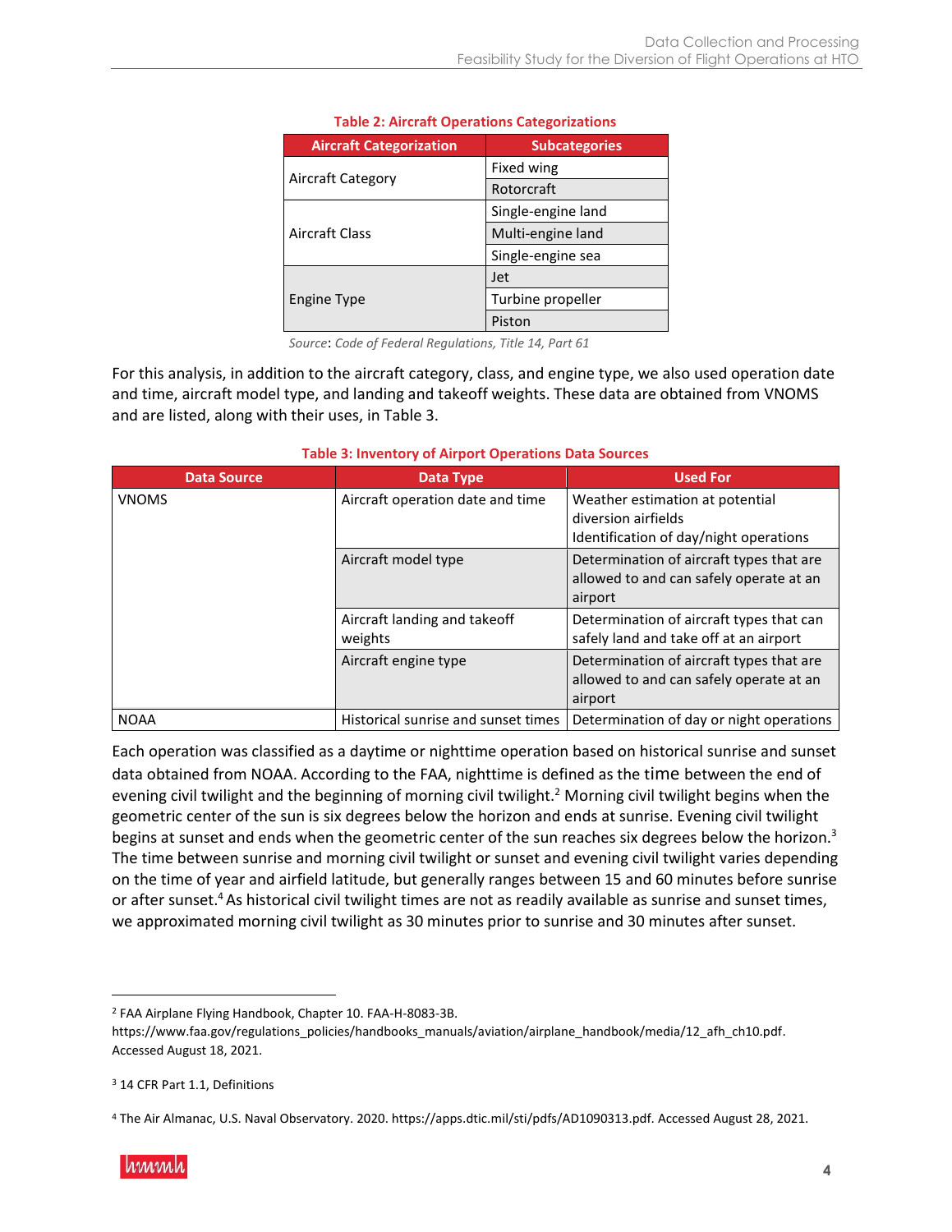### <span id="page-10-0"></span>**2.2 Aircraft Data**

Several types of aircraft-specific data were obtained and used in this analysis. These data include the maximum takeoff weight (MTOW), wingspan, tail height, and stall speed. We used all these characteristics to determine whether an aircraft could feasibly operate using an airport's runways. We also used stall speed to estimate an aircraft's approach speed and crosswind limitations. These data are detailed in [Table 4.](#page-10-2)

<span id="page-10-2"></span>

| <b>Data Source</b>                                | Data Type                            | <b>Used For</b>                                                                                                                                                       |
|---------------------------------------------------|--------------------------------------|-----------------------------------------------------------------------------------------------------------------------------------------------------------------------|
| FAA Airport Characteristics Database <sup>5</sup> | Aircraft maximum takeoff weight      | Determination of aircraft types that can<br>safely land and take off at an airport                                                                                    |
| FAA Advisory Circular (AC) 150/5300-              | Aircraft wingspan                    |                                                                                                                                                                       |
| 13A, Airport Design, Appendix 16                  | Aircraft height                      |                                                                                                                                                                       |
|                                                   | Aircraft stall speed                 | Estimation of approach speed and<br>crosswind component to determine if<br>aircraft can safely land and take off at<br>an airport given certain weather<br>conditions |
|                                                   | Aircraft approach speed and category | Determination of aircraft types that can<br>safely land and take off at an airport<br>Estimation of runway length<br>requirements                                     |

#### **Table 4: Inventory of Aircraft-Specific Data Sources**

### <span id="page-10-1"></span>**2.3 Airfield-Specific Data**

HMMH obtained several types of data to assist in determining the types and level of traffic that each of the diversion airfields could support. These data types and their uses are summarized in [Table 5.](#page-10-3)

<span id="page-10-3"></span>

| Data                                                                 | <b>Source</b>                                 | Data Type                                 | <b>Used For</b>                                                                       |
|----------------------------------------------------------------------|-----------------------------------------------|-------------------------------------------|---------------------------------------------------------------------------------------|
| FAA Form 5010 Airport<br>Master Records (FOK, HTO,<br>MTP, 87N, 21N) | FAA Office of Airport<br>Safety and Standards | Runway length and<br>width                | Determination of aircraft types that<br>can safely land and take off at an<br>airport |
|                                                                      |                                               | Runway weight<br>bearing capacity         | Determination of aircraft types that<br>can safely land and take off at an<br>airport |
|                                                                      |                                               | Airport restrictions<br>and limitations   | Determination of aircraft types that<br>are allowed to operate at an airport          |
|                                                                      |                                               | Airport ownership<br>(public vs. private) | Determination of aircraft types that<br>are allowed to operate at an airport          |

#### **Table 5: Inventory of Airfield Data Sources**

[https://www.faa.gov/documentLibrary/media/Advisory\\_Circular/150-5300-13A-chg1-interactive-201907.pdf.](https://www.faa.gov/documentLibrary/media/Advisory_Circular/150-5300-13A-chg1-interactive-201907.pdf) Accessed July 23, 2021.



<sup>5</sup> FAA Airport Characteristics Database, October 2018.

[https://www.faa.gov/airports/engineering/aircraft\\_char\\_database/media/FAA-Aircraft-Char-Database-v2-201810.xlsx.](https://www.faa.gov/airports/engineering/aircraft_char_database/media/FAA-Aircraft-Char-Database-v2-201810.xlsx)  Accessed July 23, 2021.

<sup>6</sup> FAA Advisory Circular AC 150/5300-13A, February 26, 2014.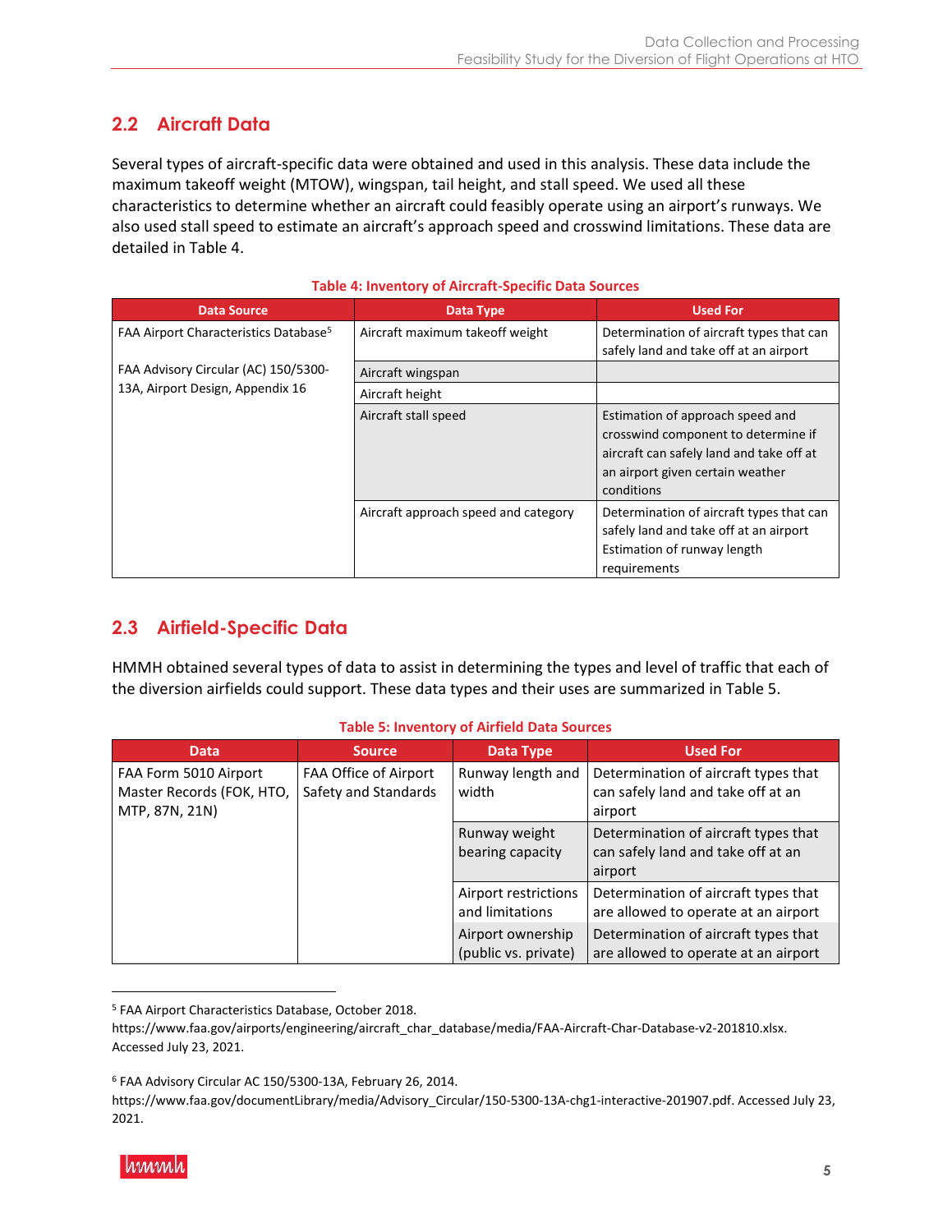| <b>Data</b>                                                        | <b>Source</b>                                                                                                  | Data Type                                                                          | <b>Used For</b>                                                                                                                                                |
|--------------------------------------------------------------------|----------------------------------------------------------------------------------------------------------------|------------------------------------------------------------------------------------|----------------------------------------------------------------------------------------------------------------------------------------------------------------|
|                                                                    |                                                                                                                | Runway heading                                                                     | Crosswind component estimation                                                                                                                                 |
| Coded Instrument Flight<br>Procedures (FOK, HTO,<br>MTP, 87N, 21N) | <b>FAA Aeronautical</b><br>Information Systems,<br>June 17 - July 15,<br>2021 (published on a<br>28-day cycle) | Decision height<br>and visibility<br>requirements by<br>aircraft approach<br>speed | Determination of whether an<br>operation could safely land at an<br>airport under given and/or estimated<br>weather conditions                                 |
|                                                                    |                                                                                                                | Limitations and<br>availability of<br>approach<br>procedure                        | Determination of whether an<br>operation could safely land at an<br>airport under given operational<br>conditions (e.g., approach speed,<br>time of operation) |

Runway length, width, and weight constraints were obtained from the FAA's Form 5010 Airport Master Records and determine if an operation could safely land and/or depart from the diversion airfields. Form 5010 also provides ownership information and remarks for each airport, including curfews, restrictions on aircraft categories or classes, and other information that could contribute to a determination of whether an operation could use a diversion airfield.

<span id="page-11-0"></span>

| <b>Facility</b>               | Ownership                                | <b>Elevation</b><br>(ft MSL) | Acreage | <b>Driving</b><br><b>Distance from</b><br><b>HTO (miles)</b> | <b>Runways</b> | <b>Runway</b><br>Length/Width (ft) |
|-------------------------------|------------------------------------------|------------------------------|---------|--------------------------------------------------------------|----------------|------------------------------------|
| East Hampton                  | Public: Town of                          | 55                           | 570     |                                                              | 10/28          | 4,255 x 100                        |
| (HTO)                         | East Hampton                             |                              |         | N/A                                                          | 16/34          | 2,060 x 75                         |
| Montauk (MTP)*                | Private: Montauk<br>Airport Inc.         |                              | 40      | 23                                                           | 6/24           | 3,246 x 75                         |
|                               |                                          |                              |         |                                                              | 1/19           | 5,100 x 150                        |
| Francis S.<br>Gabreski (FOK)  | Public: County of<br><b>Suffolk</b>      | 66                           | 1,451   | 26                                                           | 6/24           | $9,002 \times 150$                 |
|                               |                                          |                              |         |                                                              | 15/33          | 5,002 x 150                        |
| Mattituck (21N)               | Private:<br>Mattituck<br>Airport SD, LLC | 30                           | 18      | 35                                                           | 1/19           | $2,200 \times 60$                  |
| Southampton<br>Heliport (87N) | Public: Village of<br>Southampton        | 5                            | 0       | 17                                                           | H1             | 44 x 44                            |

#### **Table 6: Airfield-Specific Data for East Hampton Airport and the Diversion Airfields**

\* Montauk requires prior permission for helicopter and jet traffic.

*Source: FAA Form 5010, Google Maps*

Prior to the advent of the air traffic control system, aircraft operators separated themselves from other aircraft and obstacles by visually identifying such impediments and altering course to avoid them. This method is known as "see-and-avoid" and forms the basis of Visual Flight Rules (VFR) separation. However, operations in clouds or during periods of limited visibility require Instrument Flight Rules (IFR) separation, which uses different separation techniques, relying on air traffic control personnel, detailed procedures, and supplemental equipment to ensure safe separation between aircraft and from terrain. Such procedures include Coded Instrument Flight Procedures (CIFPs), which are charted and/or textual descriptions of a course or route to be flown, minimum and/or maximum altitudes to be observed, and similar procedural information that, when followed by pilots, facilitates separation of aircraft from other aircraft and from terrain while operating with limited visibility and or in clouds.

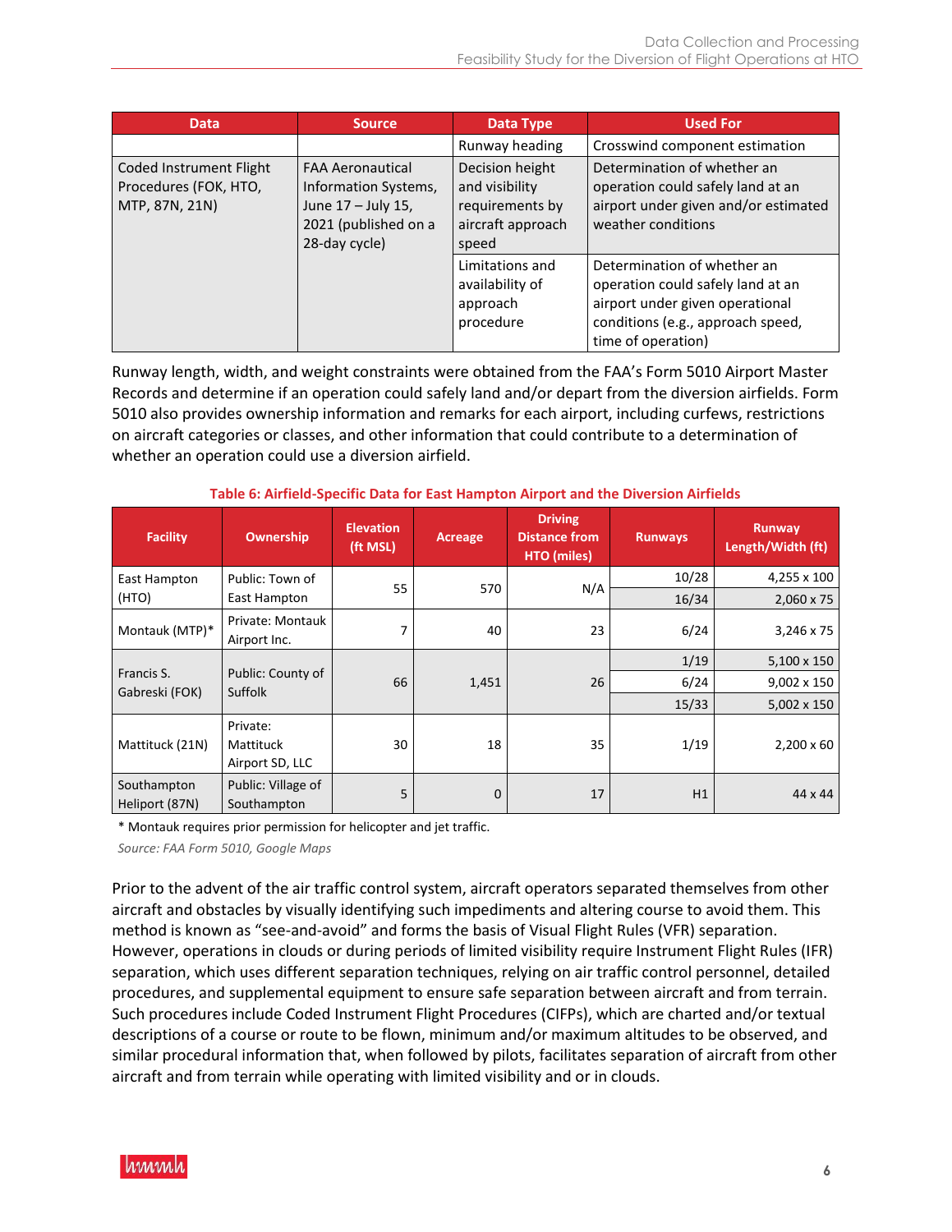These procedures use satellite and ground-based navigational aids to provide lateral and sometimes vertical guidance to a runway in the absence of adequate visibility for pilots to visually navigate to a runway. Depending on the type of navigational aid used, IFPs have different usability limitations associated with the cloud altitude (known as the ceiling), forward visibility, and aircraft speed.

We obtained the CIFPs for the diversion airfields and reviewed them to determine the feasibility of landing at each airfield in weather conditions with limited visibility on a day-by-day basis.

Lastly, we estimated an approximate driving distance between East Hampton Airport and the diversion airports using Google Maps.

### <span id="page-12-0"></span>**2.4 Meteorological Data**

HMMH obtained hourly meteorological data for East Hampton Airport, Gabreski Airport, Montauk Airport, Groton Airport (GON), and Block Island Airport (BID) to characterize weather conditions at the diversion airports. These datasets allowed us to estimate weather conditions for a specific operation if it were to be diverted to one of these diversion airports on the same date and time as it originally occurred at East Hampton. These estimations of weather conditions allowed us to determine if the operation would have been able to occur at the diversion airport, given each airport's capabilities and facilities. [Table 7](#page-12-1) summarizes these weather data types and their uses.

#### **Table 7: Inventory of Weather Data Sources**

<span id="page-12-1"></span>

| <b>Data</b>                                                                                                                                            | <b>Source</b>                            | Data Type                                                         | <b>Used For</b>                                                |
|--------------------------------------------------------------------------------------------------------------------------------------------------------|------------------------------------------|-------------------------------------------------------------------|----------------------------------------------------------------|
| Integrated Surface Data<br><b>NOAA National</b><br>(FOK, HTO, MTP, BID, GON;<br>Centers for<br>2015, 2017, 2019, 2021)<br>Environmental<br>Information | Hourly wind direction and<br>speed       | Active runway<br>determination, crosswind<br>component estimation |                                                                |
|                                                                                                                                                        | Hourly ceiling and cloud<br>cover status | Determination of instrument<br>approach procedure<br>selection    |                                                                |
|                                                                                                                                                        |                                          | Hourly visibility range                                           | Determination of instrument<br>approach procedure<br>selection |

Southampton Heliport and Mattituck Airport do not have their own weather observation stations; instead, pilots operating at these fields rely on weather data from Gabreski Airport and East Hampton Airport to inform their decision-making. In accordance with this, we used the same data to estimate weather conditions at Southampton and Mattituck. We compared wind speed and direction, ceiling, and visibility data for Gabreski and East Hampton, selecting the more liberal value (e.g., lower wind speed, smaller crosswind, and higher ceilings and visibilities) for the weather conditions at Southampton and Mattituck. The more liberal weather conditions were chosen to provide a more conservative (e.g., higher) estimate of operations that could potentially occur at these airfields if East Hampton were to restrict some or all its operations.

The historical weather data from Montauk only included wind speed and direction and did not include ceiling or visibility data. To determine approximations for ceiling and visibility at Montauk, we used historical data from Groton Airport, in CT, and Block Island Airport, in RI. As in the process for Southampton and Mattituck, we used the more liberal value between the two airports.

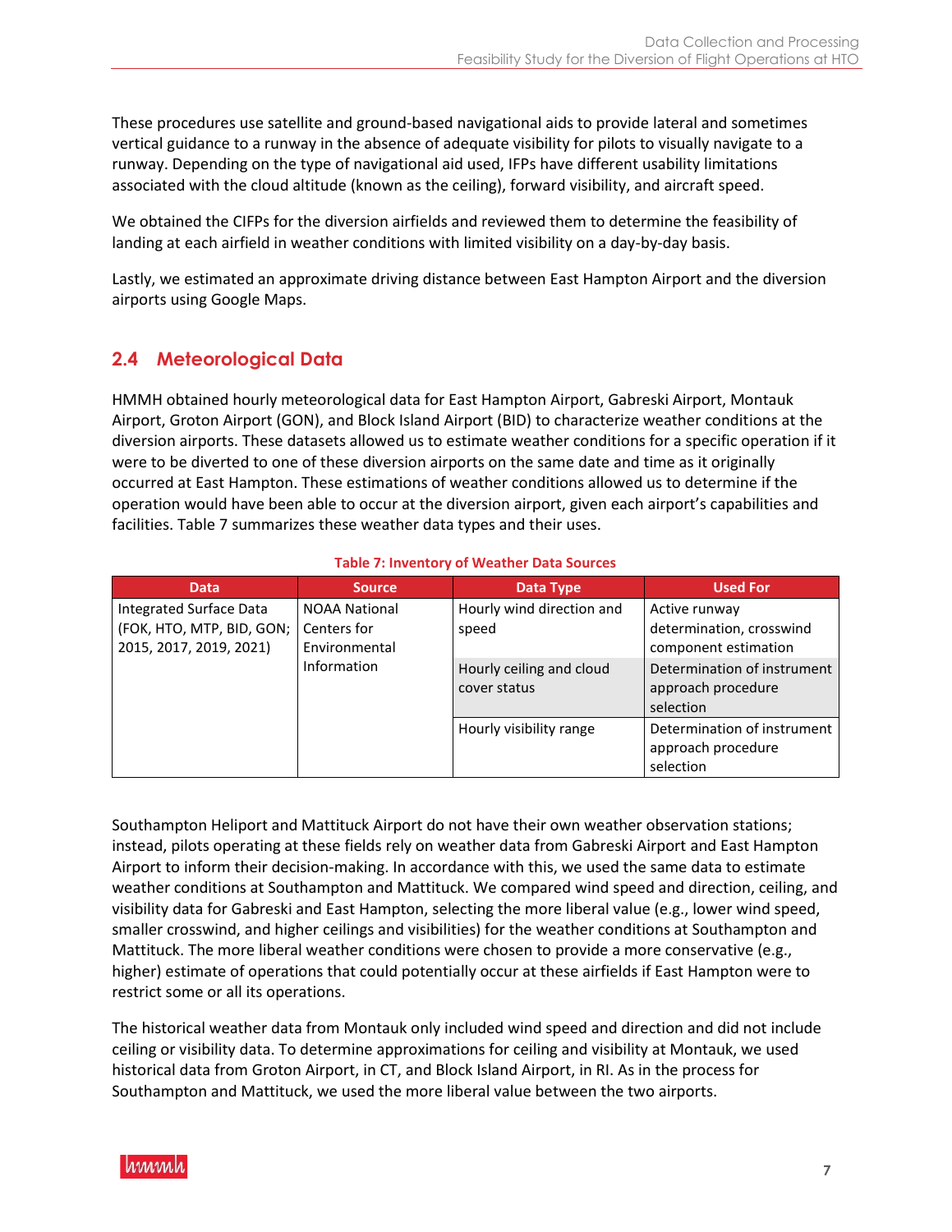### <span id="page-13-0"></span>**2.5 Other Data**

In addition to a data-based assessment of the capability of operations to occur at the diversion airfields, we also wanted to assess the likelihood that pilots and/or passengers would choose to potentially operate out of one or more of the diversion airfields if East Hampton Airport was not available. Some of the considerations included the location of the airfield, its services and facilities, and the purpose and/or final destination of the trip. For the purpose of this study, services and facilities generally refers to passenger pick-up/drop-off areas, passenger waiting areas, and transportation services, including rental car facilities.

We obtained satellite photographical data from Google Maps, using them to estimate the area available for potential aircraft parking, as well as drop-off/pick-up areas for passengers. These estimates allowed us to assess the reasonableness of overnight and transient parking at each airfield. Additionally, we were able to estimate the accessibility of each airfield based on its geographical location and distance to city centers and to East Hampton Airport.

In May 2021, HR&A Advisors presented an economic impact analysis of the East Hampton Airport to the Town of East Hampton. In this report, they stated that in 2019, the terminal destination of approximately 60 percent of passengers arriving at the airport was the Town of East Hampton, while the remaining 40 percent departed the area for Southampton and points farther west.<sup>7</sup> We used this information to provide a general assessment of how each diversion airfield would affect the passengers remaining in East Hampton compared to those traveling farther west. This presentation did not specifically address passengers departing the East Hampton area for more easterly locations.

<sup>7</sup> *East Hampton Airport Preliminary Economic Impact Analysis*, HR&A Advisors, Inc. May 11, 2021.

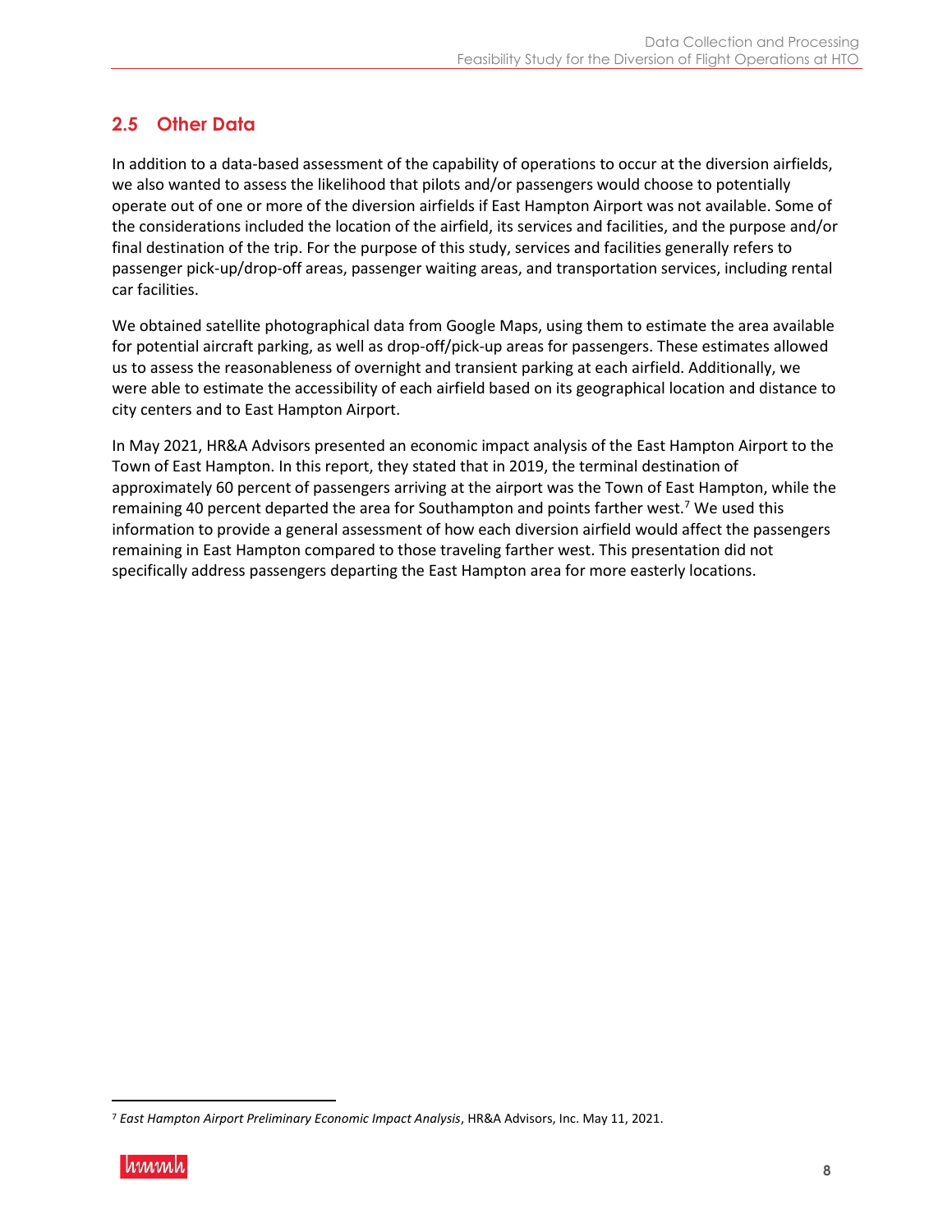## <span id="page-14-0"></span>**3 Analysis**

The purpose of this analysis is to estimate the number and types of aircraft operations that could feasibly be diverted to Montauk Airport, Gabreski Airport, Southampton Heliport, and Mattituck Airport if East Hampton Airport were to close or otherwise modify its aircraft operations, and to also identify the reduction or change in operations that could occur if East Hampton Airport were to restrict certain types of operations. This analysis provides a conservative (e.g., worst case) estimate of the number of operations that might occur at each diversion airfield.

[Figure 1](#page-14-1) shows the approximate locations of East Hampton Airport in blue and the diversion airfields in orange.



**Figure 1: East Hampton Airport and the Diversion Airfields**

<span id="page-14-1"></span>To accomplish this, we first reviewed East Hampton's aircraft operations to define past and current operational usage and demand at the airport. We then assessed the ability of the selected diversion airfields to support these operations by reviewing and categorizing the airfields' facilities and characteristics against the flight operations categories. We then cross-referenced the operations against the airfield capabilities to determine the number and type of operations originally occurring at East Hampton that might feasibly operate at each airfield. Generally, this review defined the number and types of operations that, as standalone operations, could reasonably be expected to occur at each airfield based on the airfields' limitations, restrictions, and characteristics.

Lastly, we considered the possible increase in operations and operation rate at each airfield that would be required to support the total number of feasible operations and reviewed the possible effects that

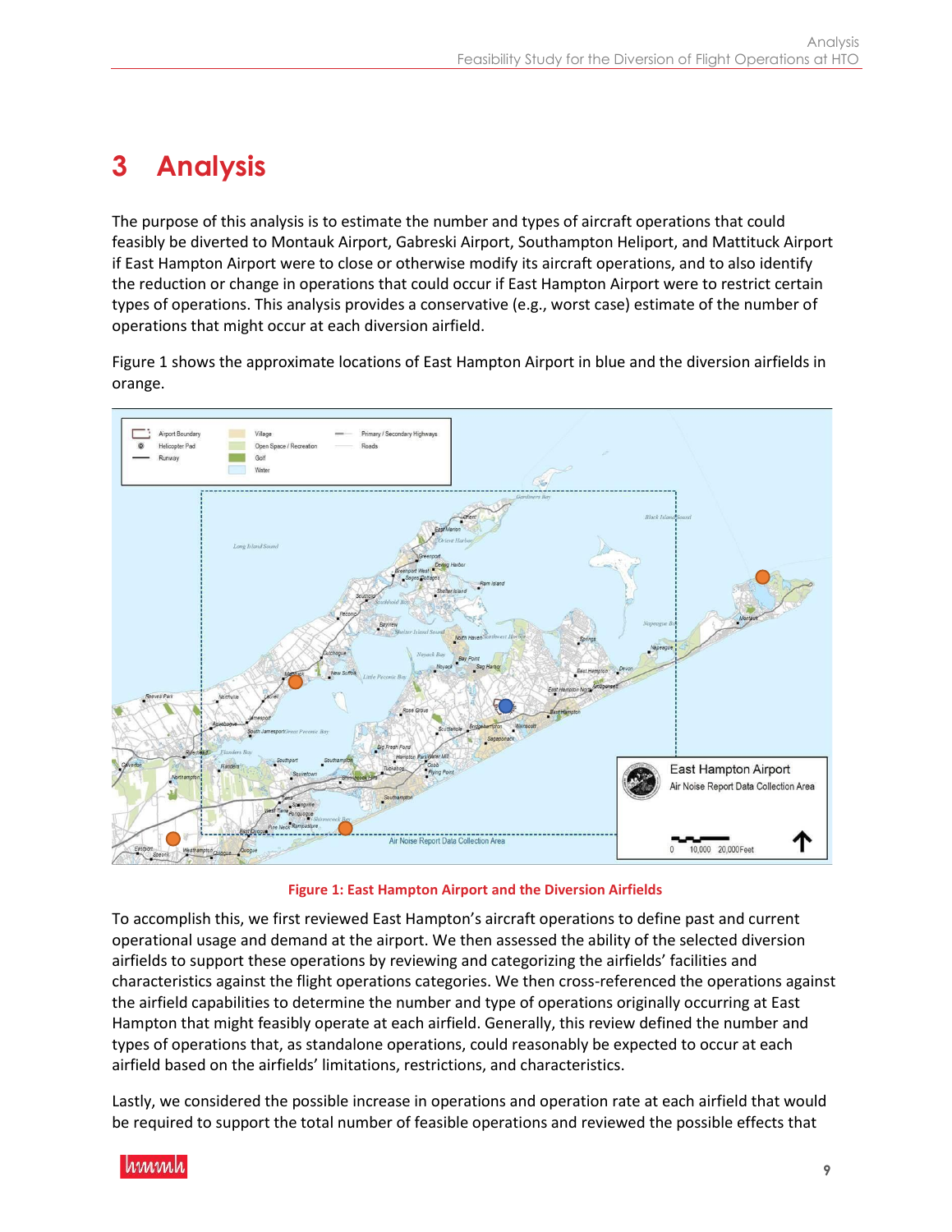the airfields' locations and other factors might have on the likelihood that an operation would opt to use that particular airfield in lieu of East Hampton.

The following sections discuss the data processing and analysis used to accomplish these objectives.

### <span id="page-15-0"></span>**3.1 Airport and Airfield Restrictions**

We first identified flight operations that would be able and/or allowed to operate at each diversion airfield. Runway length, surface, and weight limits restrict the operations that could be diverted to each airfield. Additionally, Montauk and Mattituck are privately owned, which allows them to place restrictions on flight operations that occur. [Table 8](#page-15-2) summarizes these restrictions, and Sections [3.1.1](#page-15-1) and [3.1.2](#page-16-0) describe how we processed the data to identify the operations affected by these restrictions.

<span id="page-15-2"></span>

| <b>Airport</b>                | <b>Ownership</b> | <b>Restrictions</b>                                                                                                                                                                                                                  |
|-------------------------------|------------------|--------------------------------------------------------------------------------------------------------------------------------------------------------------------------------------------------------------------------------------|
| Montauk (MTP)                 | Private          | No touch and go operations<br>No night operations<br>Closed to helicopters between sunrise and sunset<br>Closed to jets and helicopters except by prior permission<br>Runway length (3,246 ft) limits aircraft to MTOW < 12,500 lbs. |
| Gabreski (FOK)                | Public           | <b>None</b>                                                                                                                                                                                                                          |
| Southampton<br>Heliport (87N) | Public           | Helicopter operations only<br>Closed at night                                                                                                                                                                                        |
| Mattituck (21N)               | Private          | No night operations<br>No touch and go operations<br>No training operations<br>Runway length (2,200 ft) limits aircraft to MTOW < 12,500 lbs.                                                                                        |

|  | Table 8: Airport and Airfield Restrictions for the Diversion Airfields |  |  |  |  |  |
|--|------------------------------------------------------------------------|--|--|--|--|--|
|--|------------------------------------------------------------------------|--|--|--|--|--|

<span id="page-15-1"></span>*Source: FAA Form 5010, AC 150/5325-4B*

### **3.1.1 Runway length**

Runway length requirements depend on the specific aircraft type, which are found in aircraft operating handbooks, and whether the flight and pilot are operating as a general aviation, noncommercial flight, a charter flight, or an air carrier flight. A detailed analysis of these requirements is beyond the scope of this analysis. Instead, we used airport design standards to provide a generic estimation of aircraft that could operate at each airfield. Runway length requirements were determined using the FAA Advisory Circular (AC) 150/5325-4B, *Runway Length Requirements for Airport Design*. This AC provides guidelines for the determination of recommended runway lengths based on airfield elevation, temperature, and expected fleet mix.

According to this document, small aircraft<sup>8</sup> with approach speeds of under 30 knots (kts) have a recommended runway length of 300 feet (ft) for airports located at sea level and small aircraft with approach speeds greater than or equal to 30 kts and less than 50 kts have a recommended runway length of 800 ft at sea level. The four diversion airports are all located at approximately sea level, as

<sup>8</sup> As defined in AC 150/5325-4B, *Runway Length Requirements for Airport Design*, and elsewhere by the FAA, a small aircraft is one whose maximum certificated takeoff weight (MTOW) is less than or equal to 12,500 pounds (lbs.).

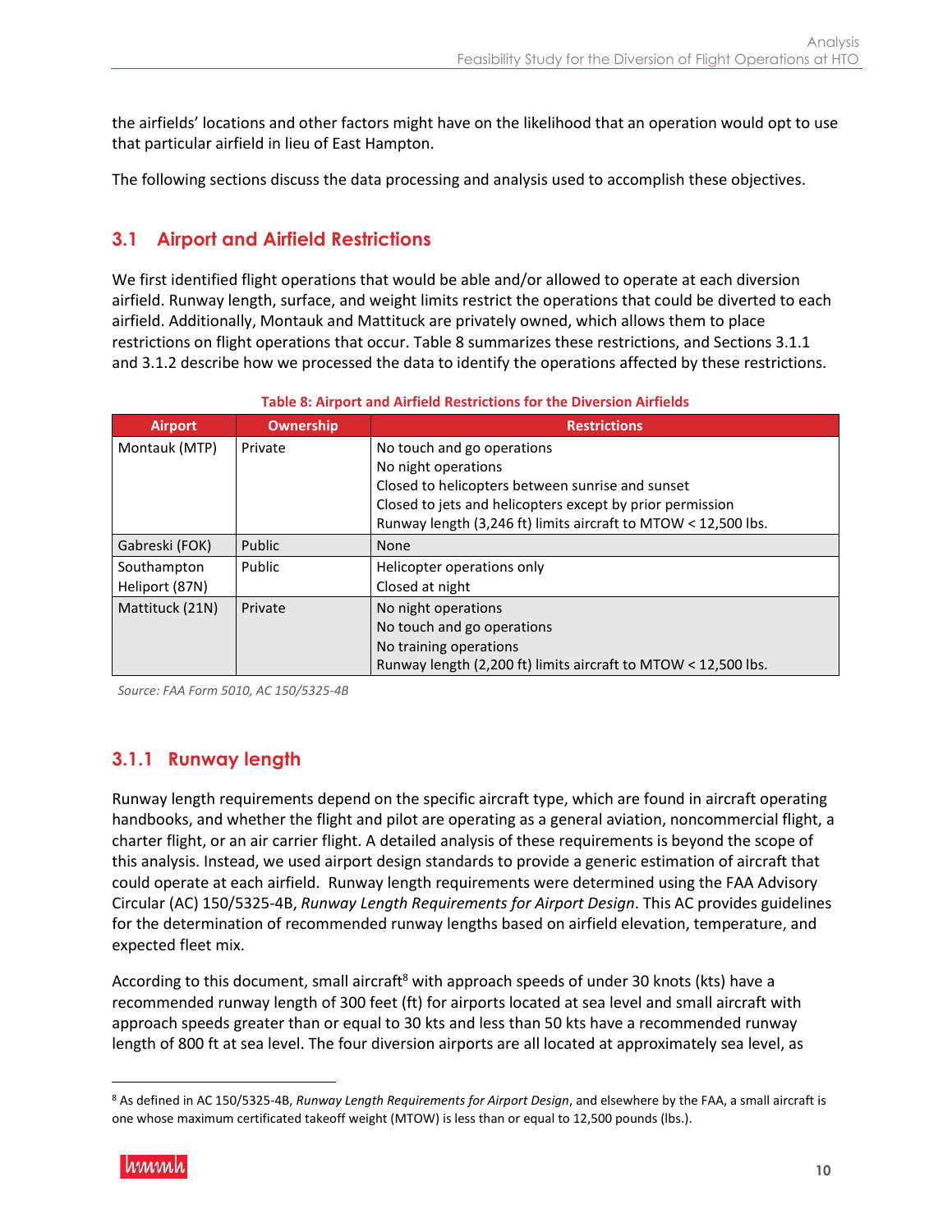noted in [Table 6,](#page-11-0) so for small aircraft with these approach speeds, we used these runway length estimates.

For small aircraft with approach speeds of 50 kts or more, AC 150/5325-4B provides guidelines on how to approximate runway length based on aircraft seating capacity and the mean daily maximum temperature during the hottest month of the year at an airport. For an airfield with an average temperature of 75 degrees Fahrenheit and an elevation of approximately sea level, small aircraft with fewer than ten passenger seats<sup>9</sup> require a runway approximately 2,900 ft long. Small aircraft with ten or more passenger seats require approximately 3,900 ft of runway. In addition to having elevations of approximately sea level, all four airfields considered in this study have mean daily maximum temperatures for the hottest month of approximately 75 degrees Fahrenheit.

For aircraft with a MTOW of more than 12,500 lbs. and less than 60,000 lbs., runway requirements are between 4,550 ft and 4,950 ft for a sea-level airfield with a mean temperature of 75 degrees Fahrenheit.

[Table 9](#page-16-1) summarizes the aircraft by size and/or weight that, according to AC 150/5325-4B, could be expected to operate at each of the potential diversion airports and at East Hampton Airport. Southampton Heliport is not included since it only serves helicopter traffic and does not have or need a runway per se, simply requiring a designated landing area or pad.

<span id="page-16-1"></span>

|                         |               |                              |                                  |                                          | MTOW $\leq$ 12,500 lb |                         |                                      |
|-------------------------|---------------|------------------------------|----------------------------------|------------------------------------------|-----------------------|-------------------------|--------------------------------------|
| <b>Airport</b>          | <b>Runway</b> | <b>Runway</b><br>Length (ft) | <b>Approach</b><br>$spd < 30$ kt | $30 \leq$<br><b>Approach</b><br>spd < 50 | < 10<br>passengers    | $\geq 10$<br>passengers | 12,500 <<br>$MTOW \leq$<br>60,000 lb |
| East                    | 10/28         | 4,255                        | X                                | X                                        | X                     | X                       | X                                    |
| Hampton<br>(HTO)        | 16/34         | 2,060                        | X                                | X                                        |                       |                         |                                      |
| <b>Montauk</b><br>(MTP) | 6/24          | 3,246                        | X                                | X                                        | X                     |                         |                                      |
|                         | 6/24          | 9,002                        | X                                | X                                        | X                     | X                       | X                                    |
| Gabreski<br>(FOK)       | 1/19          | 5,100                        | X                                | X                                        | X                     | X                       | X                                    |
|                         | 15/33         | 5,002                        | X                                | X                                        | X                     | X                       | X                                    |
| Mattituck<br>(21N)      | 1/19          | 2,200                        | X                                | X                                        |                       |                         |                                      |

#### **Table 9: Runway Operation Eligibility Matrix for the Diversion Airfields**

*Source: FAA AC 150 5325-4B, FAA Form 5010*

## <span id="page-16-0"></span>**3.1.2 Operational restrictions**

As privately-owned airports available for public use, Montauk Airport and Mattituck Airport can restrict the type of aircraft and type of operations. Montauk does not allow night operations or touch and go operations. <sup>10</sup> Additionally, jet and helicopter operations are allowed by prior permission only. Mattituck

 $10$  A touch-and-go operation is when a pilot performs a landing at an airfield, then, without coming to a full stop, takes off again. Touch and go operations are often conducted as part of flight training and proficiency flights.



<sup>9</sup> Passenger seats do not include pilot and co-pilot seats.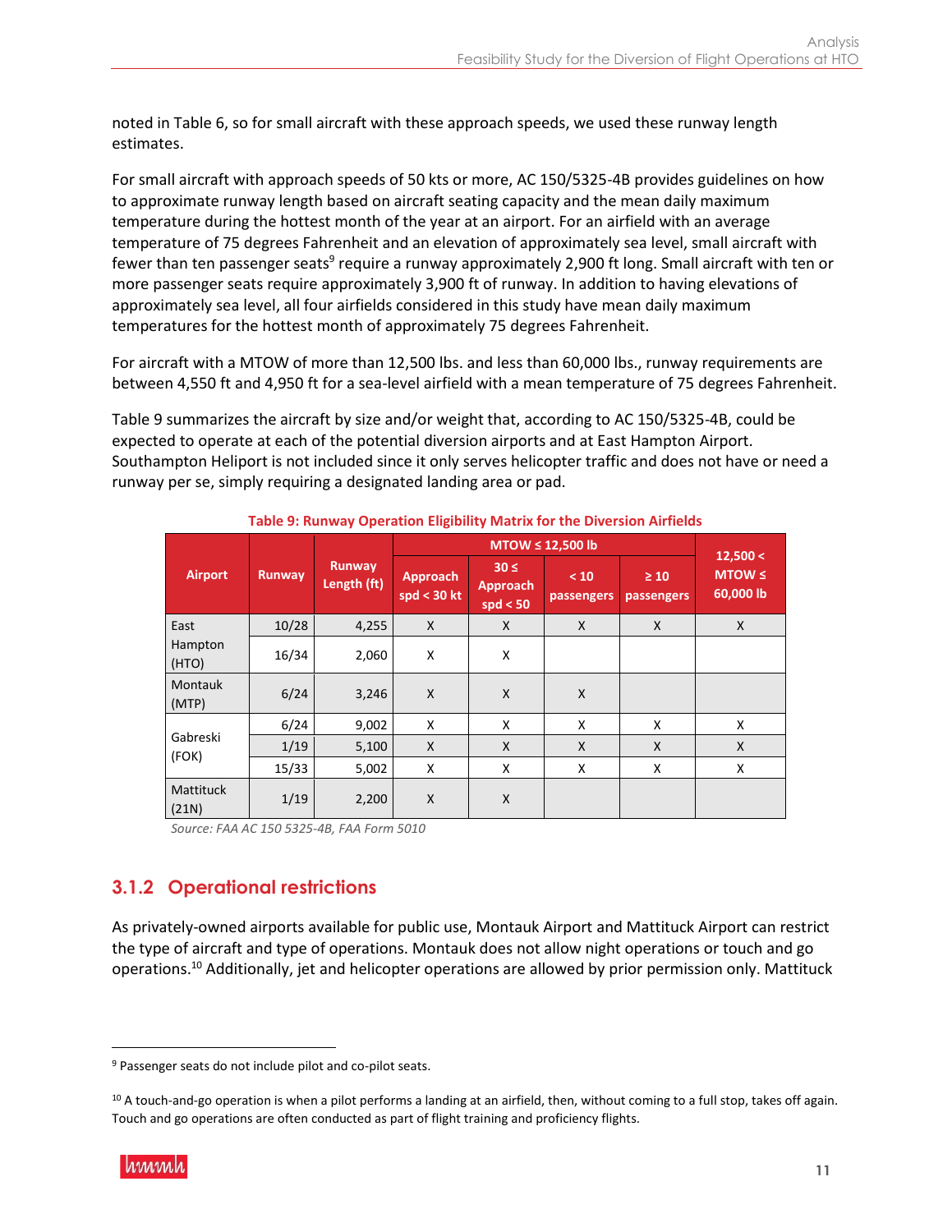does allow helicopter operations but not night or touch and go operations. As a heliport, Southampton Heliport only allows helicopter operations. These restrictions are specified in [Table 8.](#page-15-2)

Aircraft category (fixed-wing, rotary wing) and engine types (jet, turboprop, piston) were provided in the flight operations data, and daytime/nighttime operations were identified using the process described in Sectio[n 2.1.](#page-8-1)

We identified touch and go operations by calculating the time difference between operations for each unique aircraft identifier (tail number or call sign). An operation pair where the first operation was an arrival and the second a departure and where the time difference was three minutes or less was considered a touch and go operation. Using these criteria, 6,180 operations in the entire data sample were identified as possible touch and go operations.

### <span id="page-17-0"></span>**3.1.3 Aircraft parking and services**

The availability of aircraft ramp areas, used for parking and movement not associated with runway operations, and other aircraft services could affect the operations that would occur at each of the diversion airfields. The absence of adequate parking necessarily excludes some operations that would require overnight or transient parking. Similarly, the lack of fuel, maintenance, and other services at all airfields except for Gabreski Airport could disincentivize certain types of operations at those airfields.

As noted by the acreage provided i[n Table 6,](#page-11-0) Montauk and Mattituck Airports have limited space available for aircraft parking, and Southampton Heliport has no space for parking. A review of satellite imagery confirmed these assessments. From this review, we estimate that Montauk Airport could have space for potentially up to 20 aircraft, though this number may be less depending on aircraft size and airport policies and restrictions. Similarly, eight hangars are visible at Mattituck, though hangars are usually reserved for aircraft based at an airport and are unavailable for transient aircraft. The area around the hangars away from the runway could provide unpaved space for aircraft parking, though the visual inspection could not confirm the extent to which this area is used for this purpose. Lastly, the visual examination indicates that no parking spaces available at Southampton; its paved area consists solely of the helipad.

Based on these reviews, we determined that any aircraft operations that require overnight or shortterm transient parking would not be feasible at Southampton or Mattituck. However, overnight and transient parking at Montauk would be feasible but only for a small fraction of potential diversion operations.

To identify operations that would require parking, we calculated the time difference between operations for each unique aircraft identifier. Operation pairs where the first operation was an arrival and the second a departure were evaluated for overnight parking, short-term parking, or long-term but not overnight parking. Additionally, since Southampton Heliport cannot support more than one helicopter at a time and any helicopter parking there would prevent other operations from occurring, it received its own parking category. [Table 10](#page-18-3) describes the criteria for each parking classification.

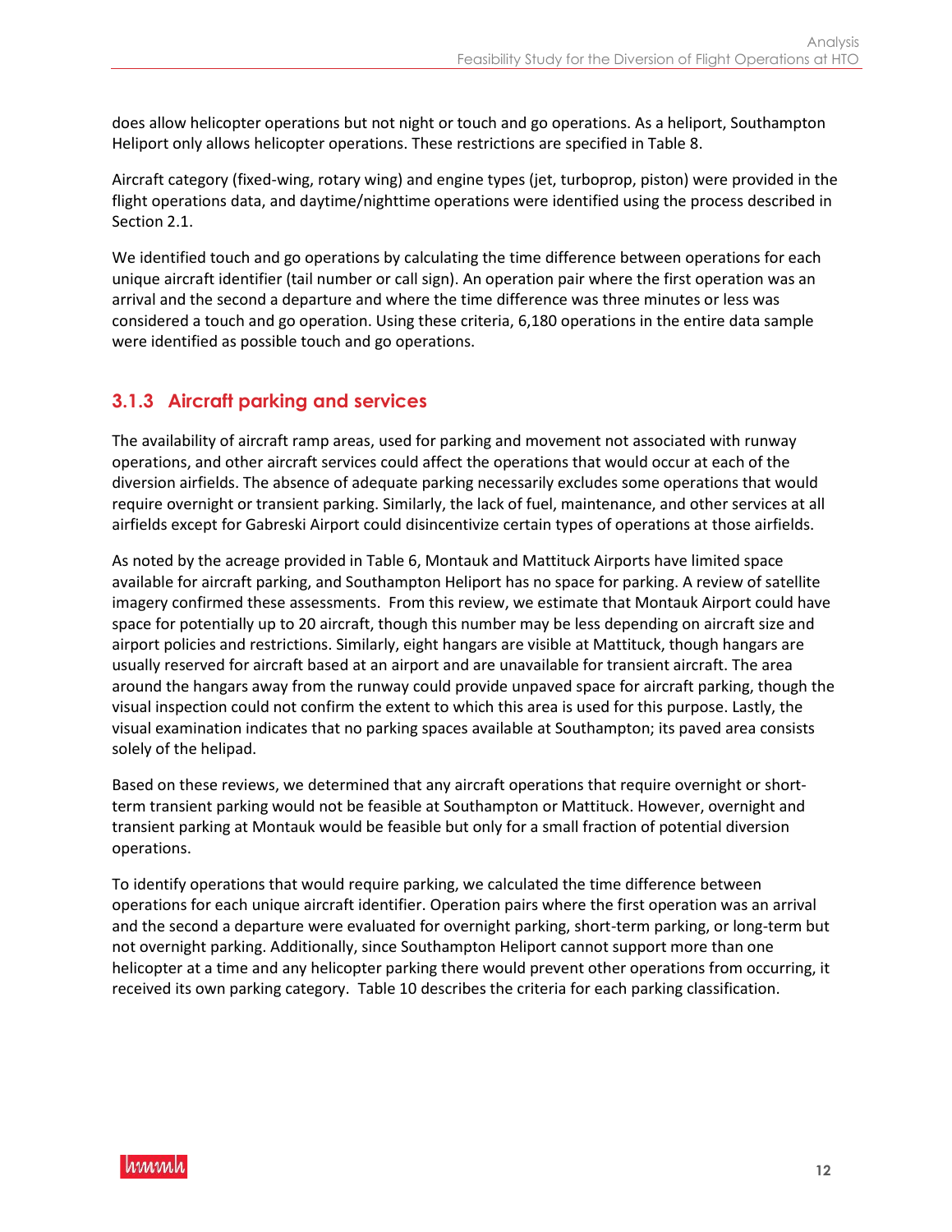<span id="page-18-3"></span>

| <b>Parking Classification</b>       | Time Difference for Arrival/Departure Operations Pair |
|-------------------------------------|-------------------------------------------------------|
| Touch and go                        | $<$ 3 minutes                                         |
| Southampton parking                 | > 20 minutes                                          |
| Short-term parking                  | between 1 and 3 hours                                 |
| Long-term but not overnight parking | $\geq$ 3 hours but not overnight                      |
| Overnight parking                   | Date difference > 1 and time difference > 0           |

**Table 10: Parking Analysis Criteria for the Diversion Airfields**

## <span id="page-18-0"></span>**3.1.4 Airfield usage**

Aside from this section, Sections [3.1](#page-15-0) and [3.2](#page-18-1) discuss factors that determine whether a flight operation could, as a standalone operation, reasonably physically occur at a diversion airfield. These factors simply assess if the operation meets criteria at each airfield and allows us to quantify the total number of operations that *could* occur at an airfield. They do not address the feasibility of operations in aggregate. In this section, we describe the method used in this analysis to provide a general estimate of the possible impact on an airfield resulting from the operations that could feasibly be shifted to another airfield from East Hampton Airport.

While we obtained detailed operational data for East Hampton Airport for 2015, 2017, 2019, and half of 2021, similar data were not obtained for the other airfields, and a capacity analysis for the diversion airfields is beyond the scope of this effort. However, we did want to provide an assessment of the effects of the possible additional operations on each airfield. To accomplish this, we first identified the number of operations that could potentially occur at each airfield based on quantifiable airport, airfield, and weather conditions as described in the rest of Sectio[n 3.](#page-14-0) We then identified the month(s) with the greatest number of operations and calculated the number of daily and hourly operations that would be required to support these additional operations.

Additionally, we used estimates of annual operations provided in the airports' Form 5010s. We first estimated the percent of operations that occurred during the peak month of operation in each year and obtained an average of the operational percentage for that month. We then estimated the number of operations for that peak month based on the Form 5010 data and used this estimate as a basis for assessing the operational increase associated with the relocated East Hampton operations.

## <span id="page-18-1"></span>**3.2 Weather Limitations**

We calculated estimates of daily weather conditions at each airfield based on the data described in Sectio[n 2.3.](#page-10-1) These data consisted of hourly records of temperature, pressure, wind direction and speed, visibility, and ceiling measurements. For each day, we calculated the average daily value for each available metric at East Hampton Airport, Gabreski Airport, Block Island Airport, and Groton Airport. As noted in Section [2.3,](#page-10-1) weather conditions for Southampton Heliport and Mattituck Airport were estimated from conditions at East Hampton and Gabreski Airports, and ceiling and visibility metrics for Montauk Airport were estimated from the same metrics at Block Island and Groton Airports.

## <span id="page-18-2"></span>**3.2.1 Weather conditions**

To provide a high-level metric to identify daily weather conditions at each diversion field, we classified each day according to the categorical outlook definitions provided in the FAA's Aeronautical Information

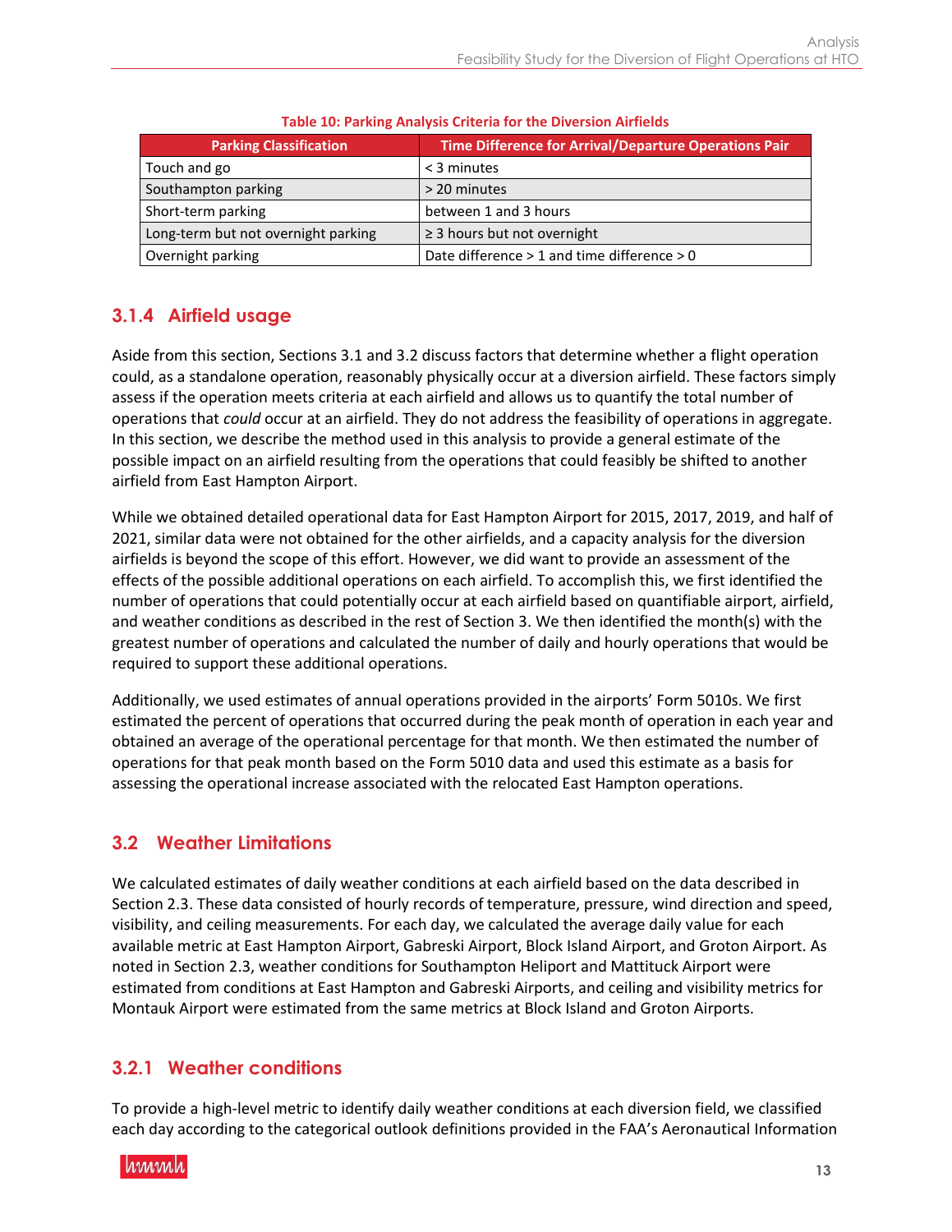Manual<sup>11</sup> using the daily averages and estimates of ceiling and visibility at each airfield. These classifications and their definitions are provided i[n Table 11.](#page-19-1)

<span id="page-19-1"></span>

| <b>Categorical Outlook</b>          | <b>Ceiling (ft AGL)</b>  | Logic      | <b>Visibility (statute miles)</b> |
|-------------------------------------|--------------------------|------------|-----------------------------------|
| Low Instrument Flight Rules (LIFR)  | < 500                    | 0R         | ← 1                               |
| Instrument Flight Rules (IFR)       | $\geq 500$ and $< 1,000$ | <b>OR</b>  | $\geq 1$ and $\leq 3$             |
| Marginal Visual Flight Rules (MVFR) | $≥ 1,000$ and ≤ 3,000    | 0R         | $\geq$ 3 and $\leq$ 5             |
| Visual Flight Rules (VFR)           | > 3,000                  | <b>AND</b> | > 5                               |

**Table 11: Ceiling and Visibility Limitations for VFR and IFR Conditions<sup>12</sup>**

*Source: FAA FAR/AIM Section 7-1-7*

These classifications were used to identify operations that could be restricted at the diversion airfields due to weather. Each day was identified as having Low IFR (LIFR), IFR, Marginal VFR (MVFR), or VFR weather; the ceiling and visibility criteria listed i[n Table 11](#page-19-1) were cross-referenced against the ceiling and visibility minima for each airfield's CIFPs. East Hampton, Gabreski, Montauk, and Southampton have CIFPs that allow aircraft to land in reduced visibility and thus would be able to accommodate operations in conditions of limited visibility; however, Mattituck has no such procedures. Though a limited number of operations could occur at Mattituck under IFR conditions, for this analysis we assumed this airport would only support operations under VFR weather conditions.

### <span id="page-19-0"></span>**3.2.2 Wind limitations**

We also approximated the minimum crosswind component at the diversion airports for each day. For each runway, we subtracted the wind direction from the runway heading provided in Section [2.3](#page-10-1) to determine the crosswind angle, then selected the minimum angle from the absolute values of the crosswind angles. We then calculated the crosswind speed using the formula

<span id="page-19-2"></span> $v_{xw} = v_w \sin(\theta_{xw})$ . [Table 12](#page-19-2) provides an example of this calculation.

| <b>Date</b> | Wind<br><b>Direction</b> | Wind<br>Speed $(v_w)$<br>(kts) | <b>RW6</b> | <b>RW24</b> | <b>Crosswind</b><br>Angle $(\mathcal{O}_{xw})$ | <b>Crosswind</b><br>Speed ( $v_{xw}$ )<br>(kts) |
|-------------|--------------------------|--------------------------------|------------|-------------|------------------------------------------------|-------------------------------------------------|
| 1/13/2021   | 303.0                    | 4.0                            | $-241.0$   | $-61.0$     | 61.0                                           | 3.5                                             |
| 1/14/2021   | 247.3                    | 1.7                            | $-185.3$   | $-5.3$      | 5.3                                            | 0.2                                             |
| 1/15/2021   | 81.1                     | 5.1                            | $-19.1$    | 160.9       | 19.1                                           | 1.7                                             |
| 1/16/2021   | 162.7                    | 8.3                            | $-100.7$   | 79.3        | 79.3                                           | 8.2                                             |

**Table 12: Example Crosswind Estimation, MTP**

<sup>&</sup>lt;sup>12</sup> The definitions and operating rules for VFR and IFR operations are complex and depend on airspace classification and aircraft category. The information presented in this table assume Class D and E airspace.



<sup>11</sup> FAA FAR/AIM Section 7-1-7, *Categorical Outlooks*[. https://www.faraim.org/faa/aim/473/aim-473.html.](https://www.faraim.org/faa/aim/473/aim-473.html) Accessed August 31, 2021.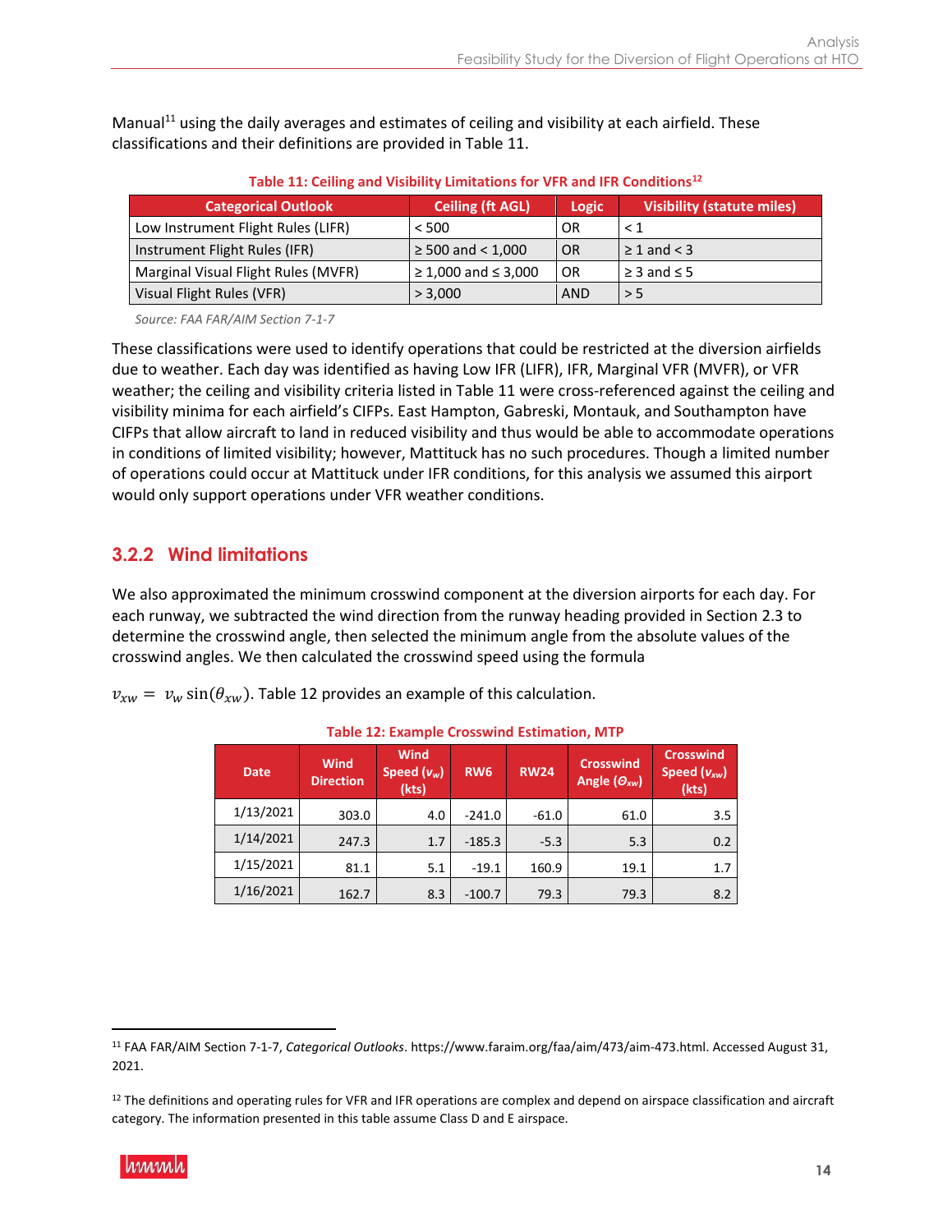The calculation  $v_{xw(ac)} = 0.2 v_{ref} = 0.2 v_{stall}$ <sup>13</sup> was used to estimate the maximum crosswind component for each fixed-wing aircraft. Although certain aircraft and/or operators may be able to accept higher crosswind limitations, this estimation was used to provide a general formula for crosswind limitations across all aircraft. In practice, several aerodynamic factors determine an aircraft's maximum demonstrated crosswind; however, this estimation provides an adequate proxy for this study.

We then compared the estimated daily crosswind at each airport against the estimated maximum crosswind for each flight that occurred on that day. If the estimated crosswind exceeded the aircraft's maximum crosswind, that flight was excluded from consideration for diversion to that airport.

Since, as noted in Section [2.3,](#page-10-1) Mattituck Airport does not report weather and instead references the weather stations at Gabreski, East Hampton, and Brookhaven, we calculated the crosswind component for Mattituck using the wind direction and speed from both Gabreski and East Hampton. We then selected the more liberal (e.g., weaker) crosswind estimate as the Mattituck crosswind estimate, again to err towards a worst-case scenario with respect to diversion traffic volumes.

Since helicopters are not subject to crosswind limitations like fixed-wing aircraft are, we only looked at the overall estimated wind speeds at each airfield to determine if any helicopter operations would be restricted due to wind. At East Hampton Airport, the maximum daily average windspeed was approximately 20 kts; values for this metric were similar at Gabreski (20.4 kts) and Montauk (18.8 kts). Generally, windspeeds at Gabreski and Montauk were within six knots of the windspeeds at East Hampton. Since all helicopter operations in this dataset occurred at East Hampton under these wind conditions, and since the wind speeds recorded at Gabreski and Montauk and estimated at Montauk and Southampton during the same period are similar to the windspeeds at East Hampton, we determined that the wind conditions at the proposed diversion airfields would not restrict any helicopter operations.

## <span id="page-20-0"></span>**3.3 Operational Feasibility**

The prior sections discussed the process used to determine if a specific operation could, as a standalone operation, physically occur at each diversion airfield. Those sections focused on quantifiable data. However, several non-quantifiable factors also could affect the likelihood that certain operations would occur at a diversion airfield. These factors can apply to the flight operator or to the passenger.

Airport fees may incentivize one airport or airfield over another. Most of these facilities, aside from Mattituck Airport, charge fees. East Hampton Airport charges landing fees based on MTOW; these fees range from \$20 to \$700.<sup>14</sup> Southampton also charges based on MTOW, with fees either \$150 or \$200.<sup>15</sup> Gabreski Airport's fees are based on weight, time of day, commercial/noncommercial, overnight, and other factors.

Passengers' destinations and the distance and time associated with reaching this destination may affect whether a flight operation would occur at a specific diversion airfield. Though specific information regarding passenger destinations and trip purposes were not available, HR&A's economic impact

<sup>15</sup> FAA Form 5010, Southampton Heliport, FAA Site 16205.1\*H. Accessed August 25, 2021.



<sup>13</sup> FAA AC 23-8C, *Flight Test Guide for Certification of Part 23 Airplanes*.

[https://www.faa.gov/documentlibrary/media/advisory\\_circular/ac\\_23-8c.pdf.](https://www.faa.gov/documentlibrary/media/advisory_circular/ac_23-8c.pdf) Accessed August 28, 2021.

<sup>14</sup> http://ehamptonny.gov/DocumentCenter/View/1545/Landing-Fee-Schedule-PDF?bidId=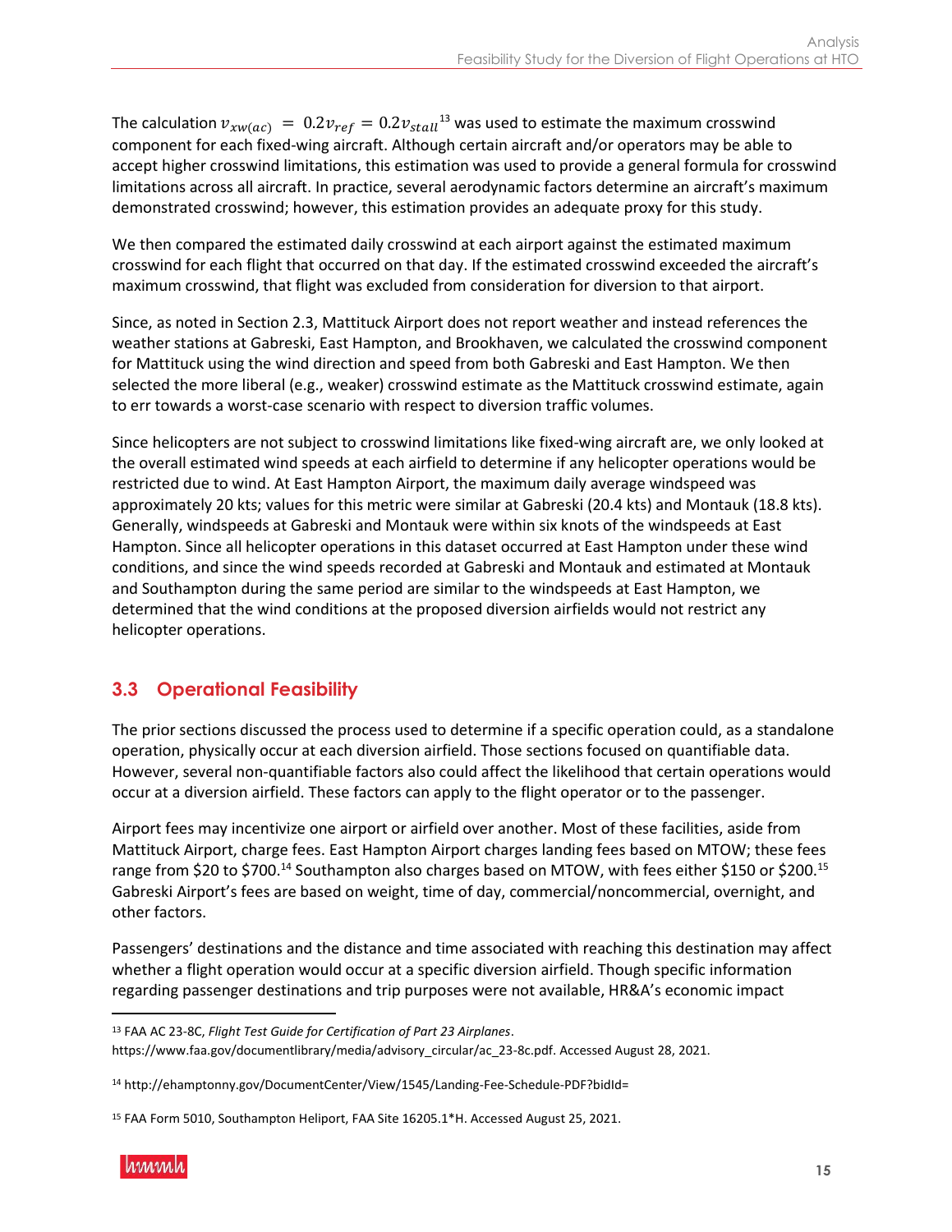analysis stated that in 2019, 60 percent of East Hampton Airport passengers traveled to the Town of East Hampton or otherwise remained near East Hampton, while the other 40 percent continued to Southampton and points west.

Availability of airport facilities and other services could outweigh proximity to the destination. Availability of rental car and other transportation services may also influence whether a trip would occur at a diversion airfield. As the Hamptons are a vacation and tourist destination, we would expect that passengers would require car rental facilities, access to public transportation (including rideshares), or ground vehicle parking. In the absence of these facilities, some subset of operations may not occur at a given location. Similarly, if adequate waiting areas, drop-off/pick-up locations, food and hygiene facilities, and other amenities are not available, some passengers may opt to forego their trip or utilize alternate means of transportation.

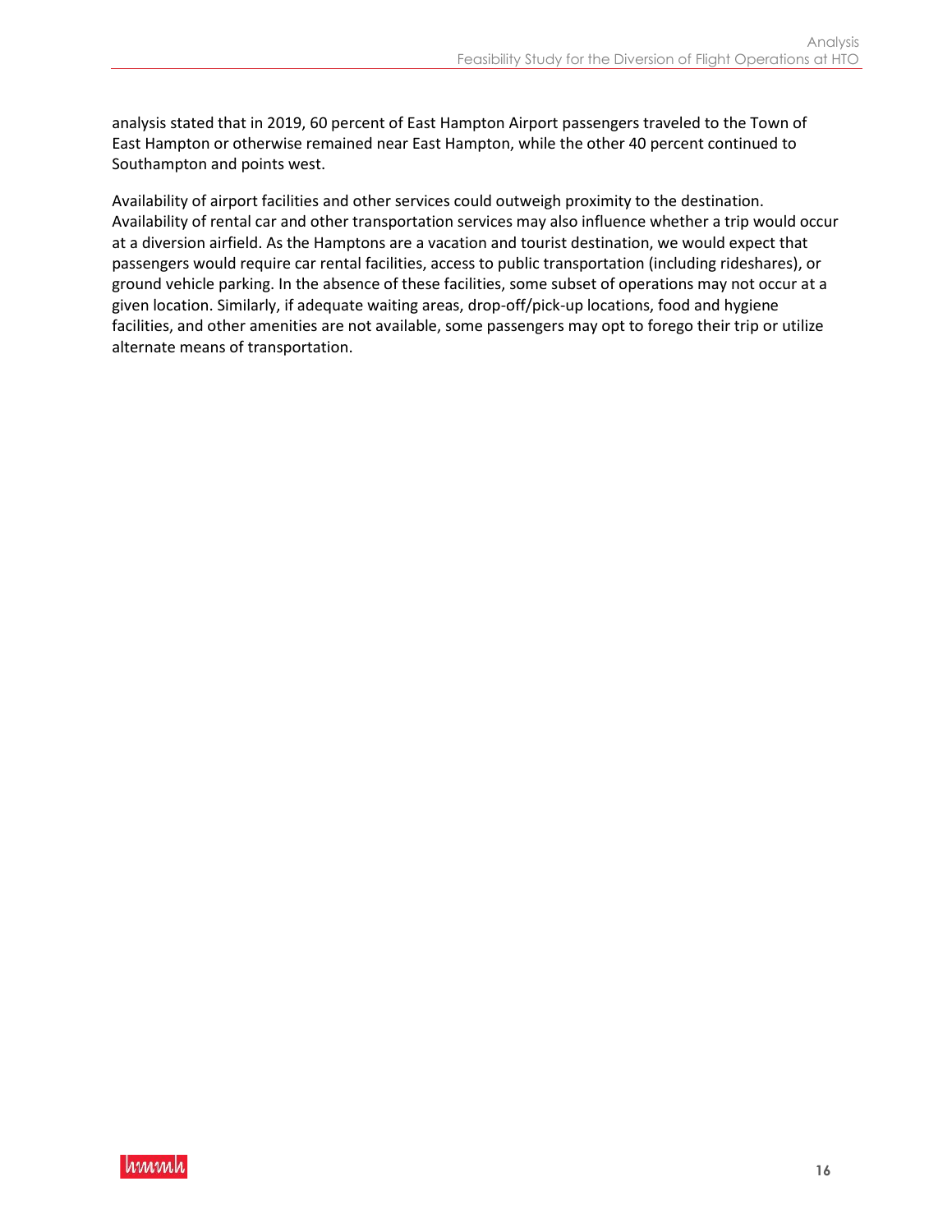## <span id="page-22-0"></span>**4 Results**

This section first discusses the dataset with respect to operations at East Hampton Airport, defining the number, category, and engine types of the operations over the years, including identification of the top 20 aircraft types at East Hampton. We also discuss the historical monthly operational trends seen during these years.

After characterizing the operations in the context of East Hampton Airport, we then assess the full dataset to determine which of the East Hampton operations could feasibly be expected to operate at each of the diversion airports. For the quantitative analyses, we treat each operation as essentially a standalone operation, asking whether this particular operation, in the absence of any other operations, could occur at each diversion airport. This quantitative analysis does not look at all operations in aggregate, but instead provides a total count of all operations that, by themselves, could reasonably operate at an airport given all the constraints and restrictions associated with that airport.

Following the quantitative analysis, we then provide a general discussion of the increase in operations that would be required to support the number of operations identified from the quantitative analysis. Though this discussion does not specifically discuss capacity numbers, it provides a general idea of how much operations would increase at that airport if all feasible East Hampton operations were to be conducted at the diversion airport instead. A brief discussion of other factors, such as airport facilities and services and airfield location, is provided to further identify factors influencing a pilot's or passenger's choice to make or abandon a trip if it could not occur at East Hampton.

Finally, after identifying several restrictions and limitations at the diversion airfields, we identify some potential restrictions and limitations that might be feasible to implement at East Hampton. These limitations were chosen for several reasons, but a key reason for selecting these was that, as discussed in the sections for each diversion airfield, the operations that would be eliminated or reduced at East Hampton could reasonably be expected to be absorbed by the other airfields.

## <span id="page-22-1"></span>**4.1 Historical Flight Operations at East Hampton Airport**

This analysis used flight operations data from East Hampton Airport for calendar years 2015, 2017, and 2019, as well as the first half of calendar year 2021. This data sample contained 98,373 flight operations as indicated in [Table 1,](#page-8-2) distributed among 351 distinct aircraft types. Fixed-wing piston aircraft represent the majority of operations in this sample, ranging between 35 and 44 percent of annual operations, followed by helicopters, which represent 24 to 30 percent of operations. Turboprop operations comprise 12 to 20 percent of operations and jets represent 14 to 20 percent. [Table 13](#page-23-0) provides the distribution of operations by engine type and year.

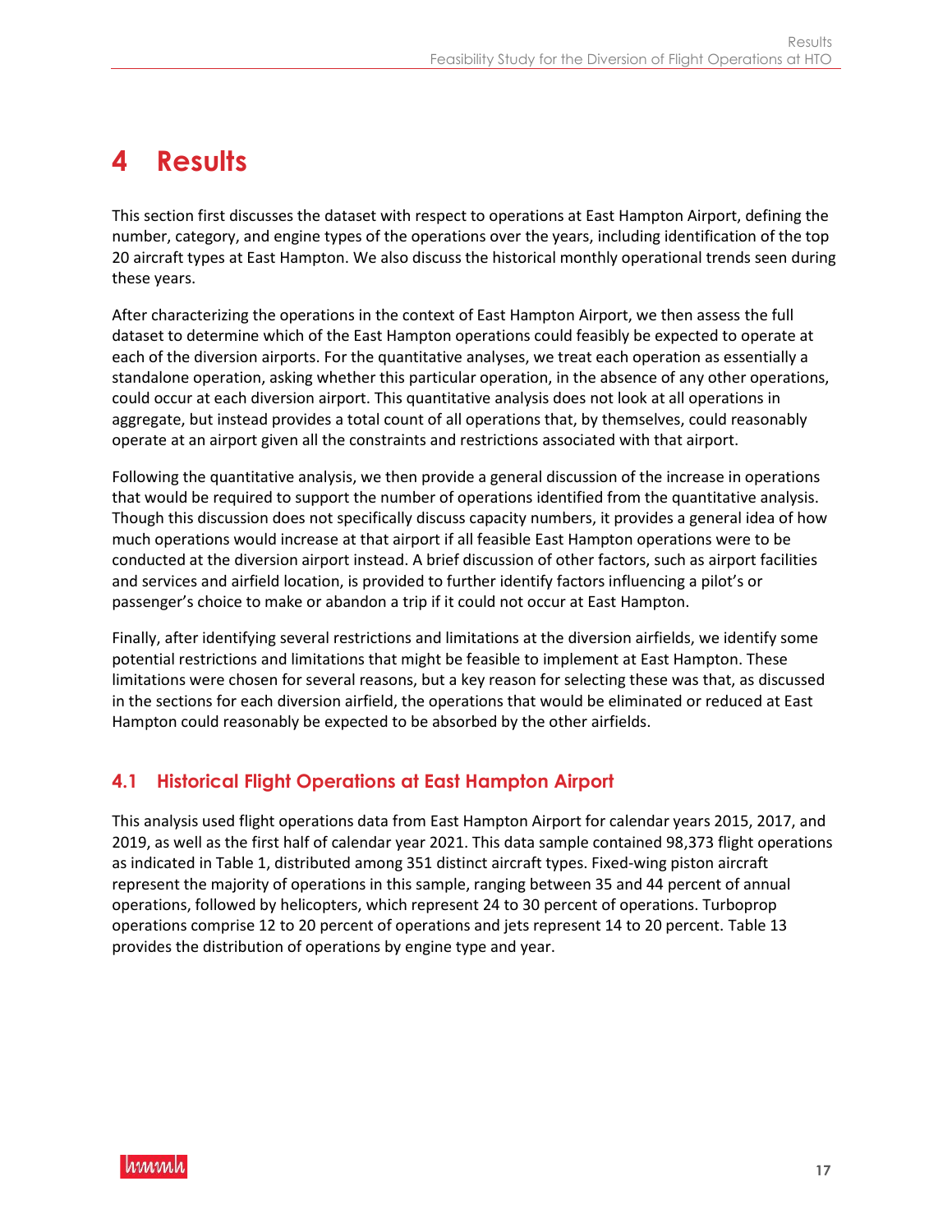<span id="page-23-0"></span>

| <b>Engine Type</b> | 2015   |       | 2017   |       | 2019   |         | <b>2021 (Partial)</b> |       | <b>Total</b> |       |
|--------------------|--------|-------|--------|-------|--------|---------|-----------------------|-------|--------------|-------|
| Piston             | 10.217 | 39.3% | 9.977  | 35.2% | 11.228 | 35.7%   | 5,498                 | 43.7% | 36.920       | 37.5% |
| Turboprop          | 5,147  | 19.8% | 5,227  | 18.5% | 6.140  | 19.5%   | 1,606                 | 12.8% | 18,120       | 18.4% |
| Jet                | 3,832  | 14.7% | 4.459  | 15.8% | 4.505  | 14.3%   | 2,415                 | 19.2% | 15.211       | 15.5% |
| Helicopter         | 6,706  | 25.8% | 8,539  | 30.2% | 9,577  | 30.4%   | 3,060                 | 24.3% | 27,882       | 28.3% |
| Unknown            | 108    | 0.4%  | 108    | 0.4%  | 14     | $0.0\%$ | 10                    | 0.1%  | 240          | 0.2%  |
| <b>Total</b>       | 26,010 | 100%  | 28,310 | 100%  | 31,464 | 100%    | 12,589                | 100%  | 98,373       | 100%  |

#### **Table 13: Historical Operations at East Hampton Airport by Engine Type**

Of the 351 aircraft types included in this data sample, 20 of them conducted nearly 70 percent of all operations, with the top ten covering approximately 50 percent of all operations. [Table 14](#page-23-1) shows these top 20 aircraft, their engine types, operational counts, and overall operational percentages for the data sample.

<span id="page-23-1"></span>

|                                |                    | Table 24. Top Twenty America operations at East Hampton Amport |        |        |                   |              |                                |
|--------------------------------|--------------------|----------------------------------------------------------------|--------|--------|-------------------|--------------|--------------------------------|
| <b>Aircraft</b><br><b>Type</b> | <b>Engine Type</b> | 2015                                                           | 2017   | 2019   | 2021<br>(Partial) | <b>Total</b> | <b>Total</b><br><b>Percent</b> |
| S76                            | Helicopter         | 2,632                                                          | 3,521  | 3,889  | 1,443             | 11,485       | 11.7%                          |
| C208                           | Turboprop          | 2,728                                                          | 2,856  | 3,455  | 643               | 9,682        | 9.8%                           |
| C172                           | Piston             | 1,219                                                          | 1,438  | 2,612  | 1,563             | 6,832        | 6.9%                           |
| B407                           | Helicopter         | 974                                                            | 1,319  | 2,255  | 783               | 5,331        | 5.4%                           |
| <b>SR22</b>                    | Piston             | 1,135                                                          | 1,058  | 1,676  | 564               | 4,433        | 4.5%                           |
| <b>PC12</b>                    | Turboprop          | 906                                                            | 1,031  | 1,295  | 519               | 3,751        | 3.8%                           |
| <b>P28A</b>                    | Piston             | 719                                                            | 907    | 1,128  | 556               | 3,310        | 3.4%                           |
| C182                           | Piston             | 793                                                            | 733    | 749    | 280               | 2,555        | 2.6%                           |
| C680                           | Jet                | 496                                                            | 583    | 764    | 442               | 2,285        | 2.3%                           |
| <b>PA34</b>                    | Piston             | 481                                                            | 640    | 664    | 205               | 1,990        | 2.0%                           |
| <b>BE58</b>                    | Piston             | 646                                                            | 667    | 442    | 161               | 1,916        | 1.9%                           |
| <b>BE36</b>                    | Piston             | 635                                                            | 750    | 343    | 145               | 1,873        | 1.9%                           |
| E55P                           | Jet                | 318                                                            | 465    | 694    | 318               | 1,795        | 1.8%                           |
| AS55                           | Helicopter         | 511                                                            | 468    | 564    | 214               | 1,757        | 1.8%                           |
| B430                           | Helicopter         | 778                                                            | 482    | 390    | 4                 | 1,654        | 1.7%                           |
| <b>CL30</b>                    | <b>Jet</b>         | 321                                                            | 442    | 500    | 332               | 1,595        | 1.6%                           |
| C56X                           | Jet                | 472                                                            | 472    | 432    | 153               | 1,529        | 1.6%                           |
| A139                           | Helicopter         | 205                                                            | 445    | 536    | 313               | 1,499        | 1.5%                           |
| <b>B350</b>                    | Turboprop          | 469                                                            | 441    | 462    | 122               | 1,494        | 1.5%                           |
| AS50                           | Helicopter         | 535                                                            | 630    | 138    | 18                | 1,321        | 1.3%                           |
| <b>Total</b>                   |                    | 16,973                                                         | 19,348 | 22,988 | 8,778             | 68,087       |                                |
| <b>Total Percent</b>           |                    | 65.3%                                                          | 68.3%  | 73.1%  | 69.7%             | 69.2%        |                                |

**Table 14: Top Twenty Aircraft Operations at East Hampton Airport**

Over the years, between 77 and 80 percent of East Hampton Airport's annual operations occurred during the May to September period, with operations per month peaking in July and August. As defined and discussed in other reports on East Hampton Airport, the summer season begins the weekend before July 4<sup>th</sup> and ends after Labor Day, while the shoulder season covers all of September and October. Figure [2](#page-24-1) illustrates the cyclical nature of the operations over the study years.

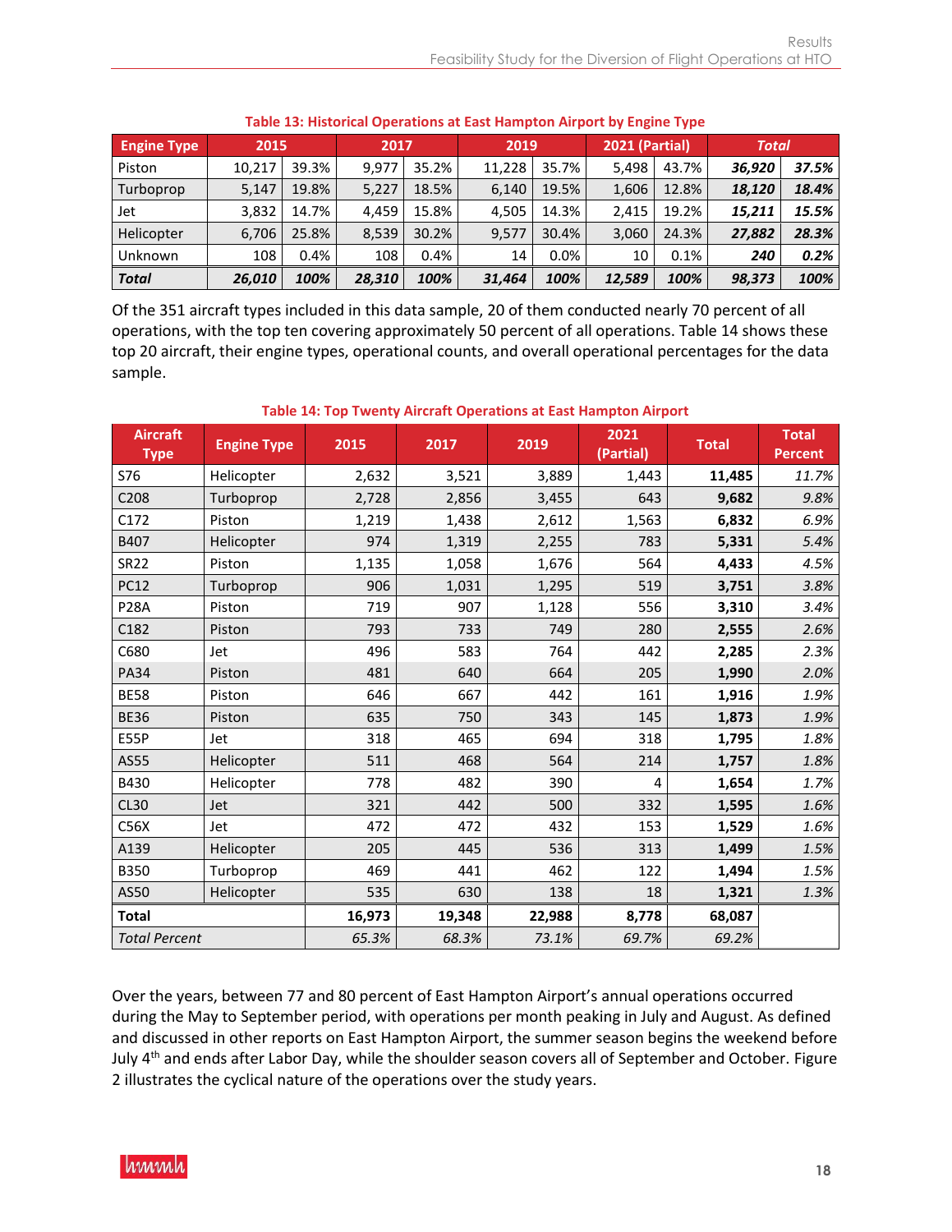

#### **Figure 2: Historical Operational Peaks at East Hampton Airport** *Source: VNOMS*

<span id="page-24-1"></span>The information presented in this section provides the basis for various assumptions and estimates that we make later in this report; for example, [Figure 2](#page-24-1) allows us to identify the historical peak traffic months and to estimate the percent of operations that occur during these months. These data also provide insight into the operational character of the airport, allowing us to predict what types of modifications are likely to be most impactful for East Hampton.

## <span id="page-24-0"></span>**4.2 Montauk Airport (MTP)**

Montauk Airport, privately owned by Montauk Airport Inc., is a public-use airport approximately three miles northeast of Montauk. It is located on 40 acres and has one runway that is 3,246 ft long and 75 ft wide. The owner requires that jet and helicopter operations obtain prior permission to operate at the airport. Satellite photos of the airport show limited aircraft parking; a visual inspection estimated that under 20 aircraft could potentially park on the available non-movement area. Additionally, the airport's Form 5010 states that only four aircraft are based at the field.

As a privately-owned airport, Montauk's owner chooses to prohibit touch and go and nighttime operations; neither type is allowed at the airport. Additionally, the available runway length limits the type of operations that can occur at the airport. As indicated in [Table 8,](#page-15-2) per AC 150/5325-4B, Montauk's runway length generally allows for aircraft with MTOW less than 12,500 lbs. and fewer than 10 passengers. Since the limitations in AC 150/53525-4B focus on airport design and do not include a detailed discussion of aircraft operators and their runway requirements and limitations, we also reviewed aircraft with MTOW greater than or equal to 12,500 lbs. and 10 or more passengers to determine if any of them could potentially operate at Montauk. This review indicated that the King Air Model 100 and the Britten-Norman BN-2 Islander's takeoff distances would likely allow them to operate at the airport.

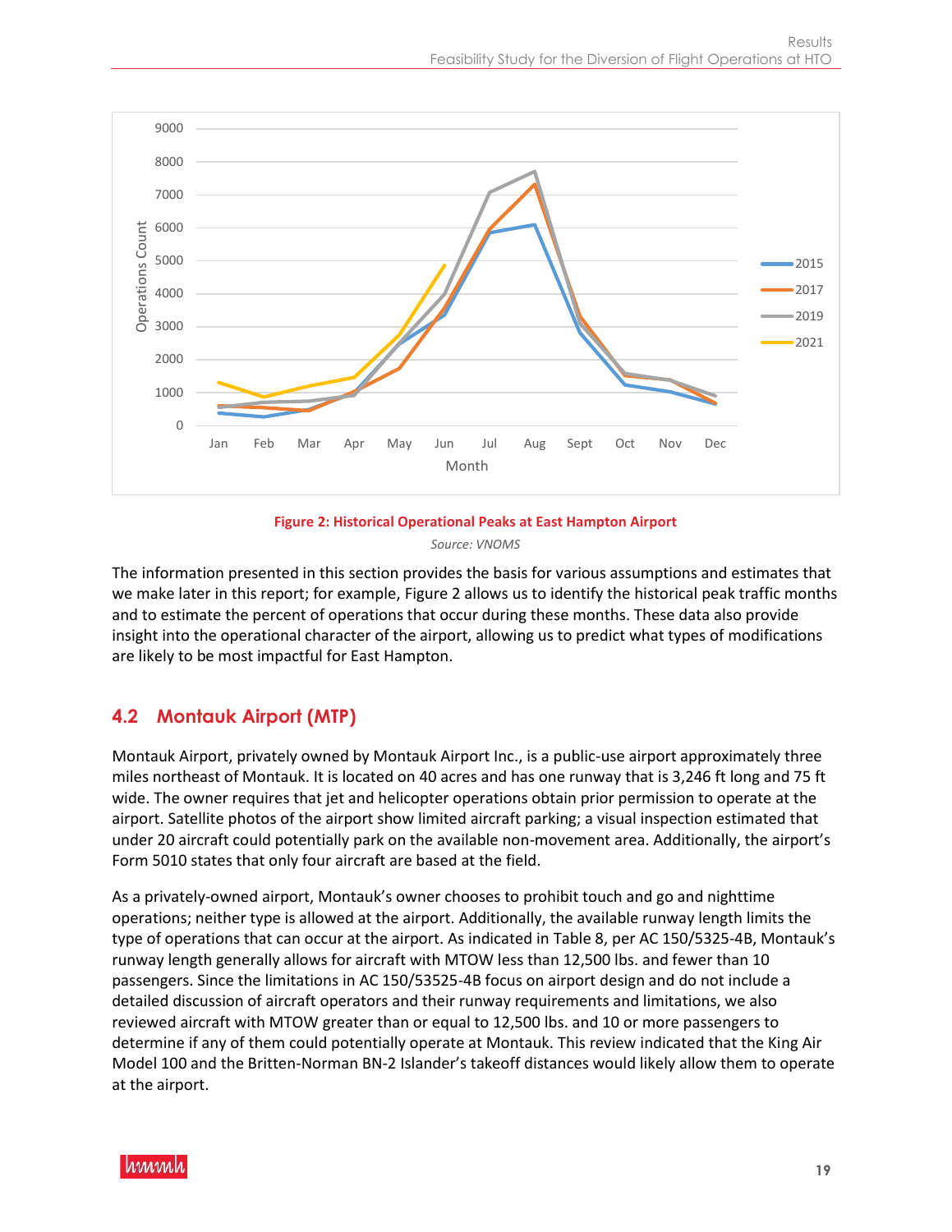Montauk has two Instrument Approach Procedures (IAPs); the RNAV<sup>16</sup> GPS to Runway 6 requires a ceiling of 540 ft or higher, and the RNAV GPS to Runway 24 requires a ceiling of at least 520 ft. Both IAPs specify one mile visibility for aircraft with approach speeds of 120 kts or less and 1.5 miles visibility for aircraft with higher approach speeds. Given these requirements, IFR operations could occur at this airfield. However, as LIFR conditions involve ceilings of less than 500 ft and visibility of less than one mile, neither could be used in LIFR.

We also identified operations where estimated crosswinds exceeded estimated aircraft crosswind capabilities. We used the estimated daily crosswind calculations for Montauk for each day and compared them to the estimated maximum crosswind limits for the aircraft operating at the airport that day. If the Montauk crosswind estimate was greater than an aircraft's crosswind limitation, we assumed that such an operation could not occur at Montauk.

With all these restrictions in place, a total of 55,644 operations would be eligible to occur at Montauk, with an average annual operations count of 15,898. In 2015, 13,290 operations would have been able to operate at the airport; 17,027 operations could have occurred in 2017 and 18,429 in 2019. Through the end of June 2021, 6,898 East Hampton operations could have occurred at Montauk.

<span id="page-25-0"></span>

| Table 15: Operational Counts for Feasible East Hampton Operations at Montauk Airport |                             |                |                   |              |  |  |  |  |
|--------------------------------------------------------------------------------------|-----------------------------|----------------|-------------------|--------------|--|--|--|--|
| Year                                                                                 | <b>Piston and Turboprop</b> | Jet operations | <b>Helicopter</b> | <b>Total</b> |  |  |  |  |
| 2015                                                                                 | 8,100                       | 252            | 4,938             | 13,290       |  |  |  |  |
| 2017                                                                                 | 9.114                       | 356            | 7,557             | 17,027       |  |  |  |  |
| 2019                                                                                 | 9,858                       | 361            | 8,210             | 18,429       |  |  |  |  |
| 2021 (Partial)                                                                       | 4.185                       | 127            | 2,586             | 6,898        |  |  |  |  |
| Total                                                                                | 31,257                      | 1,096          | 23,291            | 55,644       |  |  |  |  |
| <b>Average</b>                                                                       | 8,931                       | 313            | 6,655             | 15,898       |  |  |  |  |

[Table 15](#page-25-0) summarizes the types and number of operations that meet the above criteria.

The airport also limits jet and helicopter operations; it is closed to helicopter operations between sunset and sunrise and prior permission is required for jet and daytime helicopter operations. The sunrise/sunset restriction is accounted for under the daytime-only operations restriction already applied. However, as shown i[n Table 15,](#page-25-0) on average, 313 jet operations and 6,655 helicopter operations annually could potentially shift to Montauk and thus would require prior permission to do so.

For this part of the analysis, we reviewed the distribution of aircraft engine types at Montauk for the analysis years as provided by the FAA's Traffic Flow Management System Counts (TFMSC)<sup>17</sup> data for the years cited in this study. The TFMSC data include flights that file flight plans with the FAA and/or are tracked by radar.

According to the available data, during these years, jets represent less than 0.5% of existing operations at the airport. Similarly, helicopters represent approximately 4 percent of existing operations. Though

<sup>&</sup>lt;sup>17</sup> FAA Traffic Flow Management Counts for Airports[. https://aspm.faa.gov/tfms/sys/Airport.asp.](https://aspm.faa.gov/tfms/sys/Airport.asp) Accessed August 2021.



<sup>&</sup>lt;sup>16</sup> Area navigation, or RNAV, procedures allow aircraft to operate on any flight path within a network of ground-based or spacebased navigational aids, rather than navigating specifically between land-based navigational aids. RNAV not only allows for increased accuracy and precision in identifying aircraft position when compared to land-based navigational aids, but also allows the use of routes that use space-based navigation points in addition to land-based navigational aids, which provides greater flexibility and efficiency in flight routing.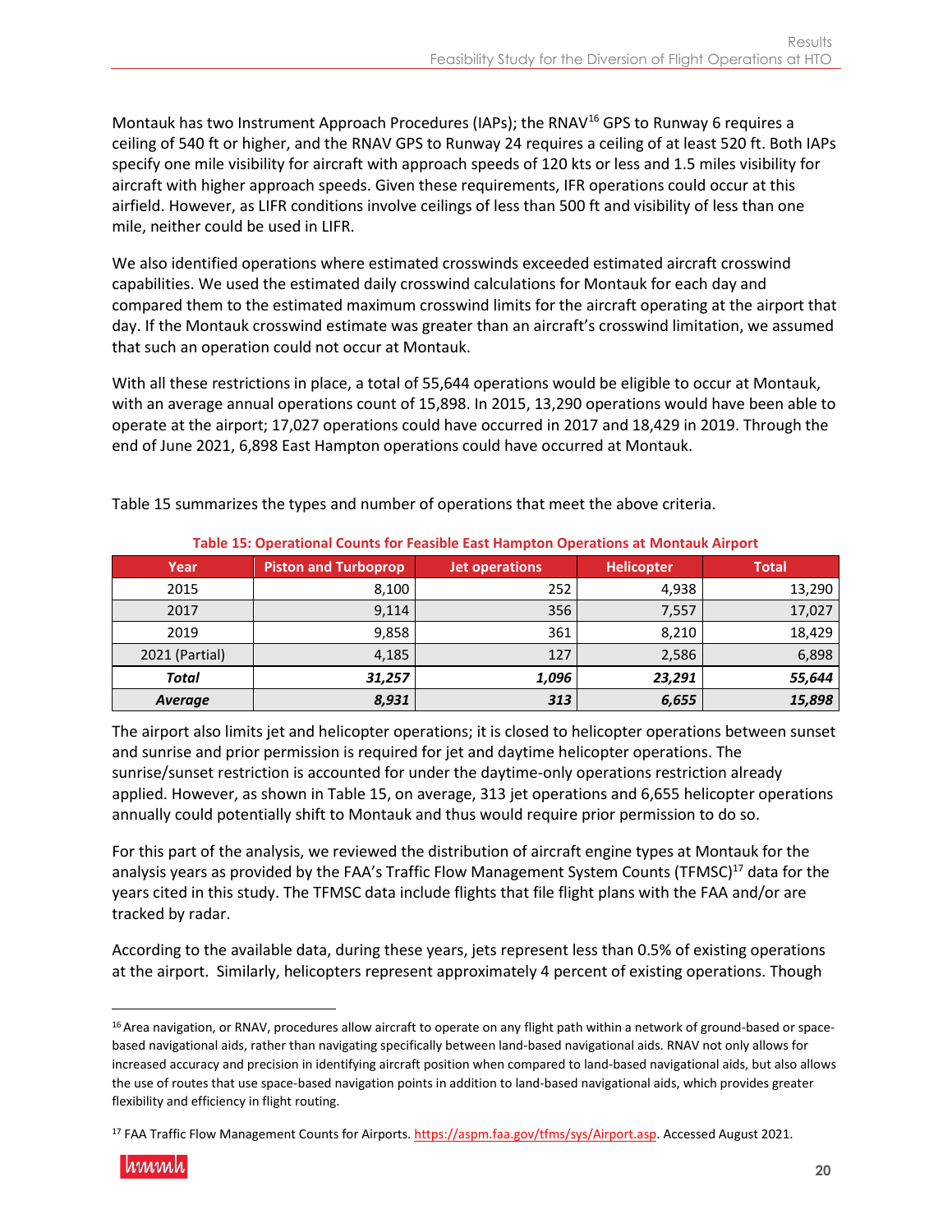annual rates of helicopter operations may be greater than represented by this data, we were unable to identify and obtain this data.

We assumed that similar ratios would apply to the possible operations identified in this section, which would allow on average 47 jet operations and 374 helicopter operations to operate at Montauk each year. The number and engine types of these operations are provided i[n Table 16.](#page-26-0)

<span id="page-26-0"></span>

| Year           | <b>Piston and Turboprop</b> | Jet operations | <b>Helicopter</b> | <b>Total</b> |
|----------------|-----------------------------|----------------|-------------------|--------------|
| 2015           | 8,100                       | 42             | 339               | 8,482        |
| 2017           | 9,114                       | 48             | 382               | 9,543        |
| 2019           | 9,858                       | 52             | 413               | 10,323       |
| 2021 (Partial) | 4,185                       | 22             | 175               | 4,382        |
| <b>Total</b>   | 31,257                      | 164            | 1,309             | 32,730       |
| Average        | 8,931                       | 47             | 374               | 9,351        |

**Table 16: Estimated Prior Permission Operational Counts at Montauk**

Generally, of the East Hampton operations that could occur at Montauk, most (approximately 75 percent) occur between May and September, with 25 percent of all operations occurring usually in August. Using this 25 percent estimation, 2,334 operations would be expected to occur during the peak month, which would result in an additional 75 daily operations. According to the historical data, the highest monthly operations occurred in August 2017, with 4,107 operations, and includes all operations. If all these operations were to move to Montauk Airport, the airport would experience 132 additional operations per day. Assuming these operations occur during daytime hours, this would require an increase of nine operations per hour during these peak months. With the expected operational load specified in [Table 16,](#page-26-0) peak month operations would be estimated at 2,338 additional operations, which would be approximately 75 operations per day or 5 operations per hour.

According to Montauk's Form 5010, the airport supported 30,361 operations between July 2018 and June 2019.<sup>18</sup> Using the assumption that 25 percent of these operations occurred during the peak month, the airport supported 245 operations per day, or 16 operations per hour, in the peak month. For Montauk to support the additional 2,500 peak month operations, 320 daily operations or 21.4 hourly operations would be needed on average, which would be 134 percent of the current operational level.

In considering whether to forego an operation due to constraints at East Hampton versus flying into Montauk, the location of Montauk compared to the passenger's destination would likely be a consideration. In HR&A's economic analysis of East Hampton Airport, they stated that 60 percent of passengers arriving at East Hampton Airport remained in the Town, while the other 40 percent departed for more westerly destinations. For passengers intending to remain in the East Hampton area or transfer to more eastern points, Montauk's location could provide some incentive. However, for the 40 percent of passengers heading to western destinations, Montauk would likely disincentivize some of these trips. Similarly, the lack of facilities, services, and parking would likely disincentivize passengers who intend to remain in the Town.

<sup>&</sup>lt;sup>18</sup> FAA Form 5010, Montauk Airport, FAA Site 15707.\*A. Accessed August 25, 2021.

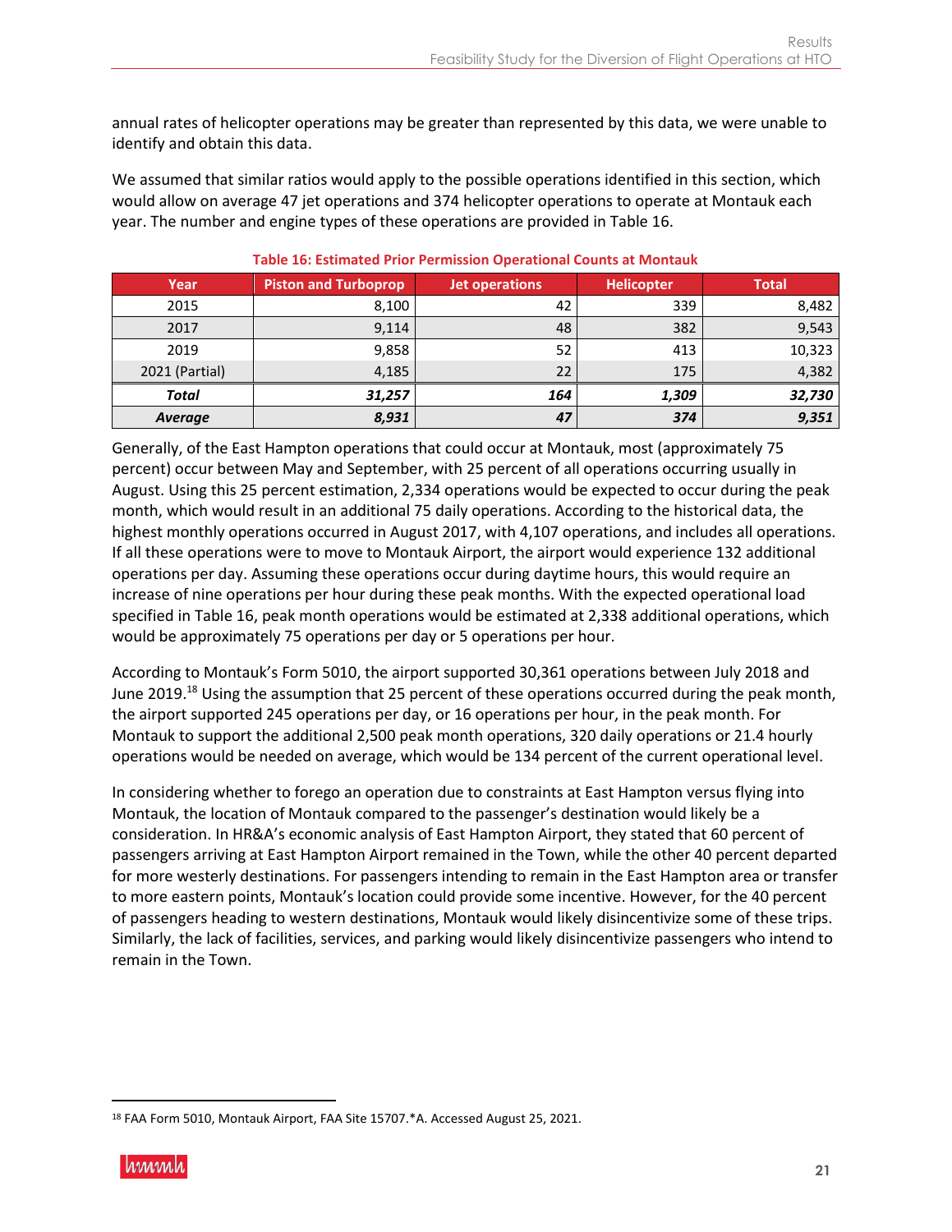## <span id="page-27-0"></span>**4.3 Francis Gabreski Airport (FOK)**

Gabreski Airport, owned by the County of Suffolk, is a public use airport approximately three miles north of Westhampton Beach. Its level of operations warrants Class D airspace<sup>19</sup> when its air traffic control tower is open, between 7 a.m. and 11 p.m. local time; the airspace is considered Class G otherwise.

It is located on 1,451 acres and has three runways: Runway 06/24 (9,002 ft long and 150 ft wide), Runway 01/19 (5,100 ft x 150 ft), and Runway 15/33 (5,002 ft x 150 ft), all of which are long enough to support all flight operations included in this analysis as discussed in Sections [2.3](#page-10-1) and [3.1.](#page-15-0) Additionally, the airport provides parking, maintenance, fuel, and other services. As these services are on par with or exceed those available at East Hampton Airport, no East Hampton flights would likely opt to forego operation due to the availability of services.

Gabreski Airport has five IAPs: an ILS/LOC to Runway 24, two RNAV GPS approaches (Runway 6 and Runway 24), and two TACAN20 approaches (Runway 6 and Runway 24). [Table 17](#page-27-1) lists the procedures and their operational minima for the most precise approach requirements. As noted i[n Table 11,](#page-19-1) LIFR weather conditions exist when the ceiling is below 500 ft Above Ground Level (AGL) or visibility is less than one statute mile. Three of the IAPs at Gabreski can be used in such conditions, so no restrictions were applied based on this general weather classification (LIFR, IFR, MVFR, VFR).

| <b>IAP</b>         | <b>Ceiling Minimum (ft AGL)</b> | <b>Visibility Minimum</b><br>(statute miles) |
|--------------------|---------------------------------|----------------------------------------------|
| ILS/LOC 24         | 266                             | 0.5                                          |
| RNAV GPS 6         | 307                             | 0.75                                         |
| <b>RNAV GPS 24</b> | 266                             | 0.5                                          |
| <b>TACAN 6</b>     | 420                             |                                              |
| <b>TACAN 24</b>    | 660                             | 0.5                                          |

<span id="page-27-1"></span>**Table 17: Instrument Approach Procedure Ceiling and Visibility Minima at Gabreski Airport**

*Source: FAA US Terminal Procedures Publication, Northeast Vol 2, August 12, 2021 – October 7, 2021*

However, although Gabreski's IAPs can be used in LIFR conditions and, depending on the operator, aircraft can descend below the ceiling minimum, for this study we assumed that if ceiling and visibility were less than the prescribed minima, operations during that period did not occur. Because of this, we reviewed weather conditions at Gabreski on an hourly basis in addition to the daily aggregate values to determine if any operations in LIFR conditions would not have been able to occur. For this review, we

Class D airspace covers the airspace from the surface to 2,500 ft MSL at airports with a control tower that are not otherwise covered by Class B or C airspace. Class D airports with instrument approach procedures (IAPs) may include extensions to the main airspace to provide separation and protection for these operations. Operations within this airspace are authorized with active radio communication with the tower or by prior authorization or arrangement.

Class G is uncontrolled airspace and air traffic control services are not necessarily provided within it.

 $20A$  TACAN, or tactical air navigation system, is a ground-based navigational aid that provides distance and bearing to a ground station. It is primarily used by military aircraft, although the distance information can be used by civilian aircraft.



<sup>19</sup> Controlled airspace refers to the different classifications of airspace (Classes A, B, C, D, and E) included as part of the National Airspace System (NAS). Each airspace class has specific requirements that operators must meet to use that airspace; similarly, air traffic controllers provide defined services to flights operating in each class under instrument and visual meteorological conditions. In some cases, multiple airspace classes may overlap; when this occurs, the regulations associated with the most restrictive, currently active airspace class apply.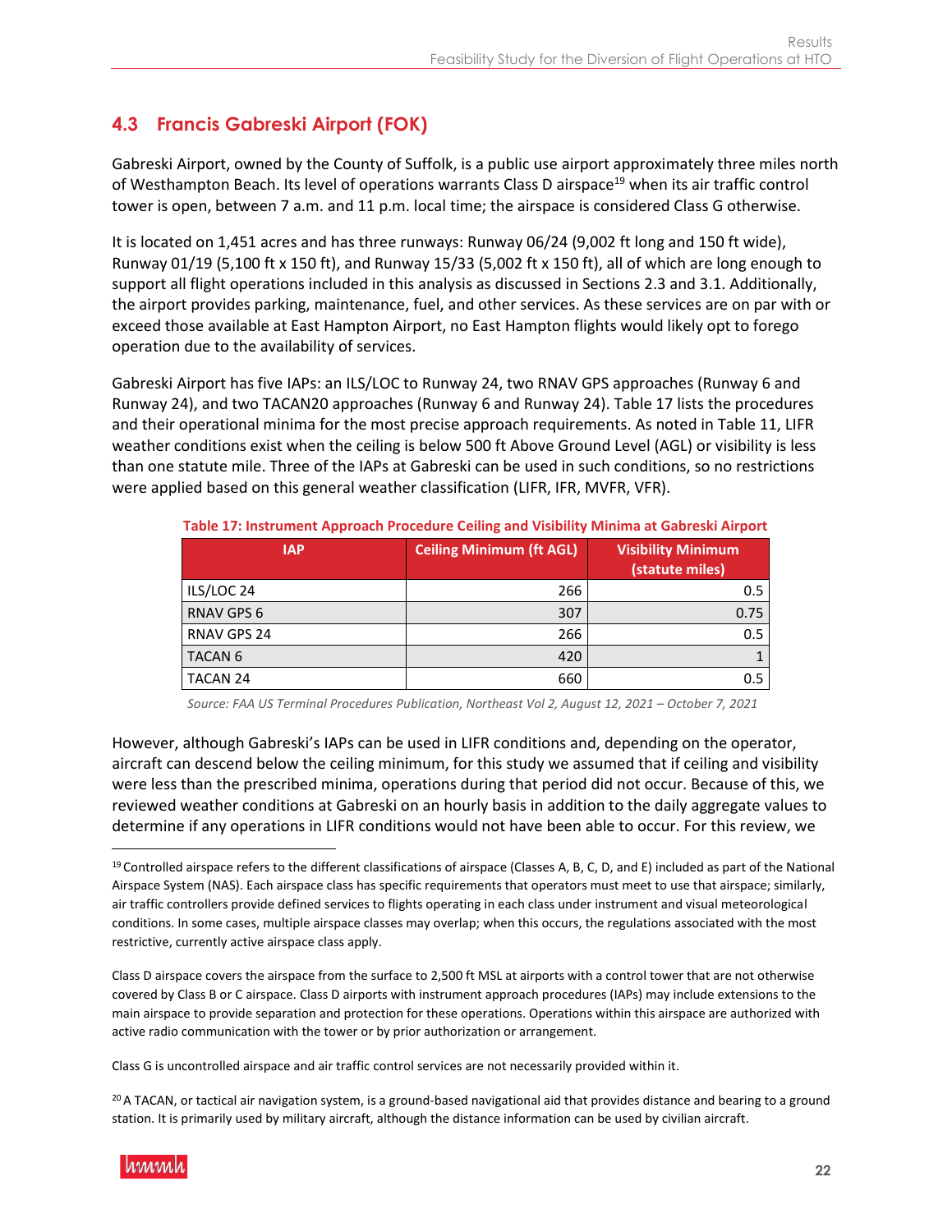identified hourly weather reports where the visibility was less than 0.5 statute miles and the ceiling less than 300 ft AGL, then identified any operations that occurred during these hours. This method identified 873 operations that likely would have not occurred at Gabreski.

We also identified operations where estimated crosswinds exceeded estimated aircraft crosswind capabilities. We used the estimated daily crosswind calculations for Gabreski for each day and compared them to the estimated maximum crosswind components supported by the aircraft operating at the airport that day. If the Gabreski crosswind estimate was greater than an aircraft's crosswind component, we assumed that such an operation could not occur at Gabreski.

[Table 18](#page-28-0) summarizes the operations that would be feasible at Gabreski if they were to be diverted from East Hampton Airport. If East Hampton Airport were to close or to limit its operations, 97,495 of all operations, or 99 percent, that would be diverted from East Hampton could potentially be conducted at Gabreski.

<span id="page-28-0"></span>

| 2017   | 2019   | 2021 (Partial) | Average |
|--------|--------|----------------|---------|
| 28.127 | 31,268 | 12,430         | 27,856  |
| 25,670 |        |                |         |

#### **Table 18: Operational Counts for Feasible East Hampton Operations at Gabreski Airport**

While this analysis found that nearly all the traffic currently operating at East Hampton could theoretically operate at Gabreski, airport capacity may not accommodate this increase. Generally, 80 percent of annual operations at East Hampton occur during the May to September period, peaking in July and August. In 2019, approximately 7,000 of the years' possible diversion operations occurred during each of these months. If all operations from East Hampton were to shift to Gabreski, nearly 250 additional daily operations would have to occur to support these additional 7,000 operations. Using the assumption that these operations would occur between 7 a.m. and 10 p.m., Gabreski's operations would have to increase by 17 operations per hour.

Gabreski's Form 5010 states that it supported 63,602 operations in 2018. With the peak month traffic assumed to be 25 percent, the airport would have supported 513 operations daily, or 34.2 hourly operations on average. The additional 7,000 peak month operations would result in 739 daily operations or 49 hourly operations on average, which would be a 44 percent increase.

Both East Hampton and Gabreski charge landing fees, though the fee structures are different. East Hampton charges landing fees based on weight only, while Gabreski charges landing fees based on time of day, commercial or non-commercial flights, and weight and/or number of engines.<sup>21</sup> Certain operations at Gabreski may also pay fees associated with overnight stays. Though an assessment of the costs associated with landing and overnight fees is not included in this analysis, it is possible that the different fee structure could disincentivize some of the trips that might shift to Gabreski.

Another consideration when diverting aircraft operations to Gabreski would be the availability of ramp space for aircraft parking. While the operations diverted due to aircraft parking limitations might be accommodated in terms of airport throughput, the more pertinent limiting factor may be the physical parking space and duration at each airport. In terms of acreage, according to a visual estimation based on satellite photos, East Hampton appears to have about 8.25 acres of paved parking area, while Gabreski has approximately 15.5 acres available for civilian parking. For actual parking needs, about 40

<sup>21</sup> [https://www.suffolkcountyny.gov/Departments/Economic-Development-and-Planning/Francis-S-Gabreski-Airport/Airport-](https://www.suffolkcountyny.gov/Departments/Economic-Development-and-Planning/Francis-S-Gabreski-Airport/Airport-Information/Fee-Schedule)[Information/Fee-Schedule.](https://www.suffolkcountyny.gov/Departments/Economic-Development-and-Planning/Francis-S-Gabreski-Airport/Airport-Information/Fee-Schedule) Accessed August 27, 2021.

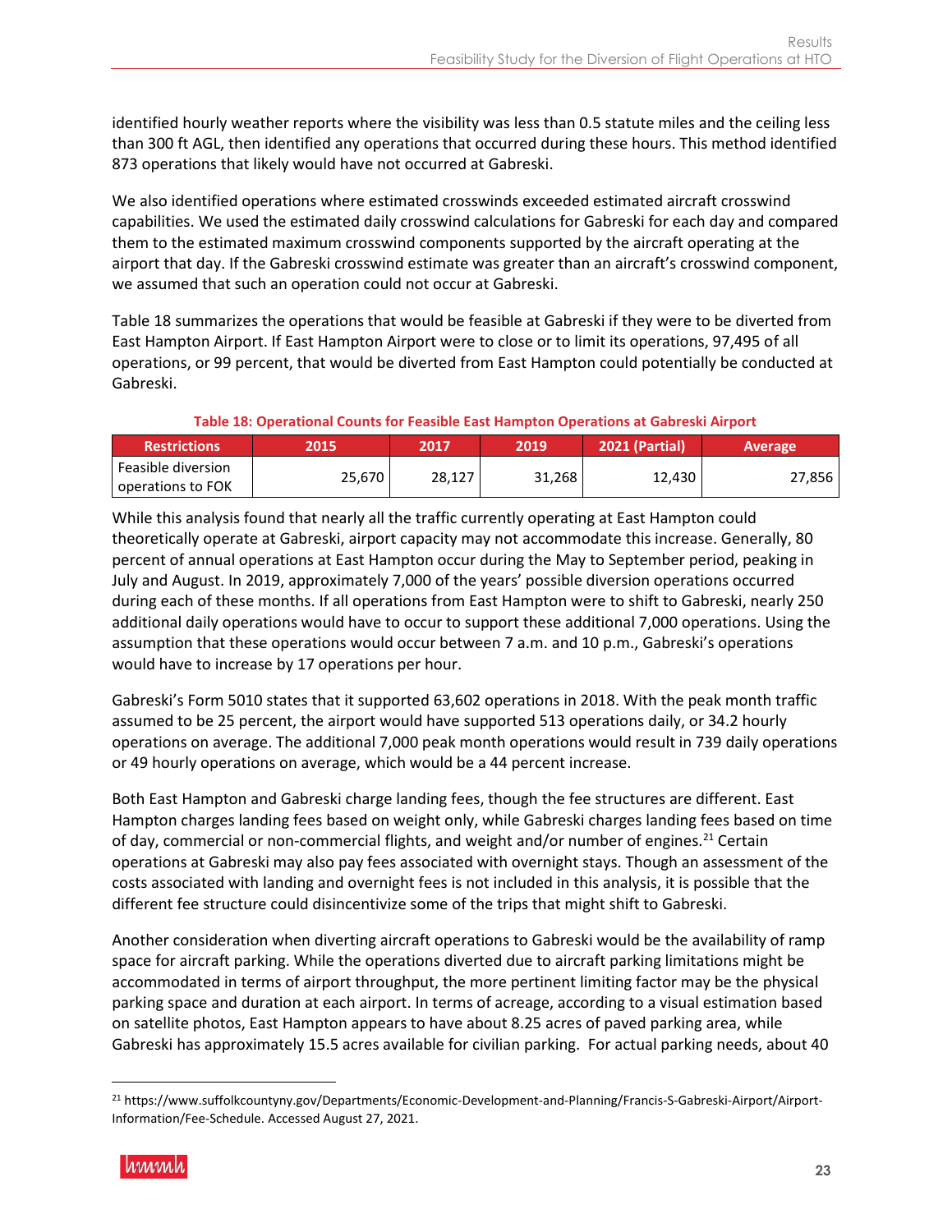percent of East Hampton traffic required parking for an hour or more, and around 25 percent, or 3,125, of those operations occurred during the peak month. An analysis of parking duration was not conducted as part of this study, but the number of additional operations requiring parking would likely have a significant impact on parking availability at Gabreski.

Lastly, as noted in HR&A's economic analysis of East Hampton Airport, 60 percent of passengers arriving at East Hampton remain in the East Hampton area, while the other 40 percent travel to the west. An evaluation of passenger destinations and their effects on trip occurrence is also beyond the scope of this analysis, but it is reasonable to assume that the additional travel distance and time would disincentivize some of the trips for passengers bound for East Hampton or points farther east.

## <span id="page-29-0"></span>**4.4 Mattituck Airport (21N)**

Mattituck Airport (21N) is owned by Mattituck Airport SD, LLC, and covers 18 acres of land approximately one mile southeast of Mattituck. It is a public use airport but restricts training operations, including touch and go operations, and night operations as noted in [Table 8.](#page-15-2) Additionally, its runway, Runway 01/19, is 2,200 ft long and 60 ft wide, which limits the types of aircraft that can safely operate at the airport. As noted in [Table 9,](#page-16-1) AC 150/5325-4B indicates that operations by jets or by aircraft with a MTOW of 12,500 lbs. or more likely could not be conducted at Mattituck. Similarly, aircraft with ten or more passengers would likely not operate at the airport. For completeness and to provide a conservative estimate of feasible operations at Mattituck, we reviewed fixed-wing model types with MTOW less than 12,500 lbs. and ten or more passengers to determine if any of these types could operate at Mattituck. We determined that, based on takeoff distance, the Cessna 208 could be supported at Mattituck. The Pilatus PC12 could possibly be supported, but as its stated runway requirement is within 100 ft of the runway length, $22$  we elected to exclude it.

Satellite photos show very limited parking, especially for transient operations. A visual review of the photos shows eight hangars and two off-ramp parking spots. Additional unpaved parking areas could potentially be available but could not be confirmed by visual inspection. Therefore, we assumed that operations requiring overnight parking would not occur. Similarly, we assumed that operations requiring any transient parking, as described and identified in Section [3.1.3,](#page-17-0) would be limited.

Weather considerations would also restrict operations at Mattituck. As mentioned in Section [2.3,](#page-10-1) pilots operating at Mattituck can use weather information from Gabreski or East Hampton; for this analysis, we have selected the more liberal weather condition of the two to use to provide a worst-case estimate of which operations could occur at Mattituck for each day. This analysis uses wind speed and direction to calculate crosswind estimates, and ceiling and visibility estimates to provide an estimate of the daily weather conditions at the airport.

Mattituck has no IAP; although it is possible to fly into an airport without IAPs, several conditions must be met, and an assessment of these is beyond the scope of this analysis. As a result, we assumed that operations at this airport are limited to VFR operations only.

We also identified operations where estimated crosswinds exceeded estimated aircraft crosswind capabilities. We used the estimated daily crosswind calculations for Mattituck for each day and compared them to the estimated maximum crosswind components supported by the aircraft operating

<sup>&</sup>lt;sup>22</sup> [https://www.pilatus-aircraft.com/en/fly/pc-12.](https://www.pilatus-aircraft.com/en/fly/pc-12) Accessed August 31, 2021.

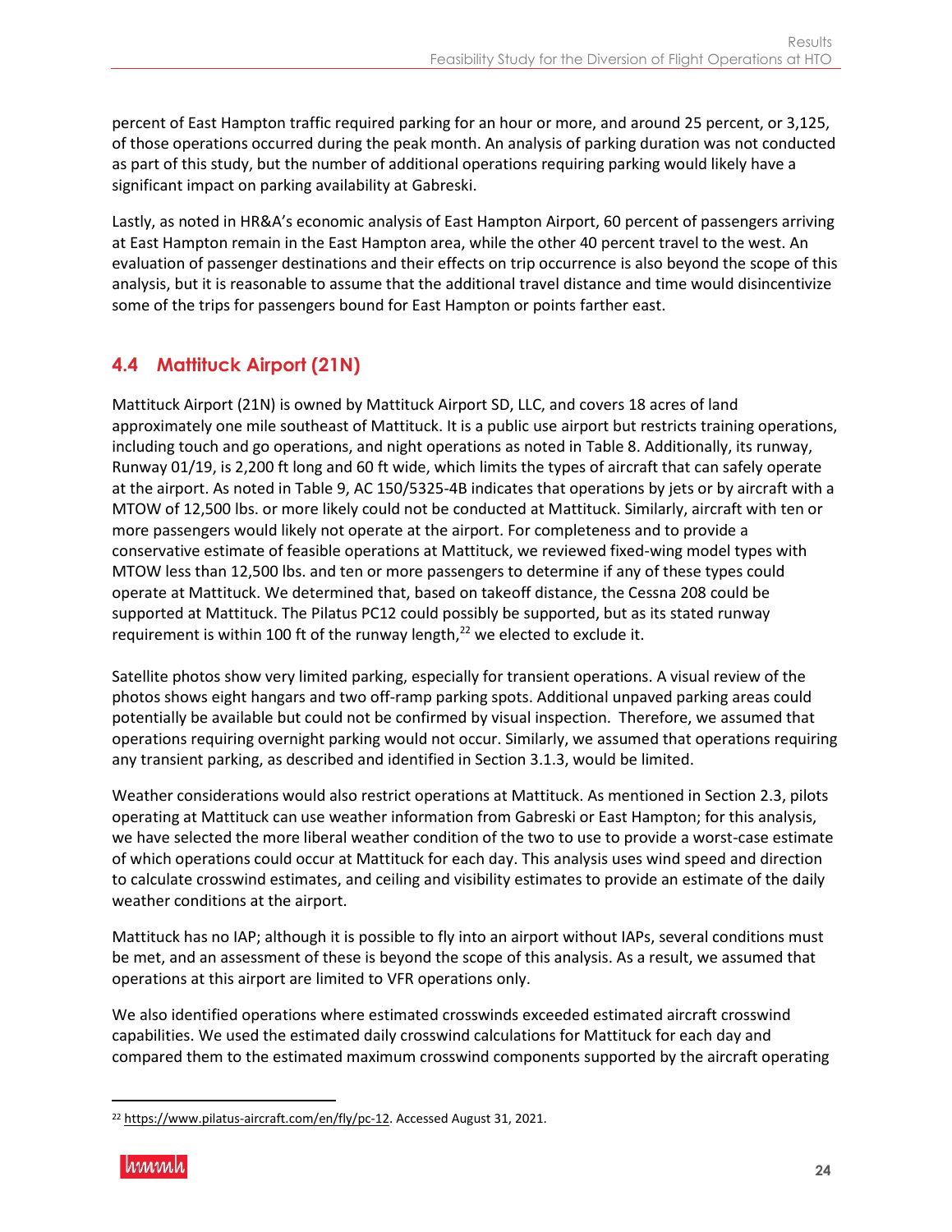at the airport that day. If the Mattituck crosswind estimate was greater than an aircraft's crosswind component, we assumed that such an operation could not occur at Mattituck.

With these restrictions assumed, a total of 52,628 operations could occur at Mattituck, with an average annual operations count of 15,037. In 2015, 14,526 operations would have been able to operate at the airport; 15,376 operations could have occurred in 2017 and 17,315 in 2019. Through the end of June 2021, 5,411 East Hampton operations could have occurred at Mattituck.

<span id="page-30-0"></span>[Table 19](#page-30-0) summarizes the types and number of operations that meet the above criteria.

| <b>Engine Type</b> | 2015   | 2017                     | 2019                         | 2021 (Partial) | Average |
|--------------------|--------|--------------------------|------------------------------|----------------|---------|
| Piston             | 6,110  | 5,280                    | 5,682                        | 2,254          | 5,522   |
| Turboprop          | 2,753  | 2,927                    | 3,572                        | 684            | 2,839   |
| Helicopter         | 5,650  | 7,169                    | 8,061                        | 2,473          | 6,672   |
| Unknown            | 12     | $\overline{\phantom{0}}$ | $\qquad \qquad \blacksquare$ | -              | 3       |
| Total              | 14,525 | 15,376                   | 17,315                       | 5,411          | 15,036  |

**Table 19: Operational Counts for Feasible East Hampton Operations at Mattituck Airport**

As mentioned, parking at Mattituck is limited, though it is possible that some transient parking would be allowed. For this, we assumed that parking for up to three hours could be allowed. Of these operations, 5,787 would require short-term parking, as the interval between a takeoff and landing is longer than an hour but does not require overnight parking. Another 32,288 operations would not require parking as defined by the method described in Sectio[n 3.1.3.](#page-17-0) [Table 20](#page-30-1) provides counts of operations that could possibly be supported at Mattituck for the no-parking case and the short-term-only parking case, as well as the criteria described earlier in this section.

|                                   | <b>Engine Type</b> | 2015   | 2017   | 2019                     | 2021<br>(Partial) | Average |
|-----------------------------------|--------------------|--------|--------|--------------------------|-------------------|---------|
|                                   | Piston             | 4,848  | 3,761  | 4,085                    | 1,588             | 4,081   |
|                                   | Turboprop          | 2,420  | 2,621  | 2,965                    | 616               | 2,463   |
| <b>No Parking</b>                 | Helicopter         | 3,542  | 4,181  | 5,366                    | 2,264             | 4,387   |
|                                   | Unknown            | 12     |        | $\overline{\phantom{a}}$ | -                 | 3       |
|                                   | <b>Total</b>       | 10,822 | 10,563 | 12,416                   | 4,468             | 10,934  |
| <b>Short Term Parking</b><br>Only | Piston             | 5,530  | 4,601  | 4,994                    | 1,949             | 4,878   |
|                                   | Turboprop          | 2,654  | 2,871  | 3,422                    | 672               | 2,748   |
|                                   | Helicopter         | 4,139  | 4,872  | 5,967                    | 2,393             | 4,963   |
|                                   | Unknown            | 12     |        |                          |                   | 3       |
|                                   | <b>Total</b>       | 12,335 | 12,344 | 14,383                   | 5,014             | 12,592  |

<span id="page-30-1"></span>**Table 20: Operational Counts for Parking Restrictions for Feasible East Hampton Operations at Mattituck Airport**

As in the other analyses, of the East Hampton operations that could feasibly be conducted at Mattituck Airport, 81 percent occurred during the May to September period, with approximately 25 percent occurring during the busiest month, usually July or August. This 25 percent estimation would result in 3,148 additional peak month operations for the short-term parking limitation and 2,734 additional operations for the no parking case. During July and August 2019, approximately 4,300 operations occurred each month. If these operations were to shift to Mattituck, an additional 140 daily operations, or approximately 9.3 additional operations per hour, would have to occur at the airport.

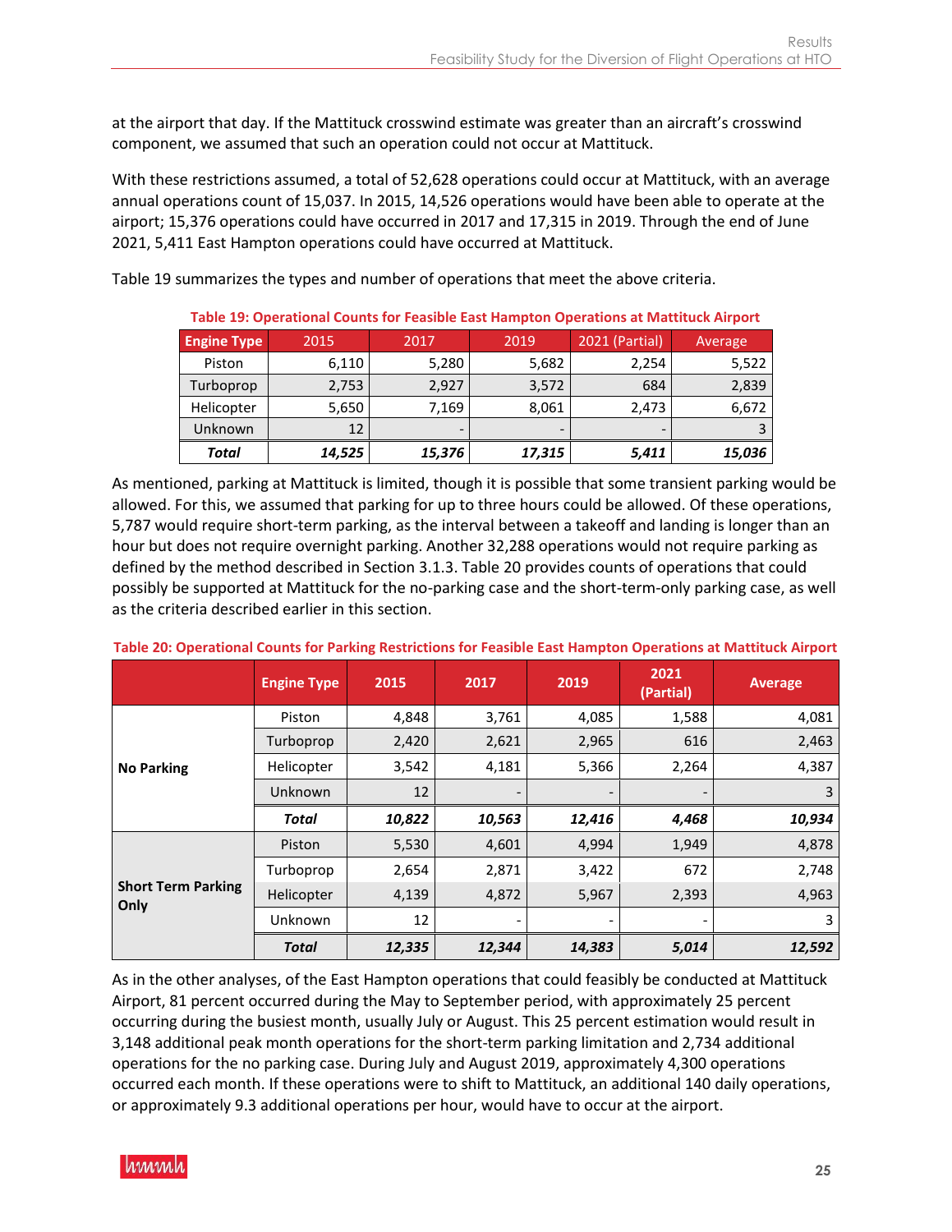Per its Form 5010, Mattituck supported 12,200 operations between July 2018 and June 2019. Using the estimation that 25 percent of these occurred during the peak month, the airport saw 98 daily operations, or 6.6 hourly operations on average. If the airport were to support all additional 4,300 operations during the peak month, Mattituck would experience 237 daily operations or 15.8 hourly operations on average, which would be 2.4 times the existing level.

However, given Mattituck's size, runway conditions, and available services and facilities, it is reasonable to assume that many operations that occurred at East Hampton would in fact not choose to operate at Mattituck. Additionally, Mattituck's location likely would be another reason to disincentivize operations. As noted in HR&A's economic study, 60 percent of East Hampton passengers remain in the vicinity of the Town of East Hampton. Mattituck is located approximately 30 miles' driving distance from East Hampton (including two ferries) so passengers whose destination is in that area would require around an hour or more of additional transit time. Furthermore, as Mattituck does not provide rental car services and appears to have limited drop-off and pick-up facilities, it may prove less attractive to tourists and vacationers.

## <span id="page-31-0"></span>**4.5 Southampton Heliport (87N)**

The Southampton Heliport, approximately five miles southeast of Southampton, is a public-use heliport owned by the Village of Southampton. Since this airfield is strictly a heliport, operations are necessarily limited to the 27,882 helicopter operations in the dataset, which represent 28.2 percent of all operations at East Hampton Airport.

According to the Southampton Village website, the heliport is only open during the daytime. The website specifies hours of operation, $2<sup>3</sup>$  which vary by season, but for simplicity and consistency we identified operations as day or night as defined in Section [2.1.](#page-8-1)

Additionally, since the heliport facilities are limited to the helipad only, we assumed that any operations requiring overnight parking as identified in Section [3.1.3](#page-17-0) would not occur. Aside from not having space for overnight parking, Southampton also cannot support transient parking. To account for this, we estimated that a drop-off or pickup operation at Southampton would require no more than 20 minutes; any arrival/departure pair separated by more than 20 minutes was assumed to not occur at Southampton.

As Southampton has a helicopter IAP with a 560-ft ceiling and one mile visibility requirements, IFR operations could occur at this airfield. However, as LIFR conditions involve ceilings of less than 500 ft, the Southampton helicopter IAP could not be used in LIFR.

With all these restrictions in place, a total of 22,896 operations could occur at Southampton Heliport, with an average annual operations count of 6,546. In 2015, 5,750 operations would have been able to operate at the airfield; 6,489 operations could have occurred in 2017 and 8,541 in 2019. Through the end of June 2021, 2,116 East Hampton operations could have occurred at Southampton.

As Southampton has no facilities, limited acreage, and is between a county park and a residential area, it likely would not be able to support an average of an additional 6,546 annual operations. Approximately 85 percent of the helicopter operations that could occur at Southampton would occur between May and September, with the peak in July and August. In 2019, approximately 2,300 East Hampton helicopter

<sup>23</sup> [https://www.southamptonvillage.org/245/Southampton-Village-Heliport.](https://www.southamptonvillage.org/245/Southampton-Village-Heliport) Accessed August 25, 2021.

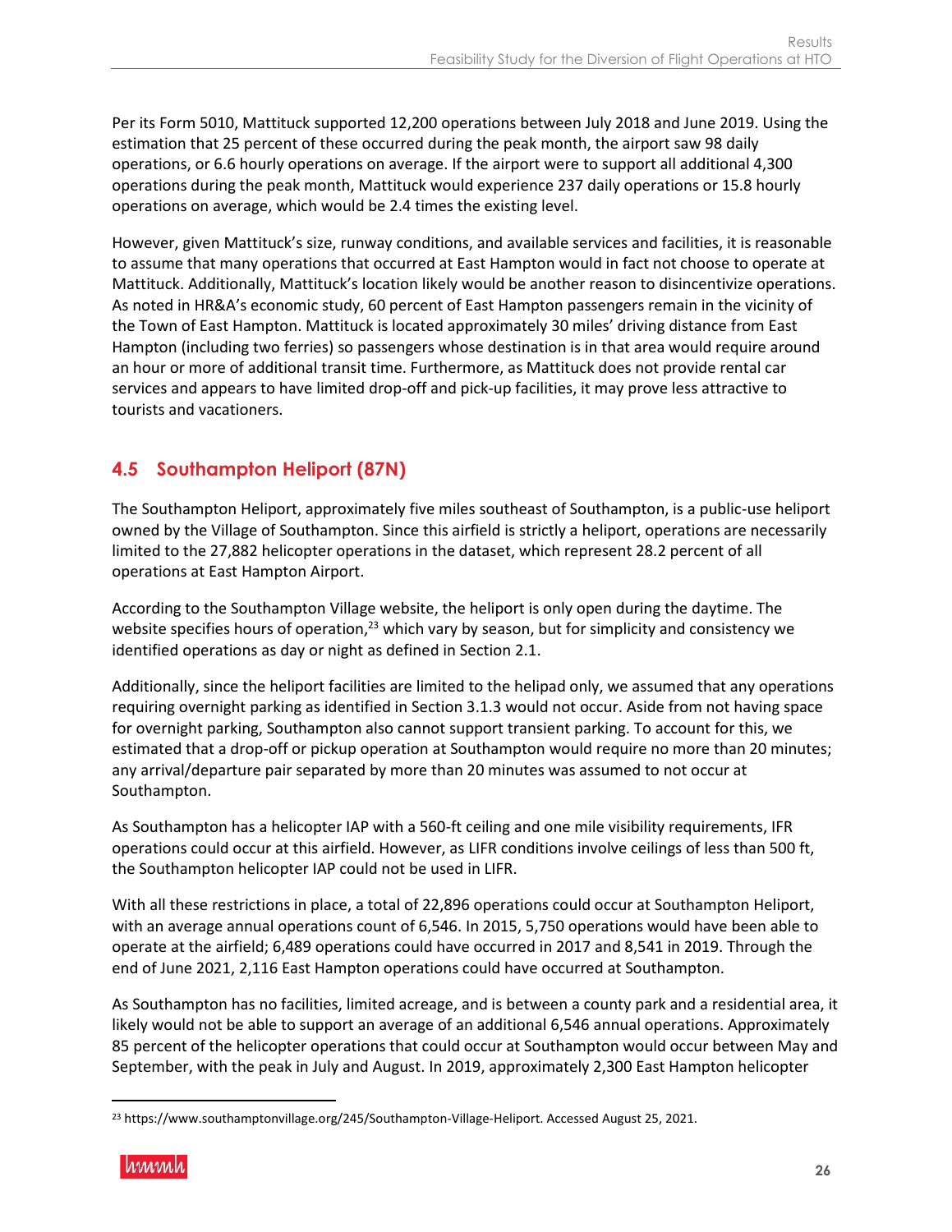operations occurred in both July and August. To support this level of operations, Southampton would see an average increase of 74 operations per day. Assuming all operations occur during daylight hours, roughly between 6 a.m. and 8 p.m. in the summer, Southampton would experience an average of an additional 5.3 operations per hour during the peak months.

Southampton Heliport's Form 5010 says that, for October 2015 through September 2016, 400 operations occurred at the heliport. With 25 percent of operations occurring during the peak month, the heliport would have received approximately 3 operations per day. As noted above, supporting all helicopter operations from East Hampton would require an additional 74 daily operations, which would be an increase of over 20 times the stated existing operational level.

The landing fee structures differ between Southampton and East Hampton. Southampton charges \$150 for helicopters with less than 5,000 lbs. MTOW and \$200 for helicopters 5,000 lbs. or more, while East Hampton charges \$20 for aircraft less than 4,500 lbs., \$100 for aircraft weighing 4,500 to 9,999 lbs., and \$150 and upwards for heavier aircraft. Thus, landing fees are not likely to be a determining factor in whether an operation would be likely to shift to Southampton if it could not occur at East Hampton. However, East Hampton's publicly available rates date from 2016 and may have changed.

Southampton's location near the end of a peninsula by the Shinnecock Inlet would likely limit its desirability as an alternate airport for many helicopter operations that would otherwise operate at East Hampton. Its limited proximity to central business districts likely means that passengers would require rental car, parking, or taxi facilities, none of which are necessarily available at Southampton. Additionally, the location of Southampton Heliport and the travel time and distance to passengers' final destinations are likely to disincentivize the use of Southampton Heliport as an alternative to East Hampton Airport. Though it seems reasonably situated to serve both the 60 percent of East Hampton passengers staying in the Town of East Hampton and the 40 percent heading to Southampton and westward, the heliport is located approximately 17 miles from East Hampton and 18 miles from Westhampton, with a single ingress and egress road. Therefore, the lack of facilities and its location would likely deter many flights from using Southampton Heliport as an alternative to East Hampton.

## <span id="page-32-0"></span>**4.6 East Hampton Diversion Options**

This section discusses some potential modifications and their possible effects on East Hampton and the diversion airfields included in this study. The modifications included here were selected primarily because they are similar to existing restrictions and/or limitations at diversion airfields. We determined how many operations would be displaced from East Hampton and used the results described in the previous sections to estimate how the displaced operations could be distributed to the diversion airfields.

<span id="page-32-1"></span>

| <b>Restrictions</b>              |                             | 2015   | 2017   | 2019   | 2021<br>(Partial) | Annual<br><b>Average</b> | Average<br><b>Operations</b><br>to Relocate | <b>Available</b><br><b>Airfields</b> |
|----------------------------------|-----------------------------|--------|--------|--------|-------------------|--------------------------|---------------------------------------------|--------------------------------------|
| No restrictions (all operations) |                             | 26.010 | 28.310 | 31.464 | 12,589            | 28,107                   | 0                                           | N/A                                  |
|                                  | No jet operations           | 22,178 | 23,851 | 26,958 | 10,174            | 23,760                   | 4.347                                       | <b>FOK</b>                           |
| Aircraft                         | No helicopter<br>operations | 19.304 | 19,771 | 21,887 | 9,529             | 20,140                   | 7,967                                       | All                                  |

**Table 21: Counts for Potential East Hampton Airport Operational Modifications**

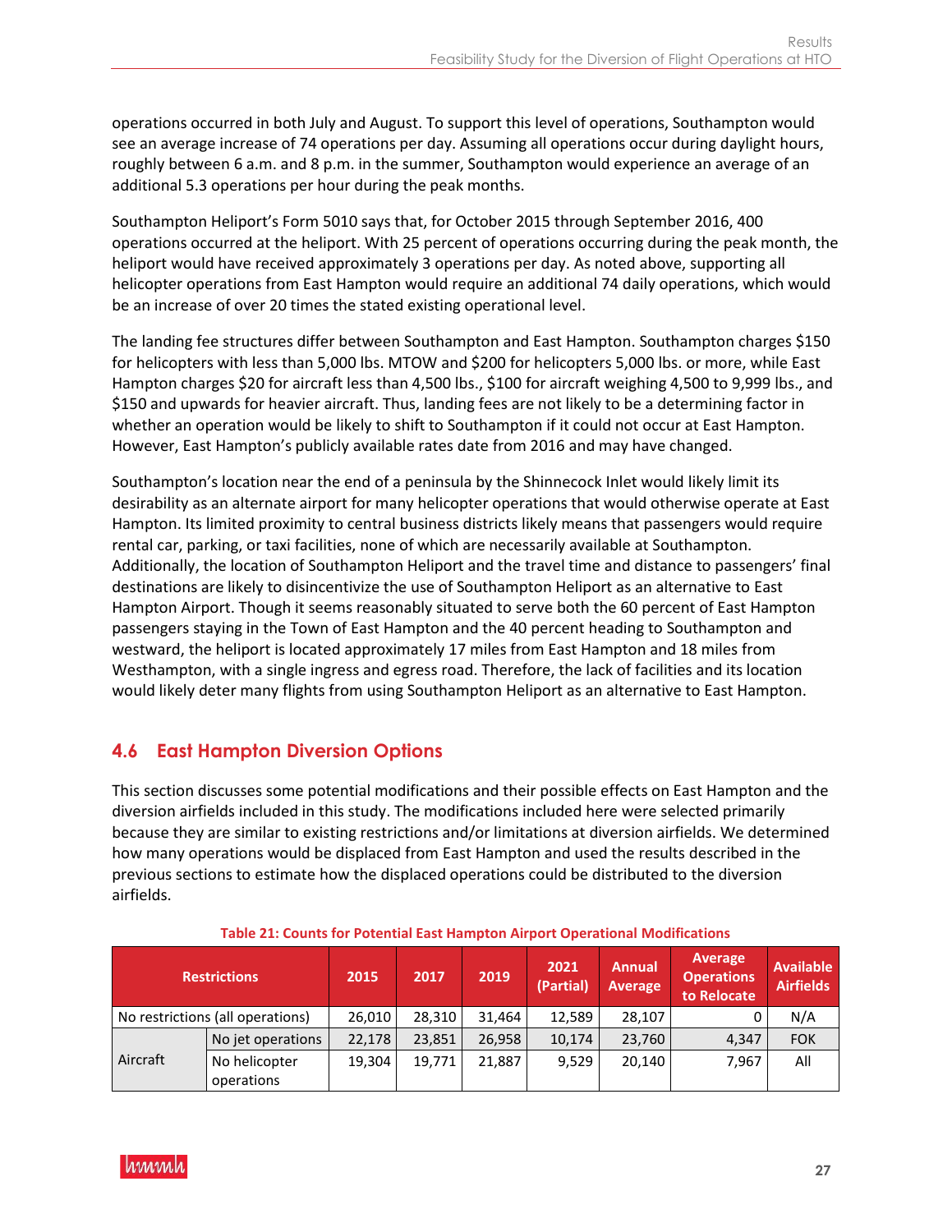| <b>Restrictions</b>      |                                                                  | 2015   | 2017   | 2019   | 2021<br>(Partial) | <b>Annual</b><br><b>Average</b> | <b>Average</b><br><b>Operations</b><br>to Relocate | <b>Available</b><br><b>Airfields</b> |
|--------------------------|------------------------------------------------------------------|--------|--------|--------|-------------------|---------------------------------|----------------------------------------------------|--------------------------------------|
|                          | No jet or<br>helicopter<br>operations                            | 15,472 | 15,312 | 17,381 | 7,114             | 15,794                          | 12,313                                             | All                                  |
| Aircraft size            | Fixed-wing<br>MTOW < 12,500<br>lbs.                              | 21,604 | 23,299 | 26,492 | 10,065            | 23,274                          | 4,833                                              | <b>FOK</b>                           |
|                          | Fixed-wing<br>MTOW < 12,500<br>$lbs.$ and $< 10$<br>passengers   | 21,541 | 23,268 | 26,470 | 10,050            | 23,237                          | 4,870                                              | <b>FOK</b>                           |
|                          | All aircraft<br>MTOW < 12,500<br>$lbs.$ and $< 10$<br>passengers | 18,465 | 19,036 | 21,739 | 8,213             | 19,272                          | 8,835                                              | All                                  |
| Aircraft<br>speed        | Aircraft approach<br>speeds ≤ 120 kts                            | 18,447 | 18,545 | 20,968 | 9,002             | 19,132                          | 8,975                                              | <b>FOK</b>                           |
| <b>Training</b>          | No touch and go<br>operations                                    | 25,000 | 27,082 | 29,293 | 10,749            | 26,321                          | 1,786                                              | <b>FOK</b>                           |
| Parking                  | No overnight<br>parking                                          | 20,628 | 22,622 | 25,598 | 9,985             | 22,524                          | 5,583                                              | FOK,<br><b>MTP</b>                   |
|                          | Short term<br>parking only (< 3<br>hours)                        | 18,045 | 18,977 | 21,991 | 9,448             | 19,560                          | 8,547                                              | FOK,<br><b>MTP</b>                   |
|                          | No parking                                                       | 15,006 | 15,401 | 18,004 | 8,016             | 16,122                          | 11,985                                             | FOK,<br><b>MTP</b>                   |
| Shutdown (No operations) |                                                                  | 0      | 0      | 0      | 0                 | $\mathbf 0$                     | 28,017                                             | All                                  |

Restricting both jet and helicopter operations would provide the greatest reduction in traffic at East Hampton, reducing the average annual operations count to 15,794 (56.2 percent of the 28,017 average annual operations). Annually, an average of 7,967 helicopter and 4,347 jet operations would need to be relocated to other airfields.

Based on the analyses discussed earlier, only Gabreski and Montauk can accept jet operations, and the latter only to a limited extent. Due to runway length, Montauk is only able to accept the smallest jets. Montauk historically does not have many jet operations so we would expect very few jets to choose Montauk over Gabreski. For Gabreski to absorb all displaced East Hampton jet operations, we estimate that 25 percent, or 1,087, of the jet operations would occur during a year's peak month, which would require an average of 35 additional operations daily or 2.3 additional operations hourly. For Gabreski to accept all jet traffic, it would need to support an hourly rate of 36.5 operations on average.

A review of historical jet traffic at East Hampton shows that a peak of 1,332 jet operations occurred in August 2019. For Gabreski to accommodate all these jet operations, it would experience an additional 43 daily operations or 2.9 additional hourly operations, which would result in an average of 37.1 hourly operations.

If Montauk were to accommodate additional 100 jets annually, again assuming that 25 percent would occur during the peak month, operations would increase by 0.8 operations per day on average, raising its average hourly operations rate to 16.8 during the peak month. This would correspondingly reduce

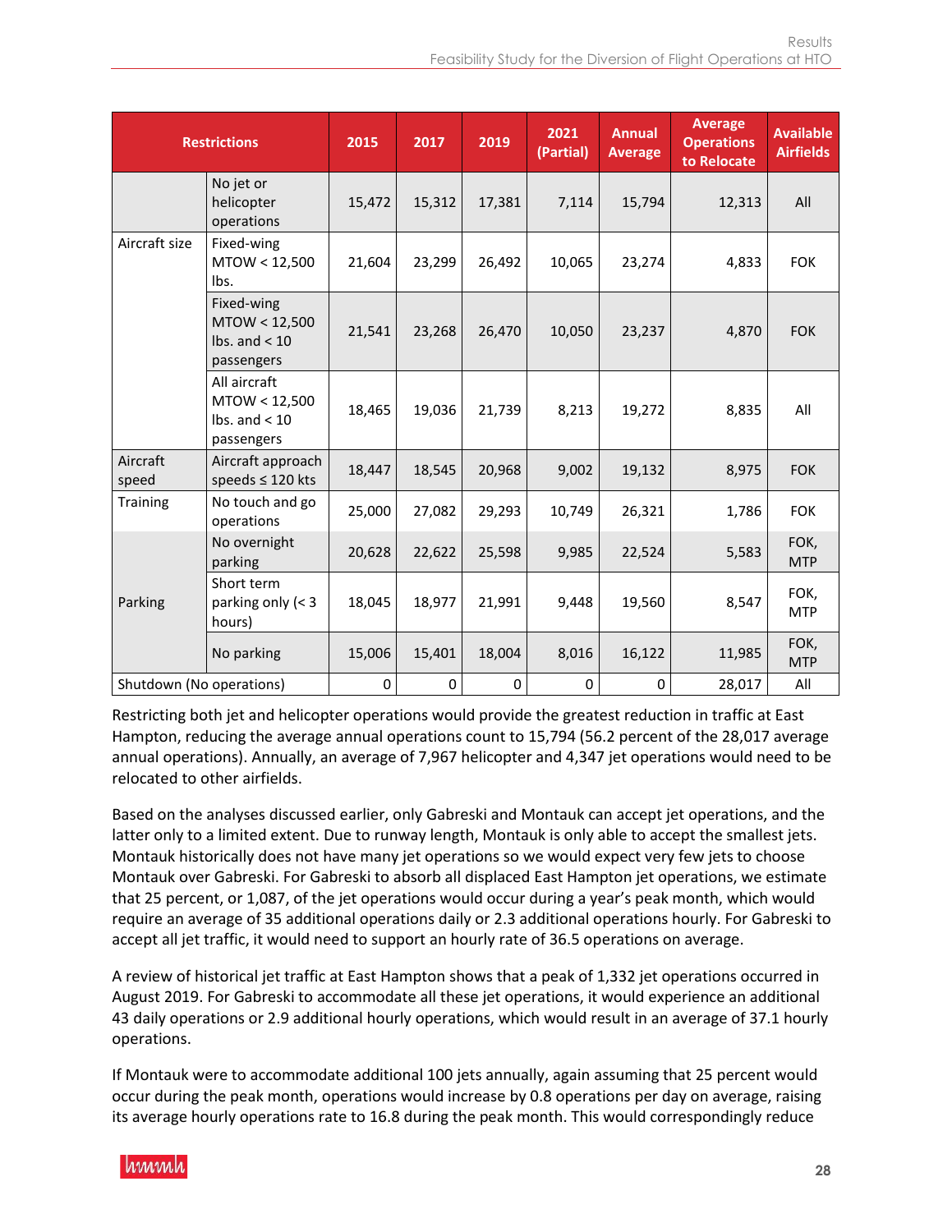Gabreski's operations to an additional 32 daily or 2.1 hourly operations. As Montauk only accepts jet operations with prior permission, the number of jet operations that the airport would support would be subject to the owner's plan for the airport.

A more complex but similar estimation can be performed for helicopter operations. As with the other analyses, we assume that 25 percent, or 1,992, of the operations would occur during the peak month. All diversion airfields can theoretically accept helicopter operations, though the bulk would likely shift to Gabreski. Given Southampton's low daily operations rate, even during the peak month, it is unlikely that it would handle much of East Hampton's relocated helicopter traffic. For this assessment, we assume that its operational rate would at most triple, supporting up to 279 operations during the peak month; this accounts for any traffic growth between September 2016 when the stated operational rate was recorded and now. Mattituck does not support much helicopter traffic, so for this assessment, we assume that it could handle up to 1.5 helicopter operations daily, or 47 operations, during the peak month.

As indicated by the FAA's TFMSC data and discussed in Section [4.2,](#page-24-0) helicopter traffic at Montauk appears to represent about four percent of its operations, so based on its operational rate as noted in Sectio[n 4.2,](#page-24-0) it could handle about one hourly helicopter operation during the peak month, or 484 operations. This leaves 1,182 helicopter operations at Gabreski, which would require an additional 38 daily or 2.5 hourly operations.

If all traffic were to be relocated to the other airfields (i.e., East Hampton Airport closes), 15,794 non-jet and non-helicopter operations would need to be supported annually by Mattituck, Montauk, and Gabreski. Using the 25 percent estimation, this requires support for 3,949 operations during the peak month. We also looked at historical peak month operations; in August 2019, 3,858 operations were supported at East Hampton.

According to current operations data, Mattituck and Montauk traffic appear to be mostly non-jet and non-helicopter traffic, so we assumed that 95 percent of the current operations would fall into this category. Using existing operational data, we assume that Mattituck currently supports 2,898 non-jet and non-helicopter operations during the peak month (94 daily and 6.2 hourly). Similarly, we assume that Montauk currently supports 7,211 peak month operations (233 daily and 15.5 hourly).

For this estimation of traffic allocation in the event of East Hampton's closure, we attempted to distribute these operations between the three airports in general accordance with their existing number of operations. We assumed that Montauk might be able to handle an additional 3.1 fixed-wing non-jet operations per hour (1,442 operations in the peak month), while Mattituck could support an additional 8.4 fixed-wing non-jet operations per day (261 operations in the peak month). This would address 1,703 peak month operations and would require that Gabreski support an additional 4.8 fixed-wing non-jet operations per hour.

[Table 22](#page-35-0) summarizes the effects of the helicopter, jet, and helicopter/jet modifications on the four diversion airfields, including the effects of entirely closing East Hampton Airport on the other airfields according to the notional distribution of operations discussed above. It provides estimates of the current operational hourly rate based on Form 5010 annual operations, estimates of the number of operations that would be required during the peak month to support East Hampton's operations diverted to that airfield, and estimates of the new operational hourly rate that would be needed to support those additional operations. The table also estimates the percent increase in operations represented by the new estimated hourly rate.

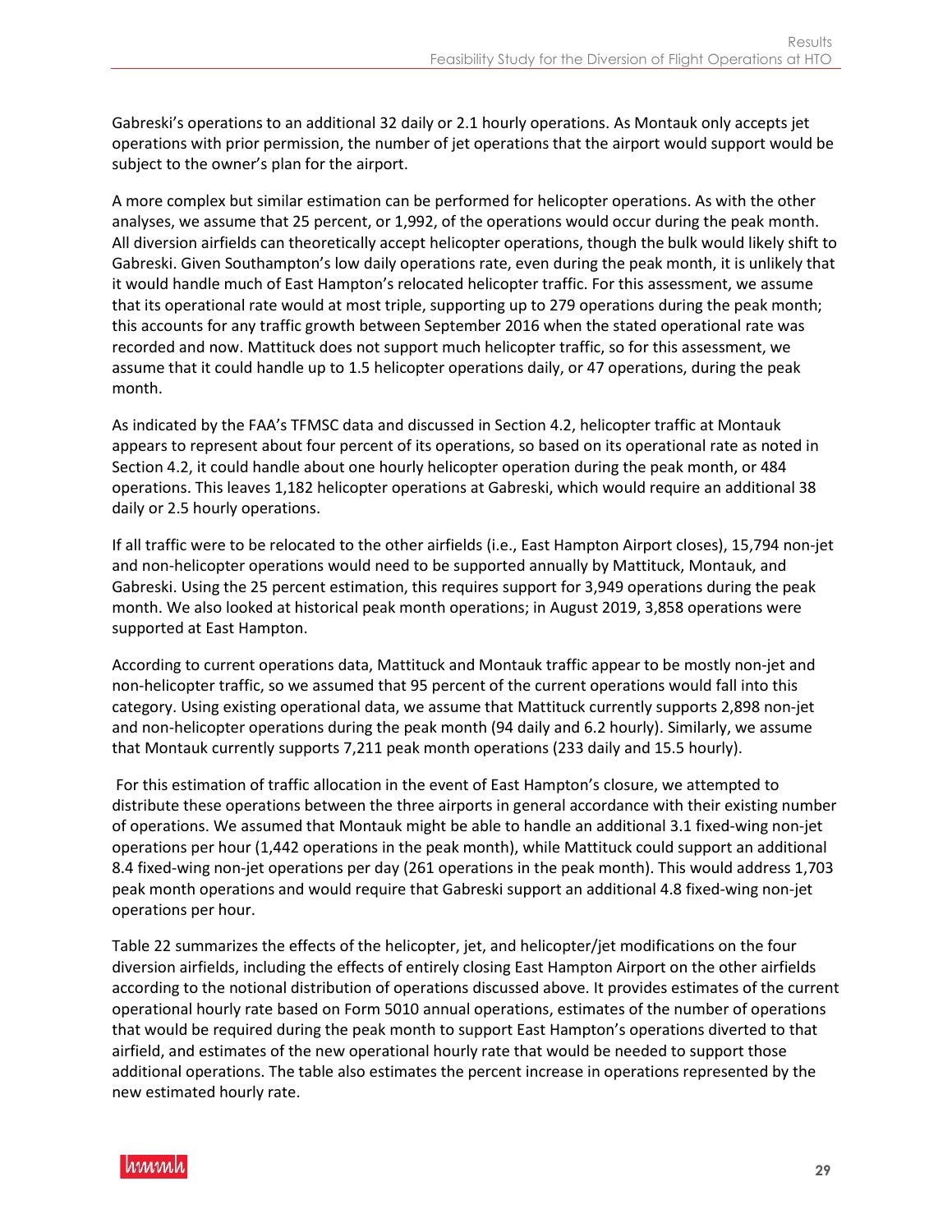<span id="page-35-0"></span>

| <b>Scenario</b>                                              | <b>Airfield</b>  | <b>Estimated Current</b><br><b>Operations Per</b><br><b>Hour</b><br>(Peak Month) | <b>Estimated</b><br><b>Additional</b><br><b>Operations</b><br>(Peak Month) | <b>Estimated</b><br><b>Hourly Rate to</b><br><b>Support</b><br><b>Additional</b><br><b>Operations</b><br>(Peak Month) | <b>Estimated</b><br><b>Hourly Rate</b><br><b>Increase</b><br>(Peak Month) |
|--------------------------------------------------------------|------------------|----------------------------------------------------------------------------------|----------------------------------------------------------------------------|-----------------------------------------------------------------------------------------------------------------------|---------------------------------------------------------------------------|
| All HTO jet traffic<br>relocated to FOK                      | Gabreski         | 34.2                                                                             | 1,087                                                                      | 36.5                                                                                                                  | 107%                                                                      |
| HTO jet traffic                                              | Montauk          | 16.0                                                                             | 100                                                                        | 16.8                                                                                                                  | 105%                                                                      |
| relocated to FOK,<br><b>MTP</b>                              | Gabreski         | 34.2                                                                             | 987                                                                        | 36.3                                                                                                                  | 106%                                                                      |
| All HTO helicopter<br>traffic relocated to<br><b>FOK</b>     | Gabreski         | 34.2                                                                             | 1,992                                                                      | 38.5                                                                                                                  | 113%                                                                      |
| HTO helicopter<br>traffic relocated to<br>all four airfields | Southampton      | 0.2                                                                              | 279                                                                        | 0.6                                                                                                                   | 300%                                                                      |
|                                                              | Mattituck        | 6.6                                                                              | 47                                                                         | 6.7                                                                                                                   | 102%                                                                      |
|                                                              | Montauk          | 16                                                                               | 484                                                                        | 17                                                                                                                    | 106%                                                                      |
|                                                              | Gabreski         | 34.2                                                                             | 1,182                                                                      | 36.7                                                                                                                  | 107%                                                                      |
| HTO jet traffic                                              | Southampton      | 0.2                                                                              | 279                                                                        | 0.6                                                                                                                   | 300%                                                                      |
| relocated to FOK,                                            | Mattituck        | 6.6                                                                              | 47                                                                         | 6.6                                                                                                                   | 102%                                                                      |
| <b>MTP</b><br>HTO helicopter                                 | Montauk          | 16                                                                               | 584                                                                        | 17.3                                                                                                                  | 108%                                                                      |
| traffic relocated to<br>all four airfields                   | Gabreski         | 34.2                                                                             | 2,169                                                                      | 38.9                                                                                                                  | 114%                                                                      |
| All traffic relocated<br>to all airfields                    | Southampton      | 0.2                                                                              | 279                                                                        | 0.6                                                                                                                   | 300%                                                                      |
|                                                              | <b>Mattituck</b> | 6.6                                                                              | 308                                                                        | 7.2                                                                                                                   | 110%                                                                      |
|                                                              | Montauk          | 16                                                                               | 2,026                                                                      | 20.7                                                                                                                  | 127%                                                                      |
|                                                              | Gabreski         | 34.2                                                                             | 4,415                                                                      | 43.7                                                                                                                  | 128%                                                                      |

**Table 22: Potential Estimated Impacts of Operational Restrictions at East Hampton**

For many of these restrictions described in [Table 21,](#page-32-1) the most viable option for relocating flights would be Gabreski. For example, the operations that would be diverted by a fixed-wing MTOW limit of less than 12,500 lbs. could only shift to Gabreski, as would aircraft with approach speeds greater than 120 kts. Similarly, Mattituck and Montauk both prohibit touch and go operations so those flights would have to occur at Gabreski or not at all. For the restrictions where Gabreski is largely the only option, up to 9,000 additional operations would require accommodation. Using the same method discussed above, this results in 73 additional daily operations during the peak month, or 4.8 additional operations per hour (a 114 percent increase).

Regarding parking restrictions, removing all aircraft parking at East Hampton would result in the greatest reduction in traffic at East Hampton Airport, reducing the average annual operations by 42.6 percent. This number allows only operations by aircraft that complete an arrival and departure separated by less than an hour and would result in a focus on short-term transient traffic. This option also does not include exemptions for aircraft based at East Hampton. Such an option is likely not feasible for the airport since it would shift support towards operations that would not terminate at the airport, eliminating the economic benefits associated with aircraft operations.

As with the analysis for eliminating all aircraft parking availability, the analysis of the restrictions on overnight and longer-term parking do not distinguish between transient aircraft and aircraft based at East Hampton. According to the airport's Form 5010, 54 aircraft are based at East Hampton; however, their operations are included in those that would shift to another airport if these parking restrictions

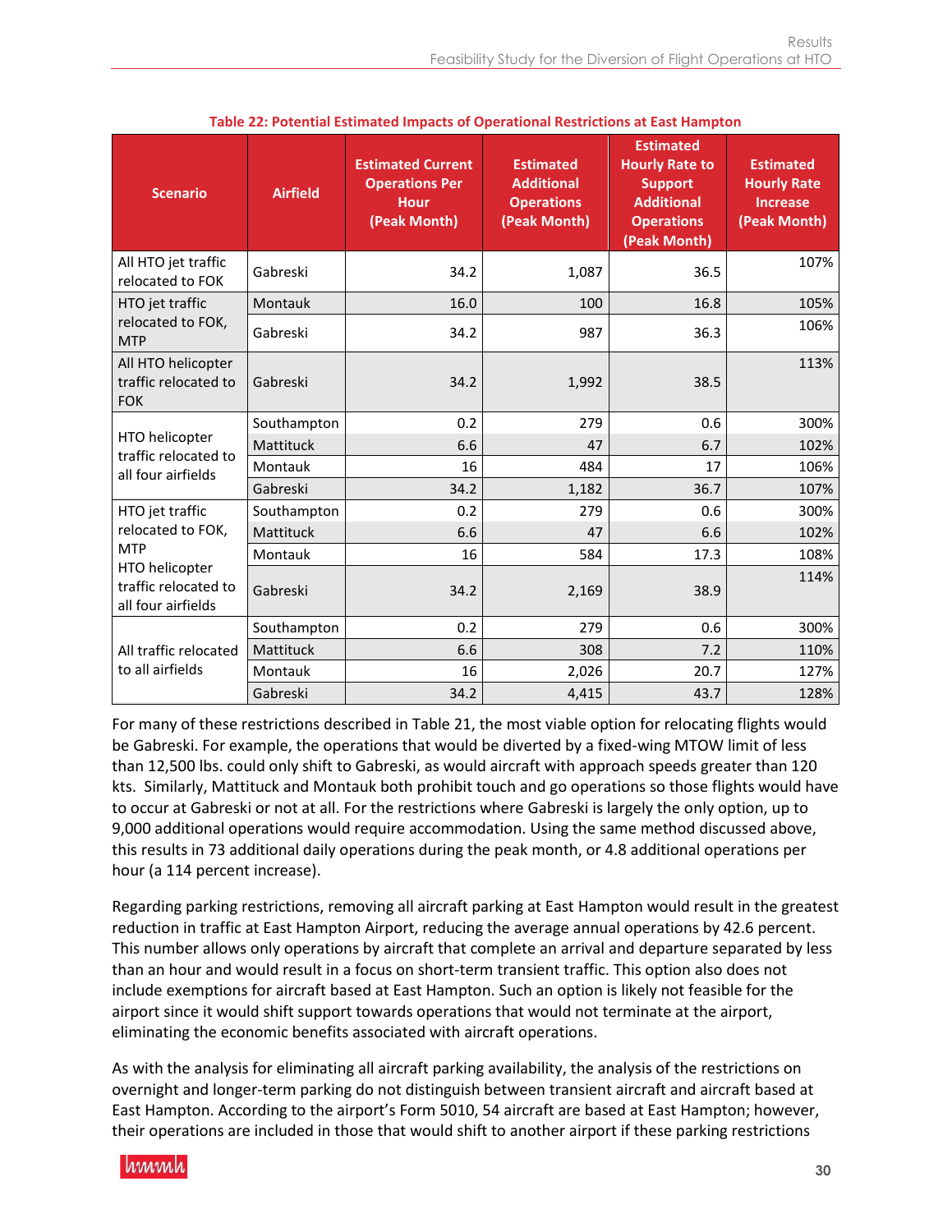were enacted. Thus, the numbers of displaced aircraft provided for these cases are higher than what might be expected.

Lastly, as was discussed in Section [4.3,](#page-27-0) enacting parking restrictions at East Hampton may stress aircraft parking capacity at Gabreski. Other sections in Section [4](#page-22-0) noted that parking availability is quite limited at the other diversion facilities, so if East Hampton were to restrict parking, most operations with a stopover of more than an hour would have to use Gabreski. Using the estimation that 25 percent of operations occur during the peak month, 1,396 operations requiring overnight parking and 2,137 operations requiring parking for more than an hour would be diverted from East Hampton. This corresponds with 45 additional daily operations for overnight parking or 69 additional daily operations that require any sort of parking. East Hampton operations require parking approximately 40 percent of the time; using the same rate for Gabreski, 6,360 existing Gabreski operations could be estimated to require any type of parking during the peak month, or 205 daily operations. The additional 69 operations represent a 34 percent increase in daily parking needs at Gabreski.

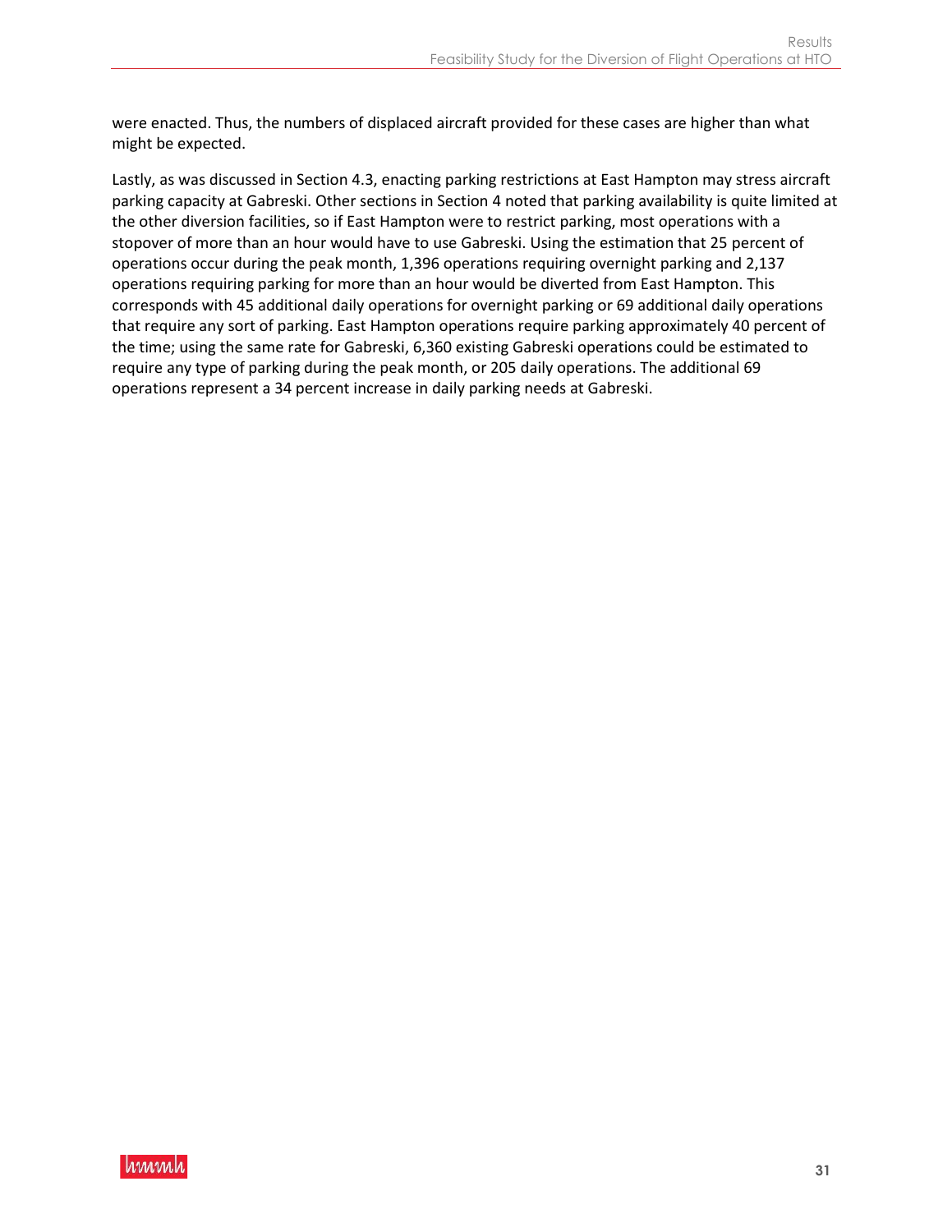## <span id="page-37-0"></span>**5 Summary and Conclusions**

For the years 2015, 2017, 2019, and the first half of 2021, East Hampton Airport supported on average 28,107 operations annually. The bulk of these operations, generally around 75 percent of the year's operations, occur during the peak summer season. This analysis provided estimations of the number and types of East Hampton operations that each of the four diversion airfields could theoretically support if East Hampton were to close and all its operations still occurred but at different airfields. This analysis also mentioned several factors that could influence the passenger's and/or pilot's decision to go ahead with the operation at a different airport. This report does not include quantification of these factors but does mention them to illustrate that they would presumably reduce the number of operations that a diversion airfield would potentially experience.

This analysis shows that, while all the diversion airfields could support some level of East Hampton Airport's operations if the airport were to close or otherwise restrict or reduce operations, Gabreski Airport would likely receive the bulk of those operations simply because it provides facilities, services, and support at a similar level to East Hampton. For it to support all East Hampton's operations, Gabreski would experience a 44 percent increase in operations. Montauk could serve the needs of some flights currently operating at East Hampton, but they would likely be transient, smaller general aviation flights. If it were to serve all East Hampton operations that could operate at the airport, Montauk would see a 34 percent increase in operations. To lesser extents, Mattituck and Southampton Heliport could serve some operations too, but for a much smaller subset of East Hampton's operations.

We also presented several possible scenarios that East Hampton could use to modify operations. The greatest feasible modification would be to restrict all helicopter and jet operations; this would reduce operations at East Hampton by 43.6 percent. Based on the analysis for this scenario, the helicopter and jet operations would likely be able to be distributed among and served by the four diversion airfields, at least with respect to takeoffs and landings. Southampton Heliport would see a threefold increase in traffic, to nine operations during the peak month, while Gabreski would see a 14 percent increase and Montauk an eight percent increase in traffic. However, though these traffic levels could be acceptable at these airfields, parking needs may be the larger constraint, as a basic assessment of parking needs indicates that the additional East Hampton traffic could increase parking requirements by 34 percent at Gabreski.

This analysis shows that if East Hampton were to close or to modify operations, Gabreski would experience most of the effects since it is most equipped to support the number and types of operations that occur at East Hampton, assuming that all operations would relocate to the diversion airfields discussed here (versus opting to forego an operation due to convenience, usefulness, or other factors). If the airport were to close altogether, for the scenario proposed in Section [4.6,](#page-32-0) Gabreski Airport could potentially experience almost a 40 percent increase in operations for all aircraft types and would serve 12.3 more operations per day than their current rate. Similarly, for all other scenarios, Gabreski would experience anywhere from a six to 14 percent increase in operations. The other airports would also see increases—Montauk could experience a 27 percent increase if East Hampton were to close—but Gabreski would be the most affected. However, the numbers presented here represent a worst-case scenario. In this analysis, we used conditions that provided conservative operational counts. Additionally, as a result of being forced to operate at a different airfield, several flight activities may not occur, further reducing the number of operations that would be experienced by an airport.

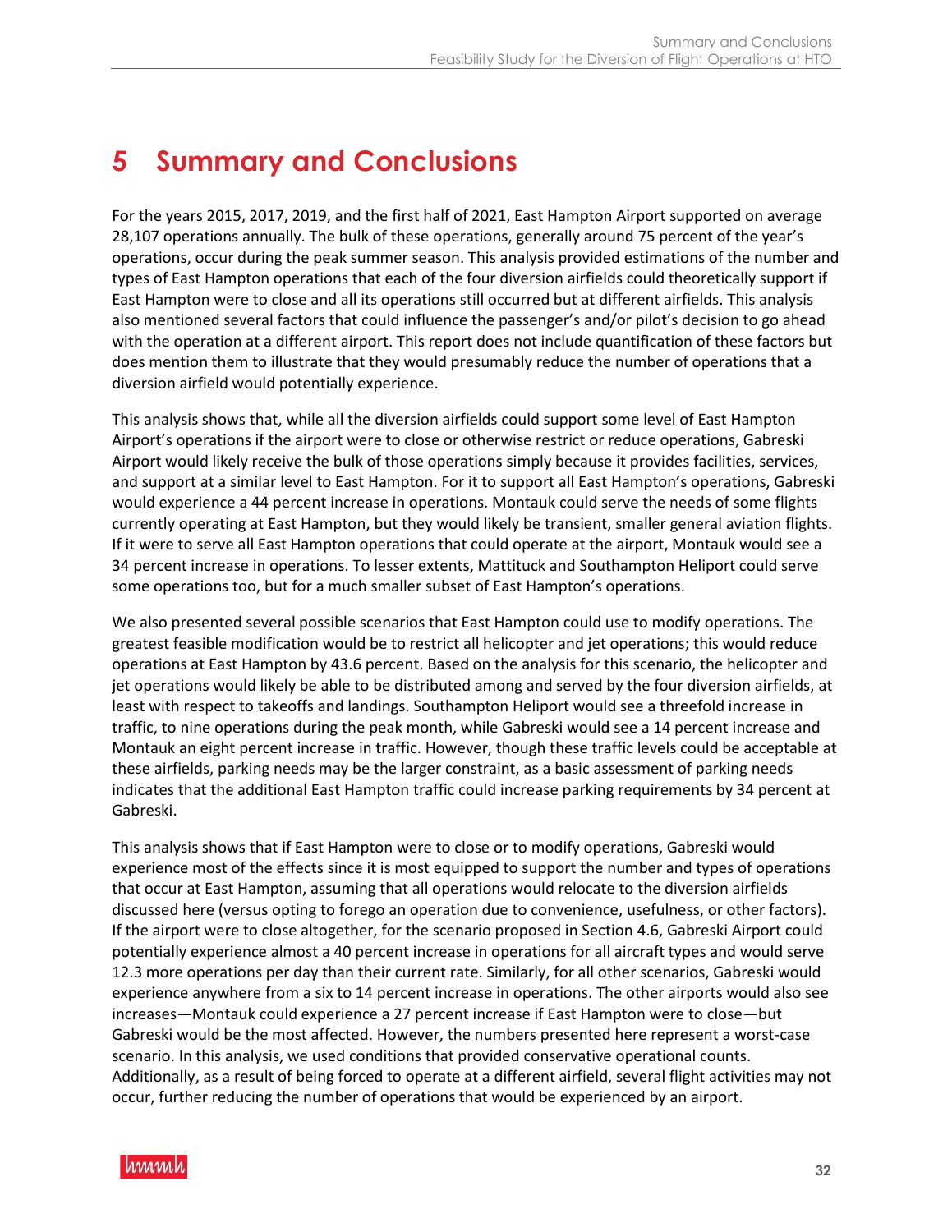In conclusion, based on the results of this study, closing East Hampton Airport may strain other airports in its vicinity, even though the numbers presented here represent a conservative condition. However, this study only provides a cursory look at non-aeronautical factors in the form of a general discussion of passenger destination. A more detailed study regarding passenger mode choice, operator economic drivers and business cases, and other influential factors would be necessary to fully investigate the impact of closing or otherwise modifying East Hampton traffic on nearby airports and airfields.